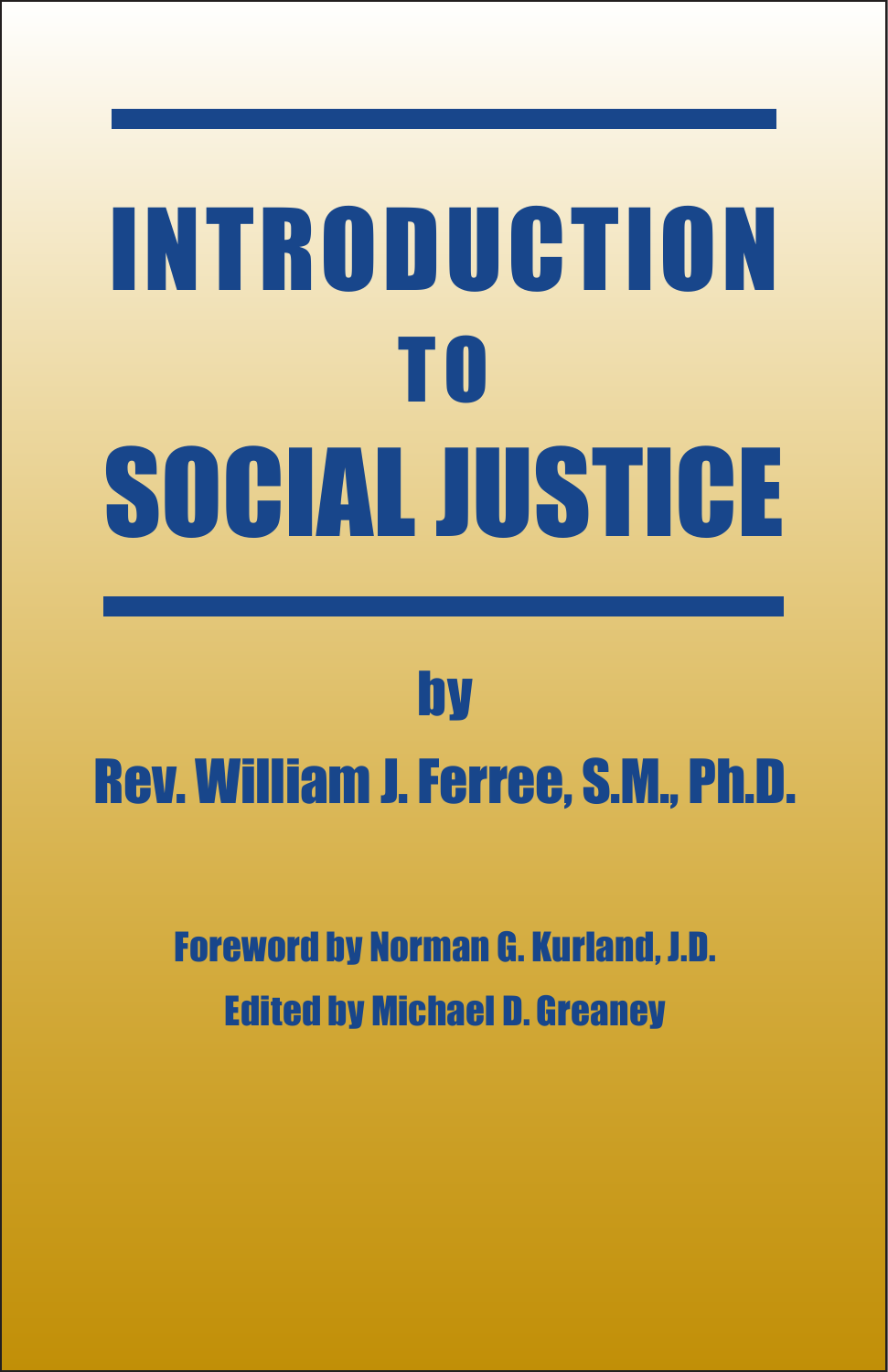# **INTRODUCTION TO SOCIAL JUSTICE**

by Rev. William J. Ferree, S.M., Ph.D.

With Foreword by Norman G. Kurland, J.D. Edited by Michael D. Greaney

Published by Center for Economic and Social Justice Arlington, VA 22207 and the Social Justice Review of the Central Bureau, CCVA St. Louis, MO 36108

1997 Edition Originally Published by Paulist Press, 1948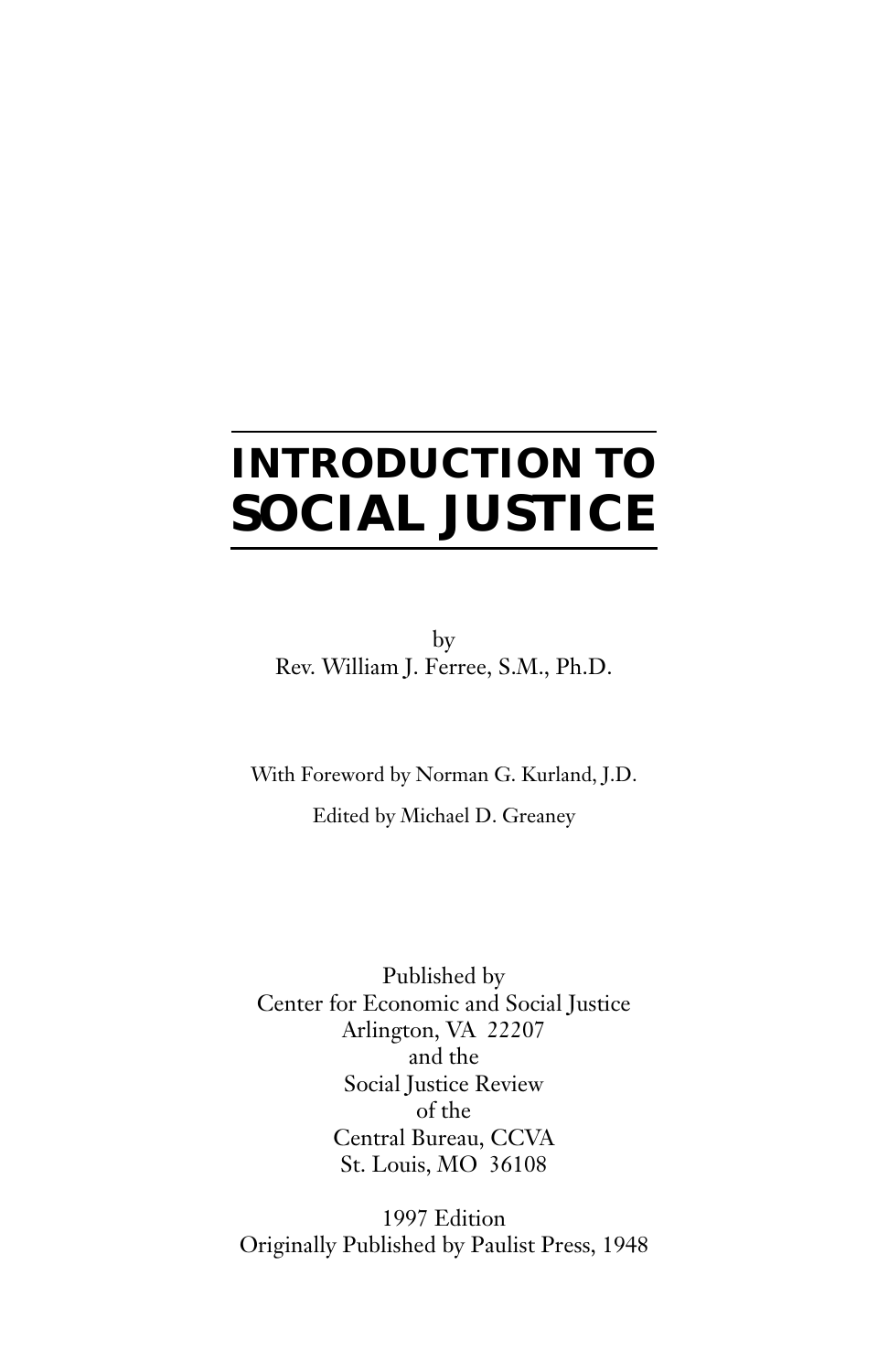#### **Originally Published by Paulist Press, New York, 1948**

*Nihil Obstat*: John M. A. Fearns, S.T.D., *Censor Librorum*.

*Imprimatur*: ✠ Francis Cardinal Spellman, Archbishop of New York. New York, November 29, 1947.

ISBN 1-887567-05-4 *Republished with new foreword by* Center for Economic and Social Justice 4318 North 31st Street • Arlington, VA 22207 *and* Social Justice Review of the Central Bureau, CCVA␣ 3835 Westminster Place • St. Louis, MO 63108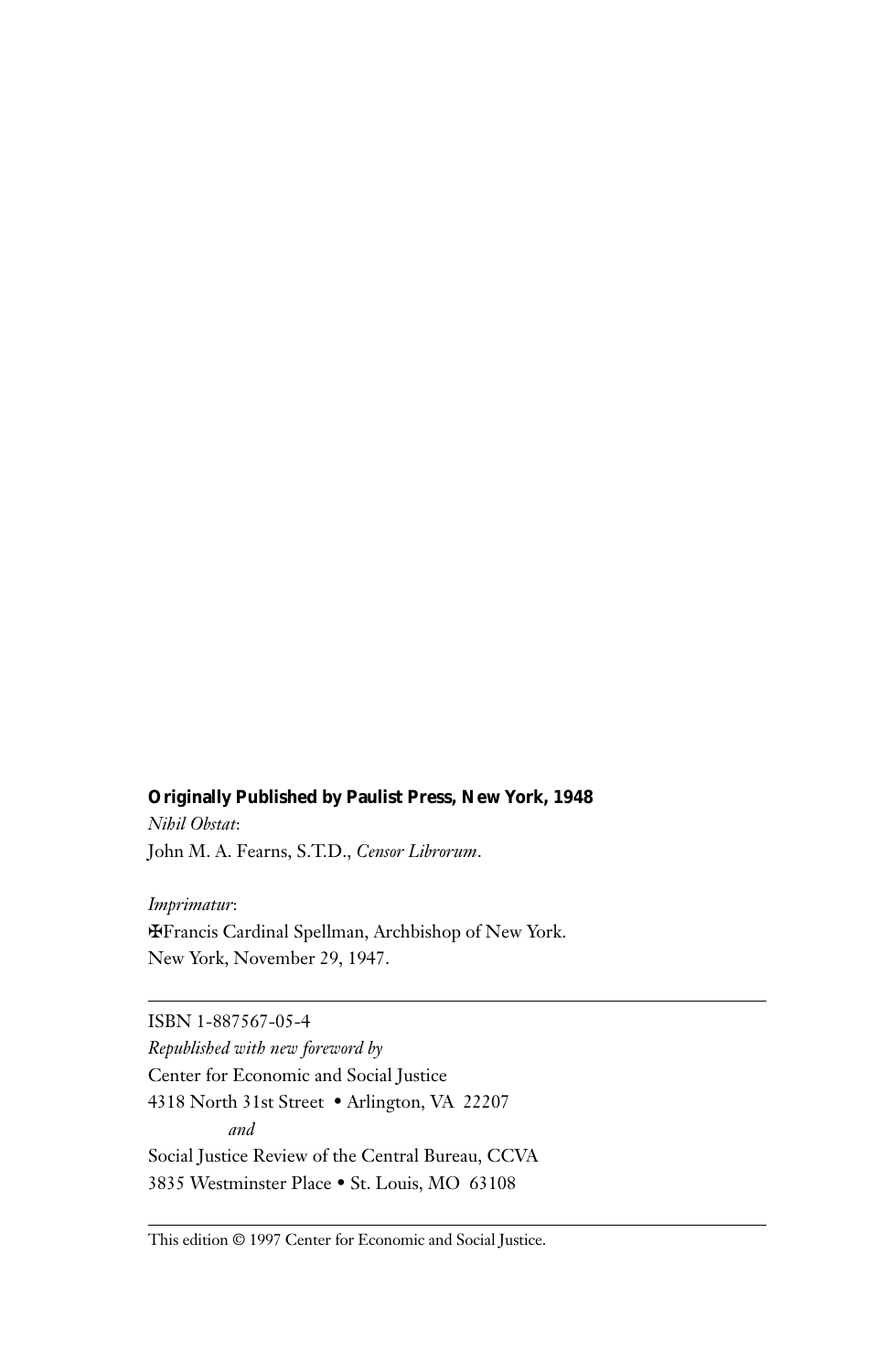*To Lenora Ferree, Father William J. Ferree's sister and secretary for many years, this edition is respectfully dedicated.*

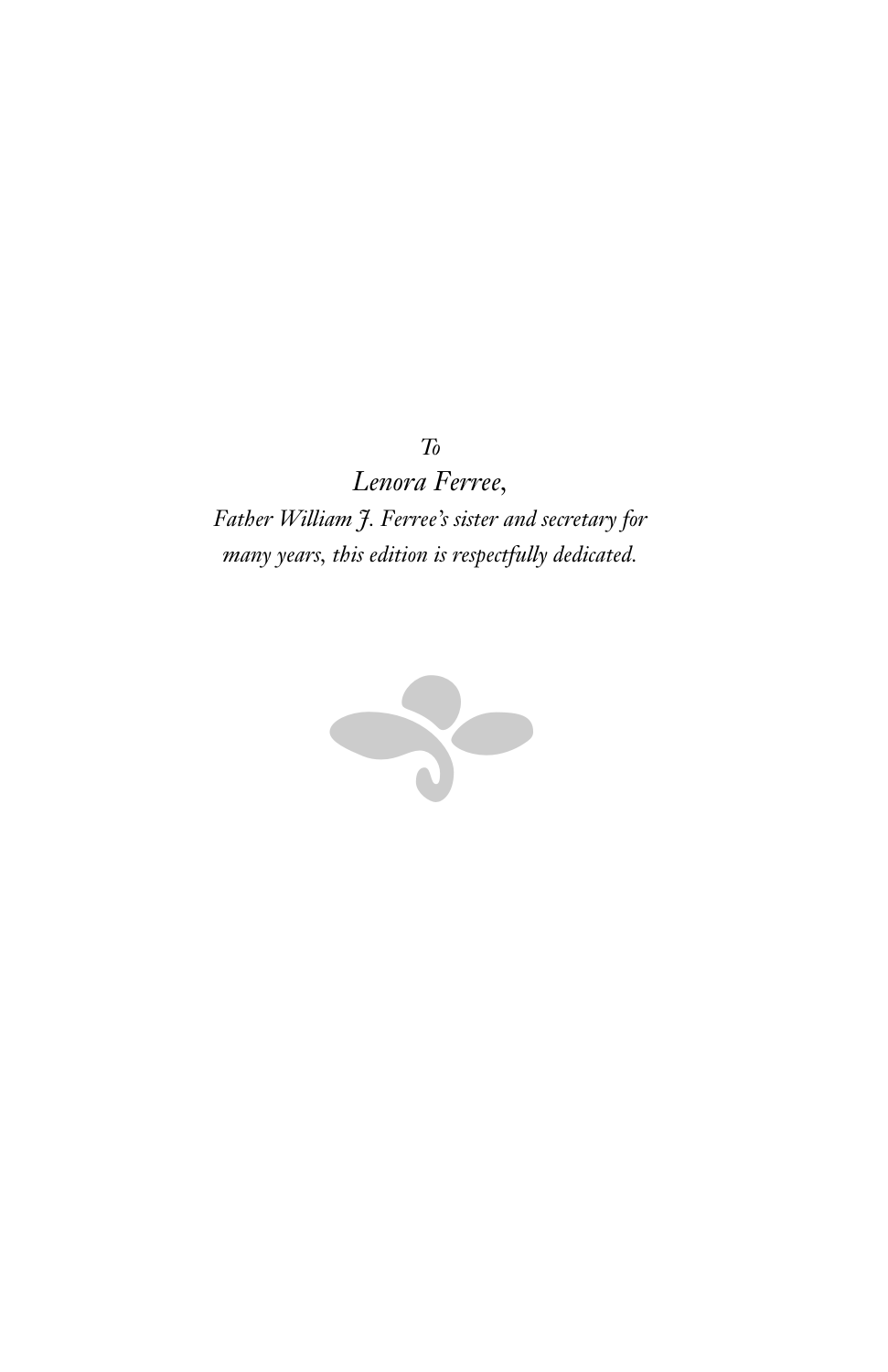# **TABLE OF CONTENTS**

| The Object of Social Justice, the Common Good  27 |  |
|---------------------------------------------------|--|
|                                                   |  |
|                                                   |  |
|                                                   |  |
|                                                   |  |
|                                                   |  |
|                                                   |  |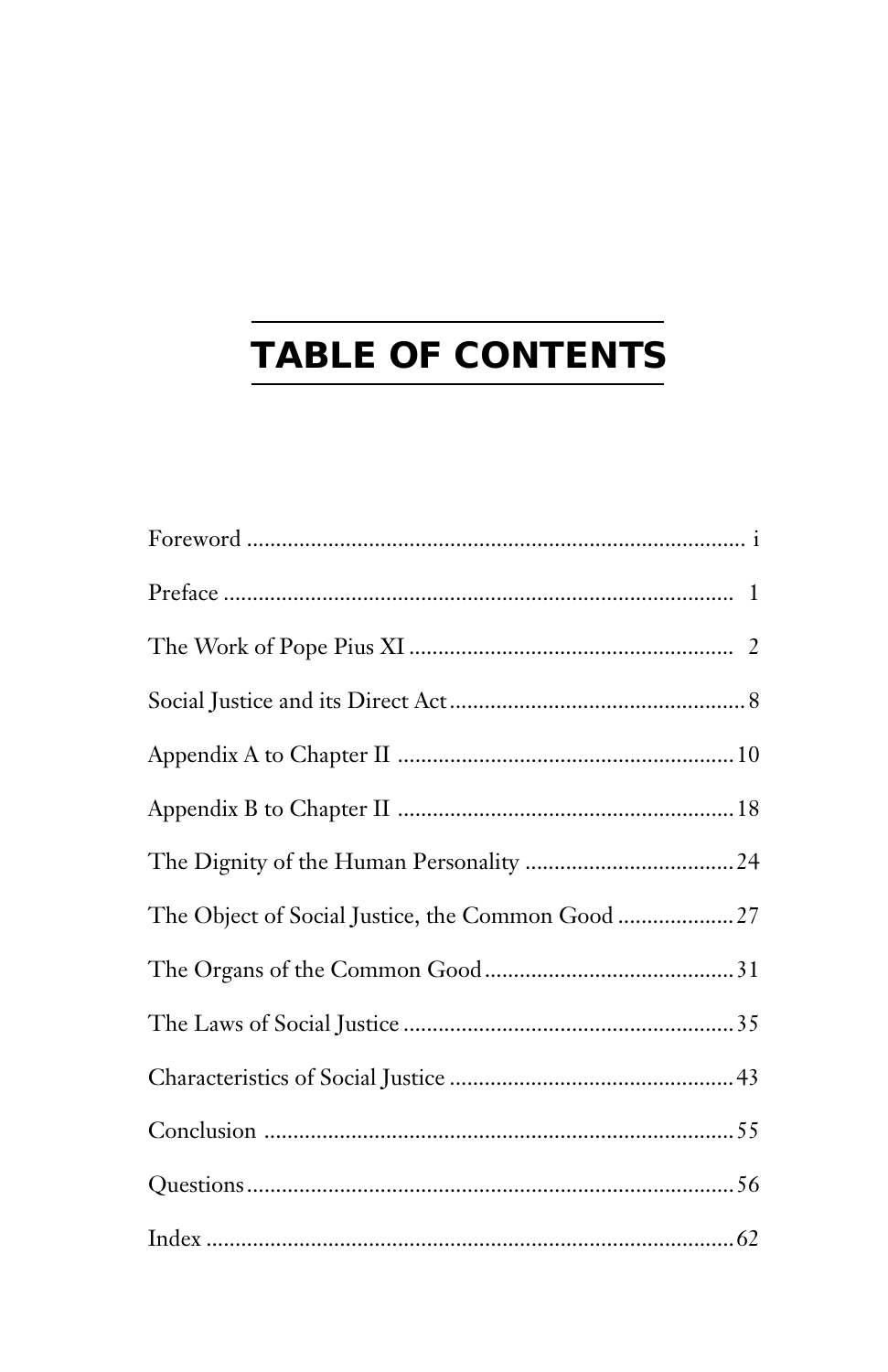## **FOREWORD**

by Norman G. Kurland, President Center for Economic and Social Justice

It is my great pleasure, as well as a small down payment on a debt of gratitude, to present this pamphlet to you. It was written by my good friend, and fellow-laborer in the field of Social Justice, the late Father William J. Ferree, S.M., Ph.D. Do not be misled, however. We at the ecumenical Center for Economic and Social Justice (CESJ), in collaboration with the Social Justice Review, do not republish this short work simply as a museum piece to memorialize a great thinker. It is an important exposition of fundamental ideas in the area of Social Justice which have largely been ignored by social movements which confuse justice with charity. This confusion has helped weaken the status, power, and economic security of the person and the well-being of the family within the modern world.

What makes this pamphlet so critical is that it offers commonsense guidelines on how to solve seemingly overwhelming social and cultural problems, problems which no individual realistically can overcome on his or her own. After reading this practical handbook for social change, we may no longer hide our heads in the sand with the excuse that "the system can't be changed." Father Ferree has shown here how each of us can do something to correct the system.

This booklet was written by Father Ferree in 1948. It served as a condensation of, introduction to, and popularization of his pivotal *The Act of Social Justice*. 1 This was a scholarly and in-depth examination of the specific virtue of Social Justice and the "act" of that virtue as defined and developed by Pope Pius XI. Social Justice, according to Father Ferree, is one of the virtues in a major advance in moral philosophy becoming known as "social moral-

1 Rev. William J. Ferree, *The Act of Social Justice*. Washington, D.C.: The Catholic University of America Press, 1942.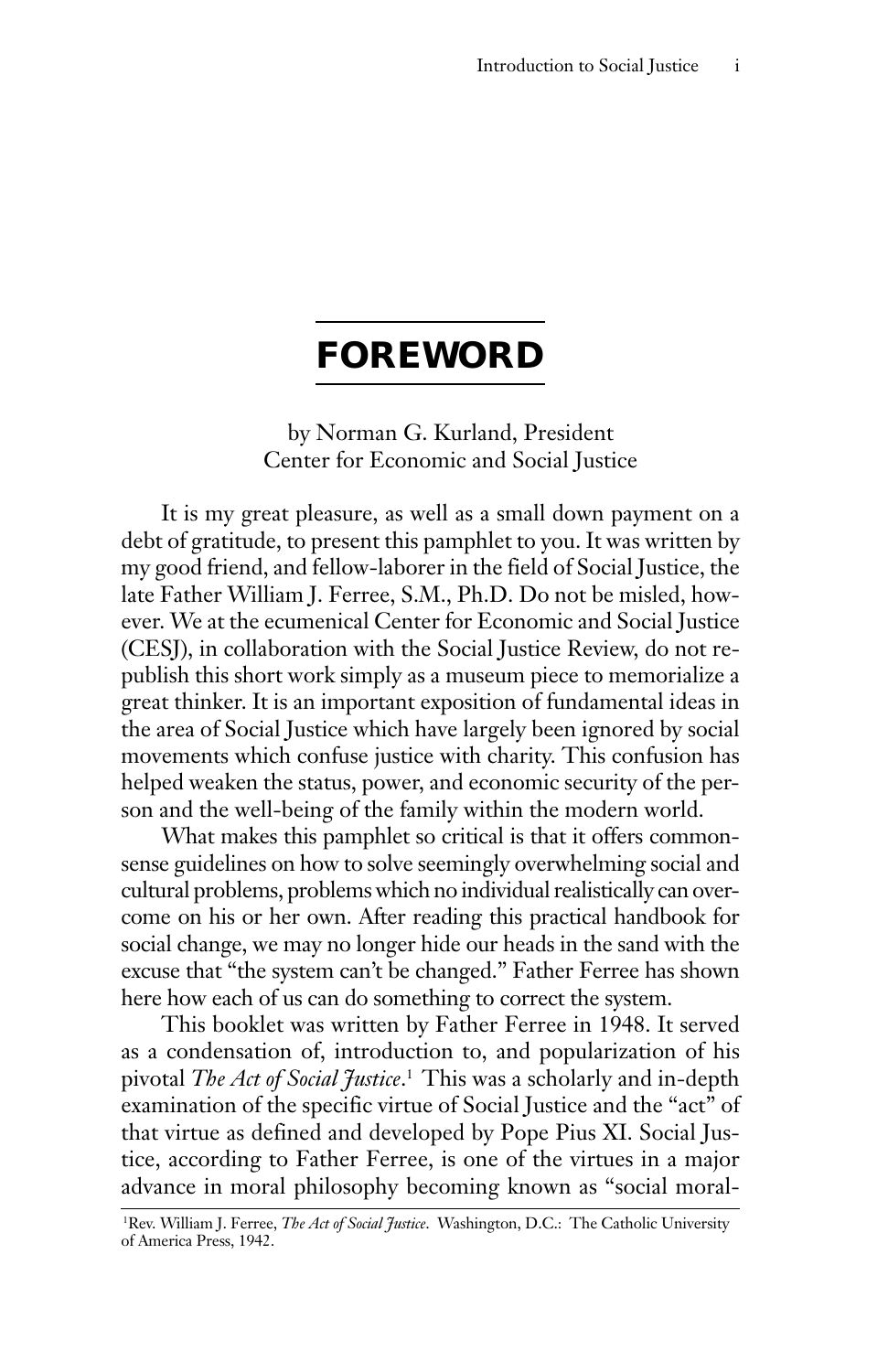ity." Social morality deals with the duty which each of us is personally obliged to perform in caring for the common good.

The "common good," as Father Ferree defined it, is the network of customs, laws, social organizations—*i.e.*, our "institutions"—that make up the social order and largely determine the quality of our culture. Institutions influence how people interact with one another as social beings within an organized setting, not just as isolated individuals. The common good of any institution, Ferree observed, "is something which each of us possesses in its entirety, like light, or life itself" (p. 32 herein).

As Pius XI and Father Ferree pointed out, the "act" of Social Justice is whatever is done in association with others to restructure our institutions and laws to advance the perfection of every person and family affected by that institution. How well we advance Social Justice in turn can be measured for each institution in terms of that institution's success in elevating the dignity, status, power, and well-being of every participating person and family. The wider the gap in opportunities and power between those at the top and those at the bottom, the greater is our personal responsibility to engage in acts of Social Justice. We can only close that opportunity and power gap by restructuring the institutions in which we work and live, reforming the laws which shape our social interactions.

In his book *Utopia or Oblivion*, R. Buckminster Fuller, one of America's most revolutionary thinkers on technological change, pointed out that in order for "humanity's original, innate capabilities to become successful," an adequately organized environment is necessary.<sup>2</sup> Fuller's prophetic call for a "design science revolution" was concentrating almost exclusively on the redesign of our physical environment. The most challenging problems facing society, however, are not in our physical sciences, technologies, and surroundings. Aside from violations of individual virtue, our most serious social problems can be traced to the growing gap between our technological environment and our institutional environment.

The first environment we can see or feel; it changes with scientific discoveries and the invention of more efficient technologies. The second environment consists of "invisible structures" (*i.e.*, laws, constitutions, tax and central banking systems, management systems, and other social institutions), things we cannot see or feel things which, in Fuller's words, must also be "adequately organized."

<sup>2</sup> R. Buckminster Fuller, *Utopia or Oblivion: The Prospects for Humanity*. New York: Bantam Books, 1969, p. 320.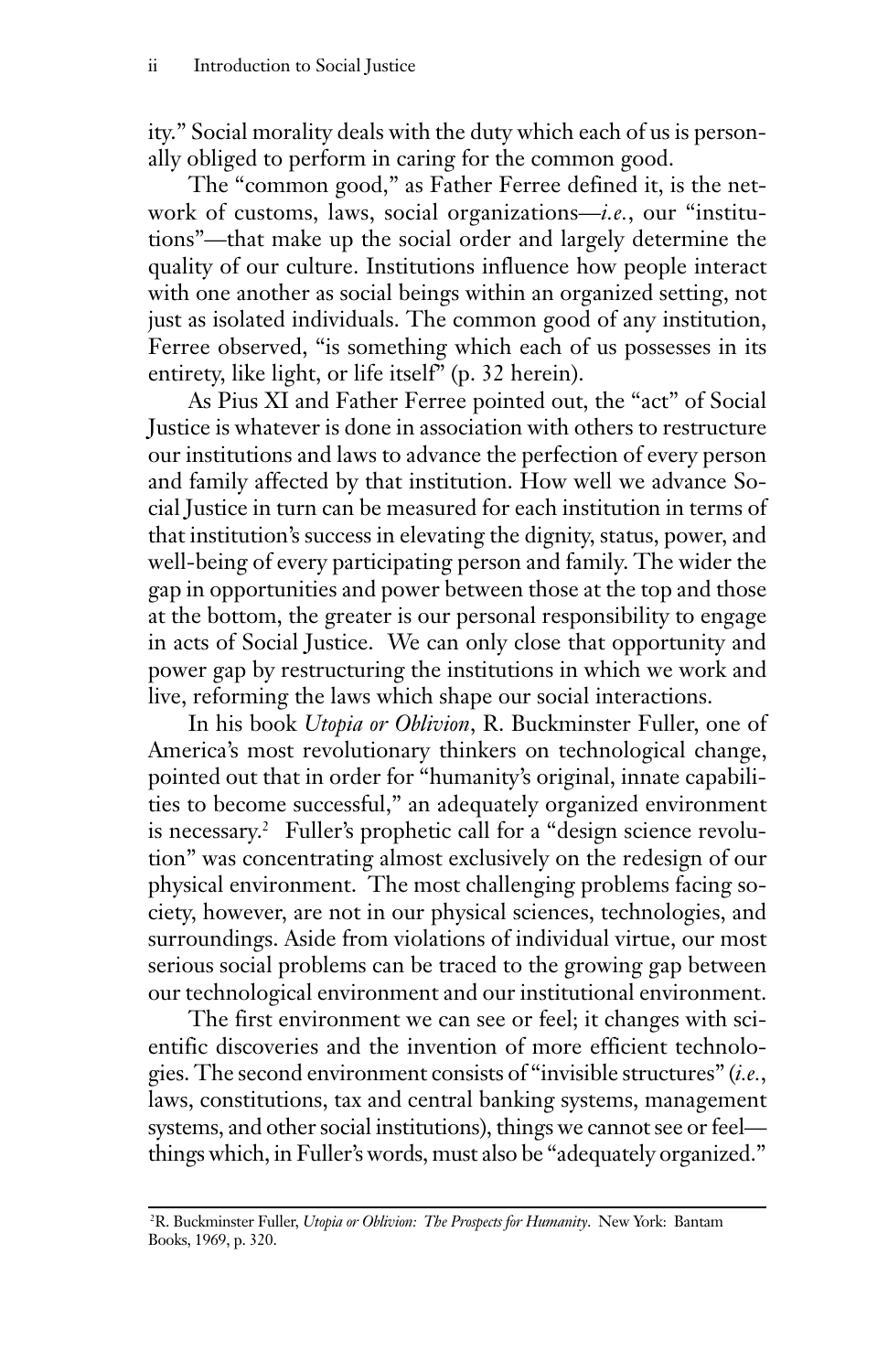This invisible part of our cultural environment—our "social architecture"—improves with our understanding and application of core values and fundamental principles, especially universal principles of social and economic justice. The design quality (from both a justice and efficiency standpoint) of our laws and social institutions determines the quality of how people "relate" to each other, to their physical environment, and to the process of technological change. It determines whether those relationships bring harmony or conflict, abundance or waste, human development or degradation, a culture of life or a culture of death.

This unseen cultural environment reflects our ultimate spiritual and moral values and defines the quality of our daily lives, even more than the tools we use or the physical structures that surround us. Like human nature, ultimate values and inalienable human rights do not change as science and technology advance. Unless fundamental values and respect for human dignity are preserved, however, as we restructure our institutions to accommodate to technological change, the fabric of our value systems deteriorates. Social institutions then become social barriers, even threats, to growing numbers of people.

The deterioration of our moral framework and the emergence of social barriers to individual fulfillment lead inevitably to what social scientists call "alienation." These artificial barriers deprive people of equal opportunity and the means to control their own destinies, and thus reinforce injustices and divisions in society.

Consequently, the faster technology progresses, the faster people can become separated from their technological environment. By blocking people from reaching their fullest human potential and gaining power over their own lives, institutional barriers impede those individuals from working effectively with others for the common good. These barriers discourage people from assuming personal responsibility for their own moral behavior. Therefore, everyone loses from this waste of creativity and erosion of the moral order.

Lifting these social barriers means correcting the faulty ideas, confused value systems and outdated institutional structures upon which they rest. Ultimately, real solutions depend on new ideas that better reflect fundamental values.

CESJ has a vested interest in this new edition of *Introduction to Social Justice*. It prepares the socially concerned reader for CESJ's most important publication to date, *Curing World Poverty: The New Role of Property*. 3 Reading *Curing World Poverty*, one might shrug it

<sup>3</sup>Rev. John H. Miller, C.S.C., S.T.D., ed., *Curing World Poverty: The New Role of Property. S*t.<br>Louis, Missouri: Social Justice Review, 1994.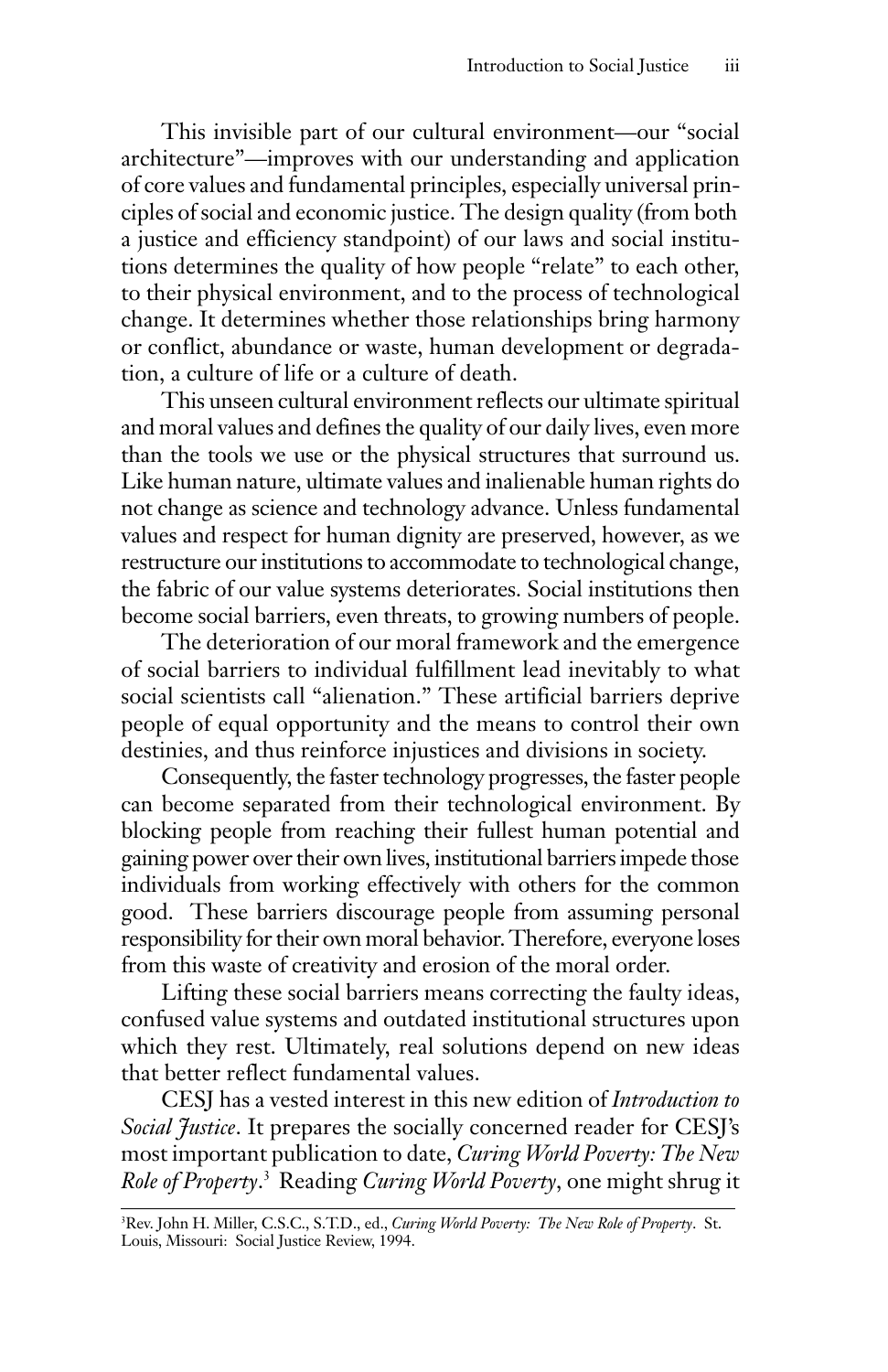aside with the response, "It sounds good, but what can I, a lone individual, do to bring about such fundamental changes in the structuring of the economic order?"

The answer is found in this pamphlet. Indeed, the lone individual *is* helpless to change the social order. This reality, not surprisingly, is the cause of great frustration in those who attempt to act justly within flawed or unjust institutions. Some become so frustrated that they lash out at structures of injustice, trying to pull down these imperfect social institutions rather than transform them into structures of justice.

However, in the realm of *Social Justice*, as Father Ferree points out, *nothing is impossible*. What has been made by people can be remade by people. The lone individual is helpless only if he refuses to join with others to carry out acts of Social Justice. Father Ferree makes it clear that it is unnecessary—even wrong and perhaps sinful—to do nothing and wait for the state to take action and correct the flaws in the common good. Relegating Social Justice to a function of the state leads to an abrogation of the responsibility of every person to act in a socially just manner and organize with others to correct defects in the social order.

This is not to say that there isn't an active role for the state to play, particularly in our economic and social lives. But there are essentially two different ways to look at the role of the state civilization's only legitimate monopoly. These contrasting orientations may best be illustrated by the ideas of two radically opposed thinkers in the field of political science, Robert Cardinal Bellarmine (1542-1621), and Thomas Hobbes (1588-1679).

On the one hand, we have Hobbes' political philosophy which declares, essentially, that man was made for the state, not the state for man. This view is brilliantly expounded in Sir Robert Filmer's *Patriarcha* (completed sometime before Filmer's death in 1653, but not published until 1680), and most popularly in Hobbes' *Leviathan* (1651). The Hobbesian position leads to the notion that the state is far more important than the individual or the family, the most basic social unit.

On the other hand, we have Bellarmine's political philosophy which declares that the state was made by and for man as a necessary social tool to enable him to live in harmony and order with his fellow human beings.4 This concept of the sovereignty of the people was so well expounded by Cardinal Bellarmine in order to counter

<sup>4</sup> See John Clement Rager, S.T.D., *The Political Philosophy of St. Robert Bellarmine*. Spokane, Washington: Apostolate of Our Lady of Siluva, 1995, pp. 84-88.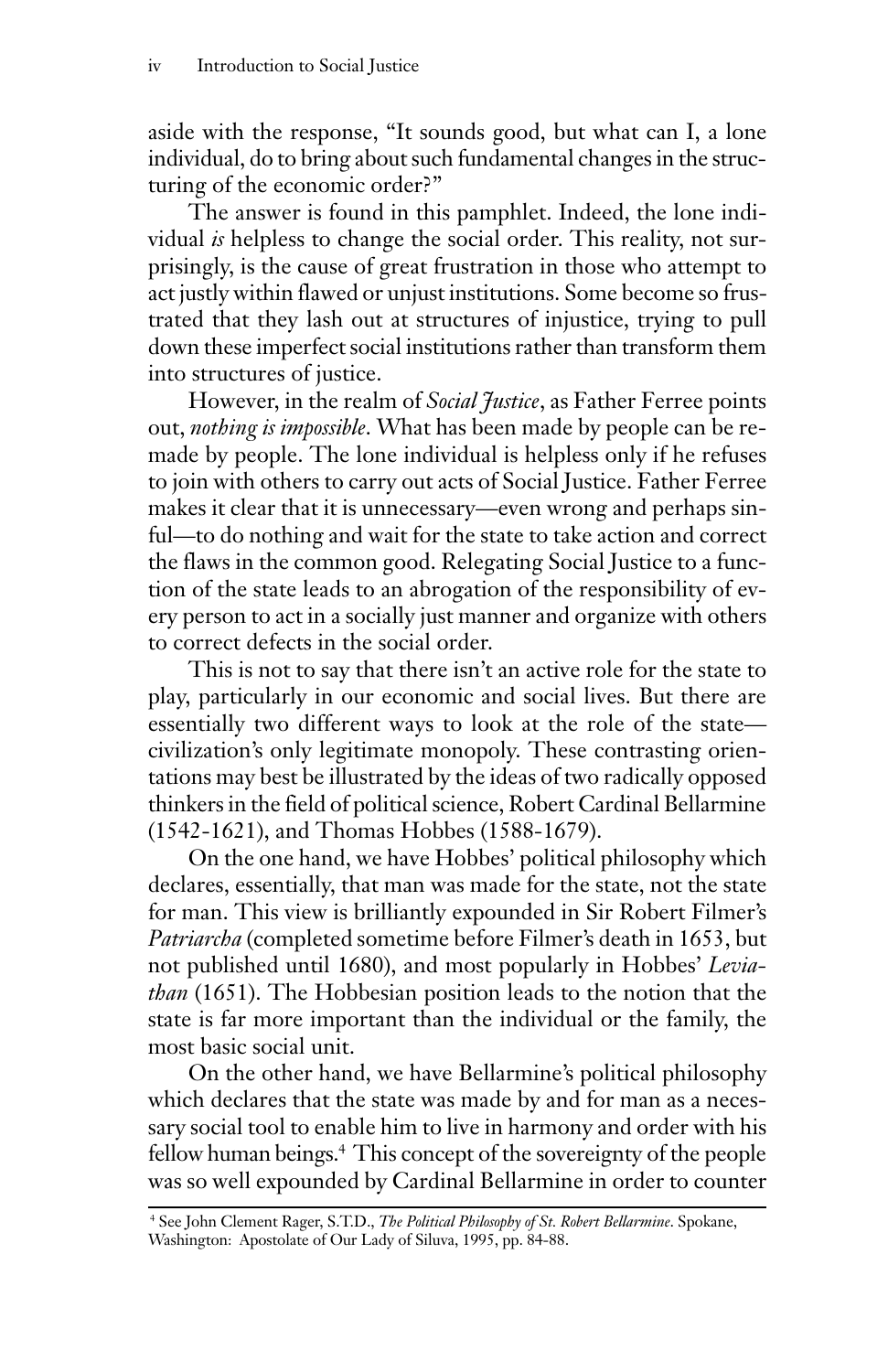the then-newly developed theory of the "divine right of kings" that it called forth numerous attacks from the promoters of statist absolutism, most notably Filmer and Hobbes. The Bellarmine or "democratic" version of the sovereignty of the people was based soundly in the philosophy of Thomas Aquinas, which implied that the care of the common good was not just the province of the state through the ruler, but the responsibility of everyone. Aquinas maintained that the common good could be affected *directly* by acts of Legal Justice carried out by anyone, not only the state, the ruler, or some tiny elite of aristocrats or plutocrats.

Despite Aquinas' conceptual advances, there is a tendency by many social activists to focus exclusively on a statist concept of Legal Justice. This leads inevitably to totalitarianism and socialism—systems which glorify, if not deify, the state and seek to control man and the smaller units of society for the good of the whole. Statist systems sacrifice the sovereignty of the person and of the people to a collectivist version of the common good in order to bring about desired ends, generally some form of "equality of results." The collectivist version of equality is superficially attractive. The goal of equality has a certain universal moral ring to it. Yet we are reminded by Alexis de Tocqueville, the astute commentator on Jacksonian America, of two diametrically opposed versions of equality. After observing American democracy in action, de Tocqueville warned us:

The nations of our time cannot prevent the conditions of men from becoming equal, but it depends upon themselves whether the principle of equality is to lead them to servitude or freedom, to knowledge or barbarism, to prosperity or wretchedness.<sup>5</sup>

The Thomistic concept of Legal Justice leads to a respect for the dignity of the human person through the realization that the common good must be fully and directly accessible by everyone. Ultimately, the modern welfare state orientation is toward equality of results, while the Thomistic orientation is toward equality of opportunity. The former employs coercion, creates barriers to human development, and limits creativity and initiative; the latter persuades through reason, lifts barriers to human empowerment, and encourages creativity and initiative.

In this booklet, Father Ferree gives a brief synopsis of his painstaking research into the Thomistic concept of Legal Justice, as more

<sup>5</sup> Alexis de Tocqueville, *Democracy in America*. New York: Alfred A. Knopf, 1994, Vol. II, p. 334.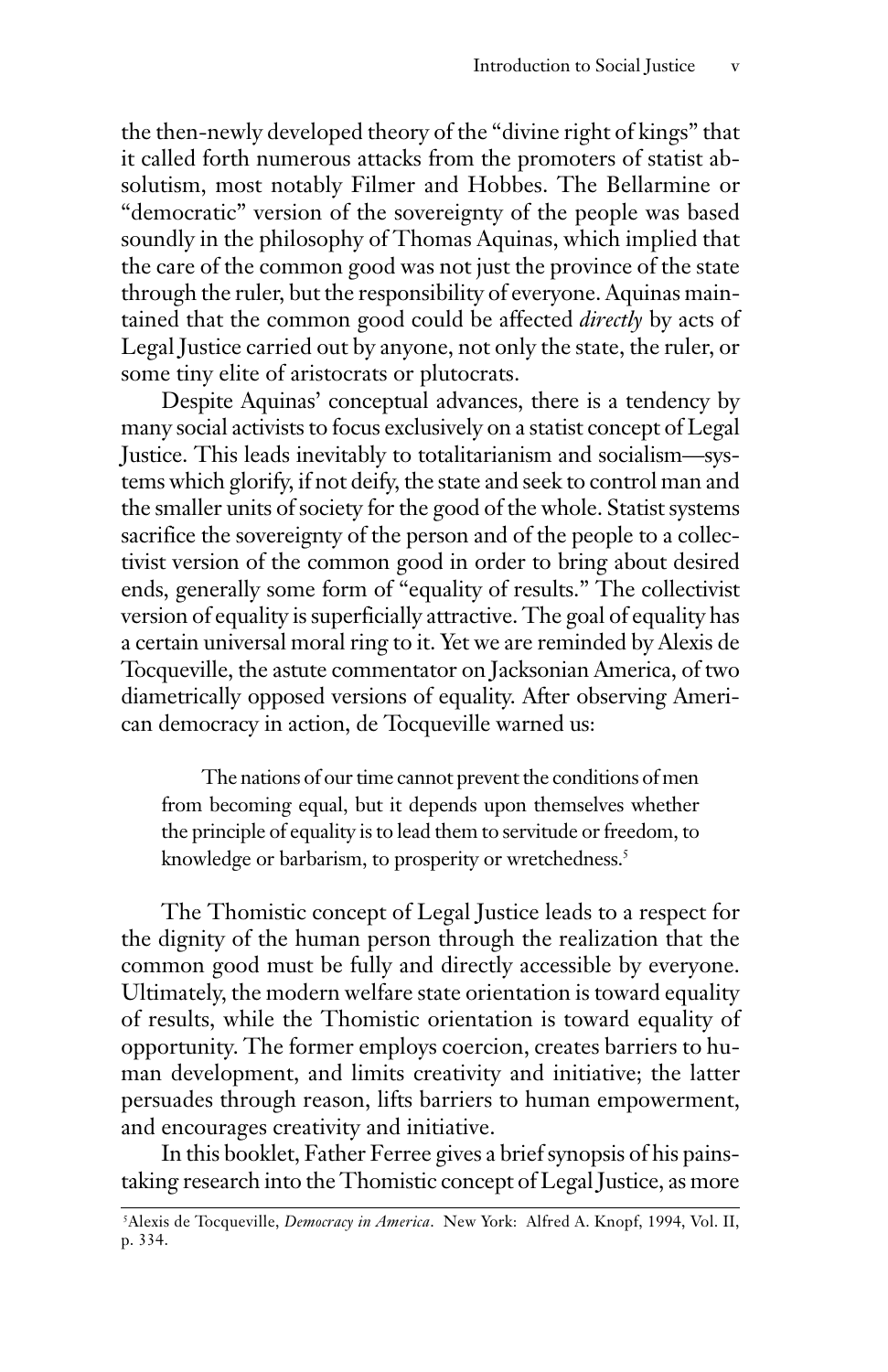fully developed by Pius XI into the doctrine of Social Justice. Ferree begins with Aristotle's concept of Legal Justice and the act of that virtue. Legal Justice, according to Aristotle, is carried out by the state in enacting laws; people conform to that virtue simply by obeying the law. Ferree then traces Aquinas' correction and expansion of Aristotle's thought into a concept that adds the idea of the common good to the definition of Legal Justice. This broader understanding, according to Ferree, laid the foundation for Pius XI's concept of Social Justice.

Finally, Ferree identifies and explains Pius XI's fundamentally new contribution to the debate over the precise meaning of Social Justice and its consequent act. This contribution consisted of Pius XI's insights into the nature and function of institutions as essential components of the common good, and how the "institutional" (*i.e.*, social) virtues were fundamentally different from the individual virtues. Ferree does not "leave us hanging" and wondering what to do with these revolutionary insights, however. After having illuminated the profound and innovative teachings of Pius XI, he describes how each of us can engage in acts of Social Justice, and explains why it is absolutely critical that we do so.

Today many people confuse Social Justice with individualistic or governmental actions that attack only the symptoms of social disorder and breakdown. They miss the structural root causes and institutional defects underlying social ills such as homelessness, hunger, and mass unemployment. Many even assume that only the state can remedy these symptoms, generally through income redistribution and interferences with supply and demand and other natural laws.

In contrast, Pius XI teaches that everyone—not just the ruler has direct responsibility for the common good, and for working with and through others to restructure defective or unjust economic and social institutions. In caring for the common good, we are also reminded, special concern and protection must always be given to the most powerless and dependent persons in society (including the unborn) and the most basic unit of society (the family). We effectively provide a "preferential option for the poor"—a major directive of Social Justice—by equalizing opportunity and the means to participate fully both as an owner and as a worker for those most marginalized by the modern world.

How does this relate to the real world? Consider three recent popular movements which embodied acts of Social Justice—the "one person-one vote" civil rights movement which helped end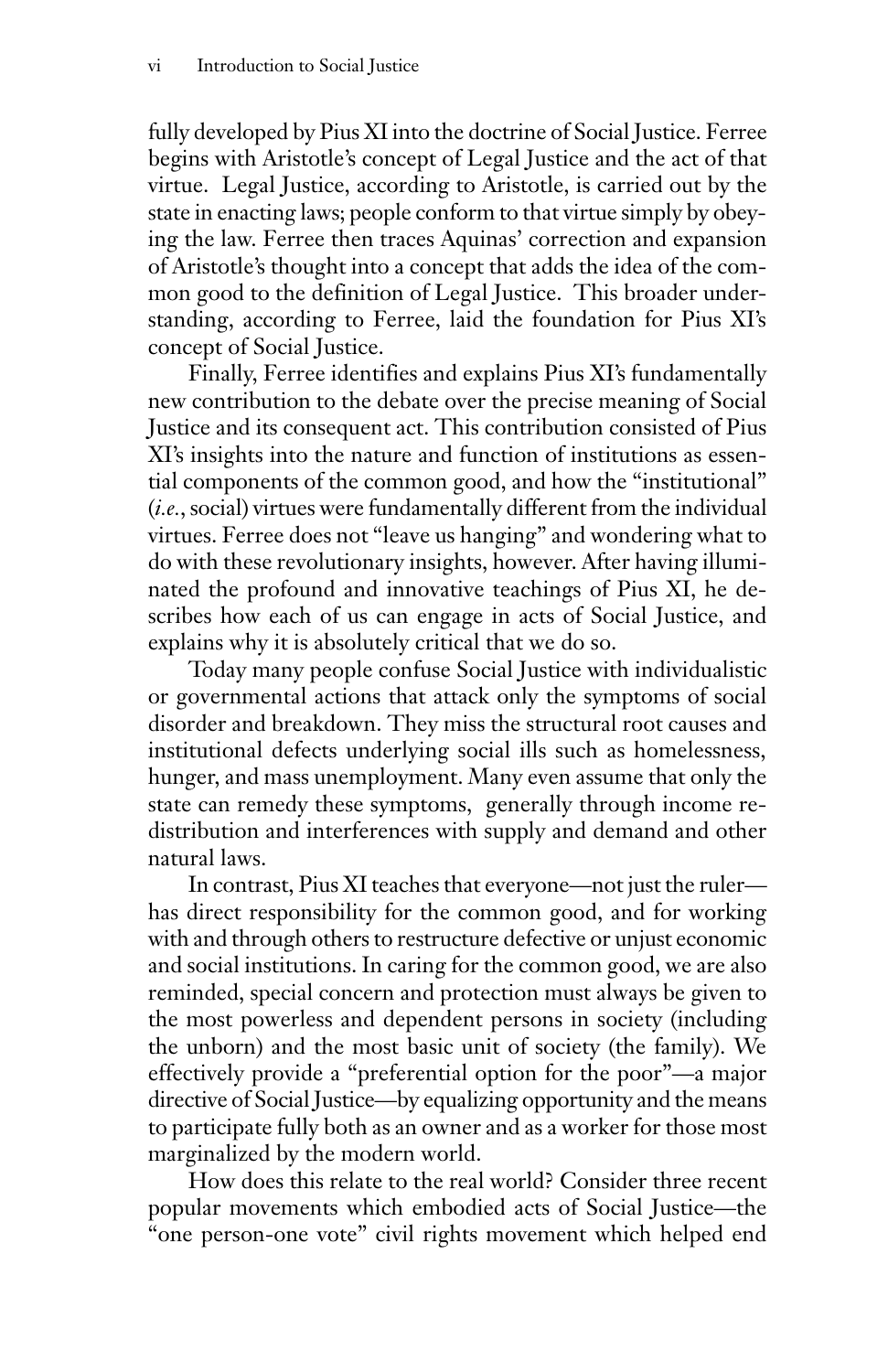racial segregation in the United States, the anti-apartheid revolution in South Africa, and the collapse of established communism in eastern Europe and the former Soviet Union (particularly in Poland with the Solidarity movement). All of these social movements involved individuals organizing with others for the common good, working for universal human rights and in accordance with fundamental principles. Committed people engaged in acts of Social Justice and achieved the goal of political democracy that many thought was unattainable. The end of segregation in the United States, we may recall, was expected to take two centuries; apartheid was accepted by many as the natural way of life in South Africa; and the monolithic statist totalitarianism of the Soviet Union was considered invincible and eternal.

Yet each of these three movements, which brought widespread access to the political ballot and representative government, suffered from a moral omission. They failed to build a foundation for an effective economic democracy upon which political democracy ultimately rests. This omission has led, in some respects, to a partial reversal (which could become complete) of what has been attained. We see today where a type of economic "self-segregation" is being advocated in some quarters of the African American community. The growing gap between haves and have-nots in South Africa (perceived by many to be along color lines) may soon stir calls for a vengeful "justice." And, after over fifty years of struggle against it, communism is being voted back into power in many formerly socialist countries out of disenchantment with what some people call democratic capitalism.6

What was (and still is) needed to reinforce the morally sound political and social objectives of these three movements was a morally sound economic program. An effective economic democracy based on widespread individual ownership of the means of production would counter the essentially plutocratic nature of capitalism and socialism, and establish a sound basis for the protection of basic human rights and dignity. As William Cobbett, an early 19th century social commentator, noted:

Freedom is not an empty sound; it is not an abstract idea; it is not a thing that nobody can feel. It means—and it means nothing else—the full and quiet enjoyment of your own property. If

6 See, *e.g.*, Michael Novak, *The Spirit of Democratic Capitalism*. New York: Touchstone, 1982, and other works by the same author.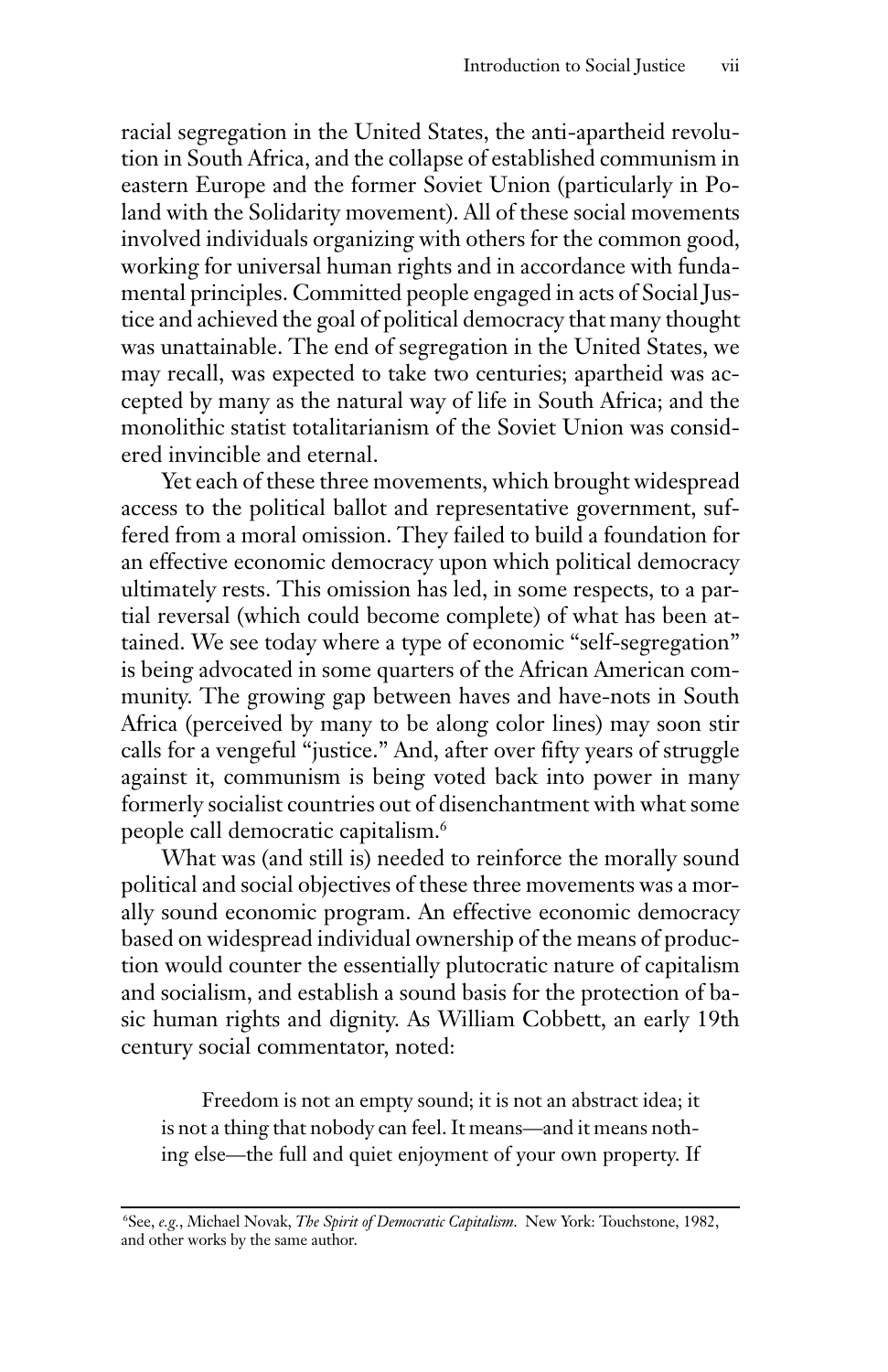you have not this, if this be not well secured to you, you may call yourself what you will, but you are a slave.7

Yet, in spite of their obvious flaws, these three success stories should be examples for how people in one of the most vilified and hated human rights movements—Pro-Life—can organize and carry out acts of Social Justice. Indeed, the Pro-Life movement must go beyond what was accomplished, and add in what the human rights revolution missed: an economic agenda to support the political and social rights sought for the disenfranchised.

As mentioned above, *Introduction to Social Justice* was written in 1948, over a third of a century before Father Ferree co-founded the Center for Economic and Social Justice in 1984. This was scarcely over a year before his—to us—untimely death. It was not until this "eleventh hour" that he was introduced to the ideas of economic justice found in the classic works of Louis O. Kelso, most notably in the misnamed *The Capitalist Manifesto*, 8 which Kelso wrote in 1958 with Mortimer J. Adler, the Aristotelian philosopher. Just as Pius XI had developed the concept of Legal Justice from that of Aquinas (which Aquinas had developed from Aristotle), Kelso and Adler applied the distributive justice principles of Aristotle within a modern free market context, and developed the concept of participative justice from the tiny embryo implicit in the *Politics* and *Nichomachean Ethics*.

The principles underlying participative justice require that everyone have the right to participate in the fullness of the common good, particularly (from Kelso's point of view) in the institutions which determine access to ownership of advanced technology—most significantly, productive or "self-liquidating" credit. According to Kelso, *true distributive justice follows participative justice*. In today's hightechnology environment and competitive global marketplace, economic participation in the common good should not—and cannot—be limited solely to a wage system job.

Like Aristotle, Kelso posits that justice in distribution is based on each person's *contributions* to production, not on the basis of his needs. According to Kelso, the notion of "to each according to his needs" is the distributive principle that is valid only for acts of charity. To be socially just, the opportunity and social means to own a sufficient amount of, and derive a viable level of income from, pro-

<sup>7</sup> William Cobbett, *A History of the Protestant Reformation in England and Ireland*, 1827, § 456.

<sup>8</sup> Louis O. Kelso and Mortimer J. Adler, *The Capitalist Manifesto*. New York: Random House, 1958.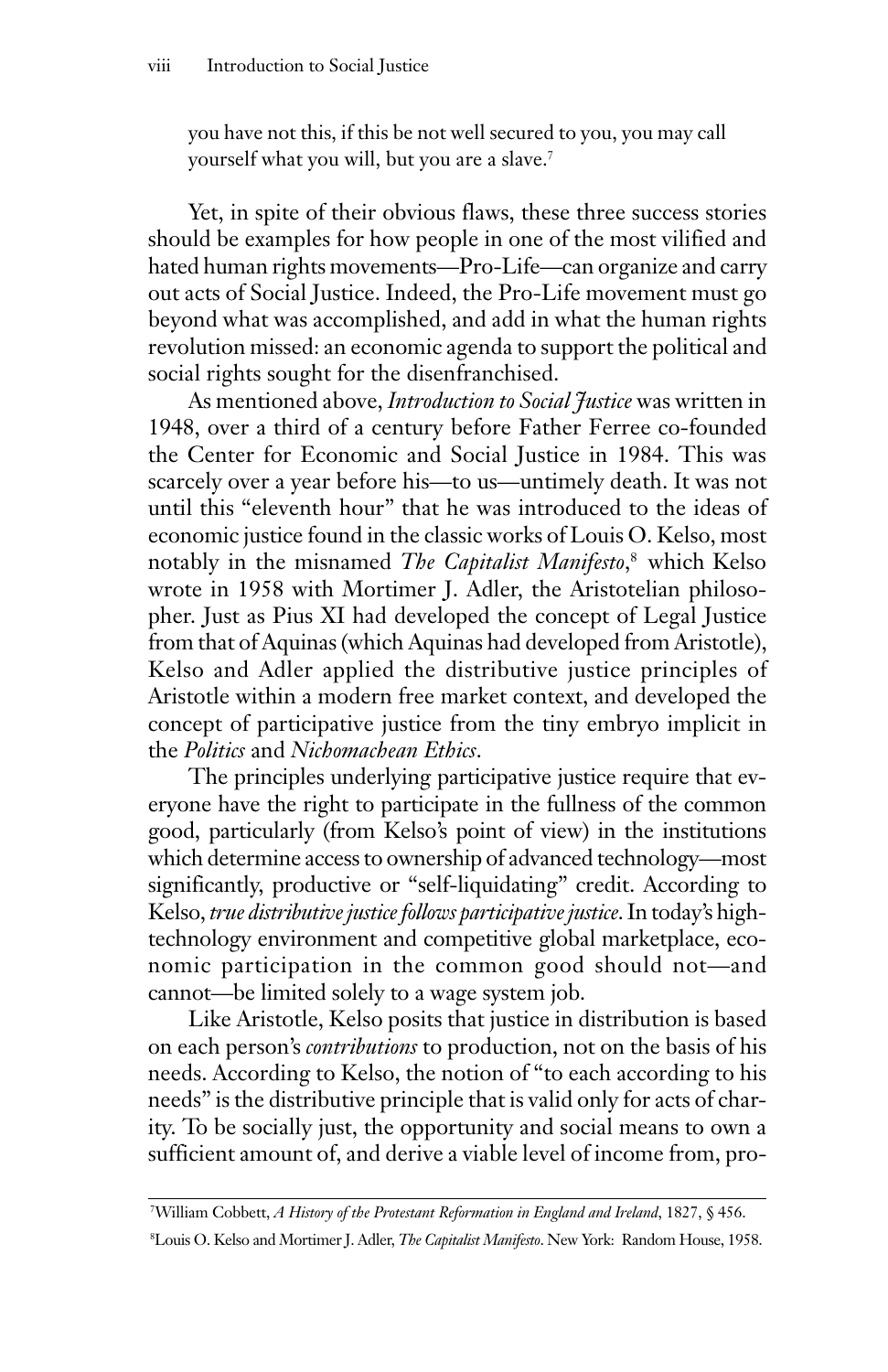ductive assets cannot be denied to anyone. As George Mason stated in Section One of the *Virginia Declaration of Rights* of June 12, 1776:

…all men are by nature equally free and independent and have certain inherent rights, of which, when they enter into a state of society, they cannot, by any compact, deprive or divest their posterity; namely, the enjoyment of life and liberty, *with the means of acquiring and possessing property*, and pursuing and obtaining happiness and safety. [emphasis added]<sup>9</sup>

From Ferree, then, we can see *how*: through acts of Social Justice.10 From Kelso, we can see *what*: participative justice by lifting barriers that prevent any person from "acquiring and possessing property" in the economic goods of society. That leaves us with *why*. "Why" as well as "what" is answered in both the title and the text of *Curing World Poverty: The New Role of Property*.

Read Father Ferree's short pamphlet to understand why no one is permitted any longer to wring his hands and wail ineffectually about socially unjust conditions; read to understand how effective acts of Social Justice can be organized and carried out; read to understand how to orient yourself to act in a socially just manner with and through others. Then read *Curing World Poverty* to find out what specific acts of Social Justice must be carried out to correct economically unjust conditions.

One seemingly unjust condition is when wages are paid to workers at a level insufficient to raise a family in decent comfort and security. For many people, the obvious remedy under Social Justice is to provide a "living wage." Even Father Ferree, who corrects this misunderstanding in Chapter 2 of *Introduction to Social Justice*, appears to justify the payment of a "living" or "family" wage under "commutative or strict justice." The reader of this pamphlet would be absolutely correct in noting that the living or family wage notion (based on the "need" rather than the "contribution" principle) directly contradicts Louis Kelso's concept of a market-determined "just" wage.

As explained in *Curing World Poverty* and other publications of the Center for Economic and Social Justice, Kelso views the just

<sup>9</sup> George Mason's document, along with the subsequent *Declaration of Independence* of July 4, 1776, was heavily influenced by the theories and teachings of Cardinal Bellarmine. (See Rager, *op.cit.*)

<sup>&</sup>lt;sup>10</sup>For strategic and tactical guidelines for anyone committed to transforming basic economic institutions, see this author's 1972 paper, *How to Win a Revolution…And Enjoy It*, republished as an occasional paper by the Center for Economic and Social Justice, Arlington, Virginia, 1989.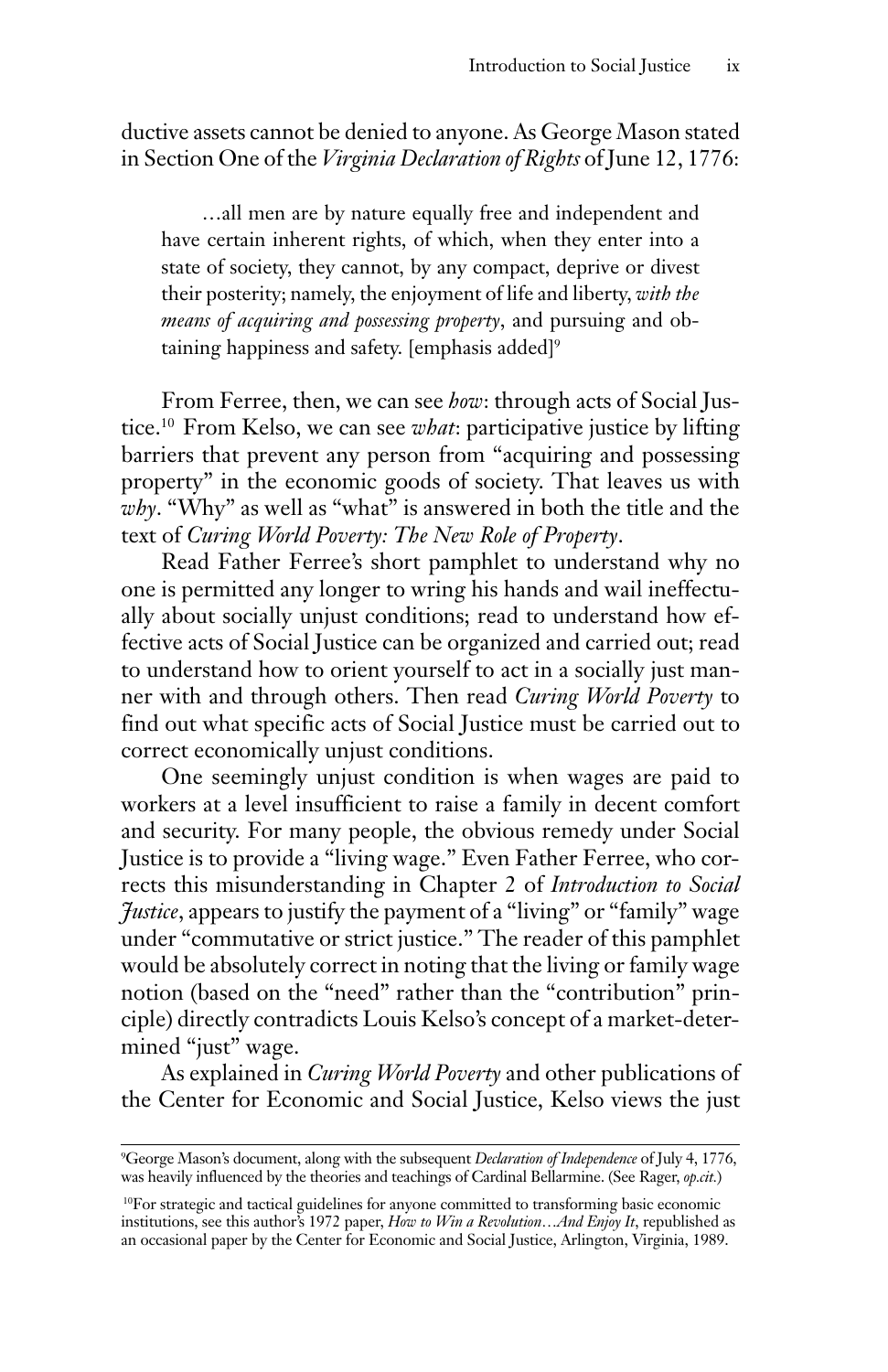wage (due under commutative justice) as only one component of a living *income*. Social Justice, according to the Kelsonian perspective, demands the reordering of our social institutions to provide every person with *equal access to the means* of acquiring and possessing sufficient income-generating capital to supplement a marketdetermined labor income.

Was Father Ferree actually violating his own principles and those set out by Pius XI in *Quadragesimo Anno* by restricting the general means of gaining income to wages paid for the sale of labor? This pamphlet was, after all, written prior to his involvement with CESJ and its emphasis on the Kelso-Adler theory of economic justice.<sup>11</sup> No, Father Ferree was not stating that the living wage is the end of Social Justice. Ferree would say that the end of Social Justice is the restructuring of institutions to support the dignity and sovereignty of each human person—something which CESJ would argue is impossible in the modern wage system.

Social Justice requires that the institutions of society be examined and corrected as world civilization is altered by technological change, manifesting discoveries and inventions by many creative individuals over the centuries. As so many have discovered, focusing on the living wage, in today's world of labor-displacing robotics and computer chips, is ultimately a blind alley. Viewing wages as the sole legitimate (or mandated) means of earning a living in a high-tech global marketplace, limits most people's incomes to only one mechanism of distribution—property in one's own labor—and de-legitimizes incomes from another, perhaps more economically vital, mechanism of distribution—property in one's own equity stake in the world's growing technological frontier.

Simply raising or lowering wages in violation of the principles of a just market economy, changes the unjust wage system only in degree, not in kind. The living or family wage does not address qualitatively the problem of inadequate and insecure income. It is a political expedient that does nothing to change *how* income is earned, merely focusing on the *amount* that is distributed, with no recognition that the mechanism of wages is by itself insufficient. The wage system—by its failure to connect workers directly with income-producing capital assets needed for growth of the economy—leaves workers vulnerable to technological change and increasingly dependent on the voluntary charity of people of good will or on the "coerced charity" of the modern welfare state.

<sup>11</sup>See Chapters 3 and 4 of *Curing World Poverty.*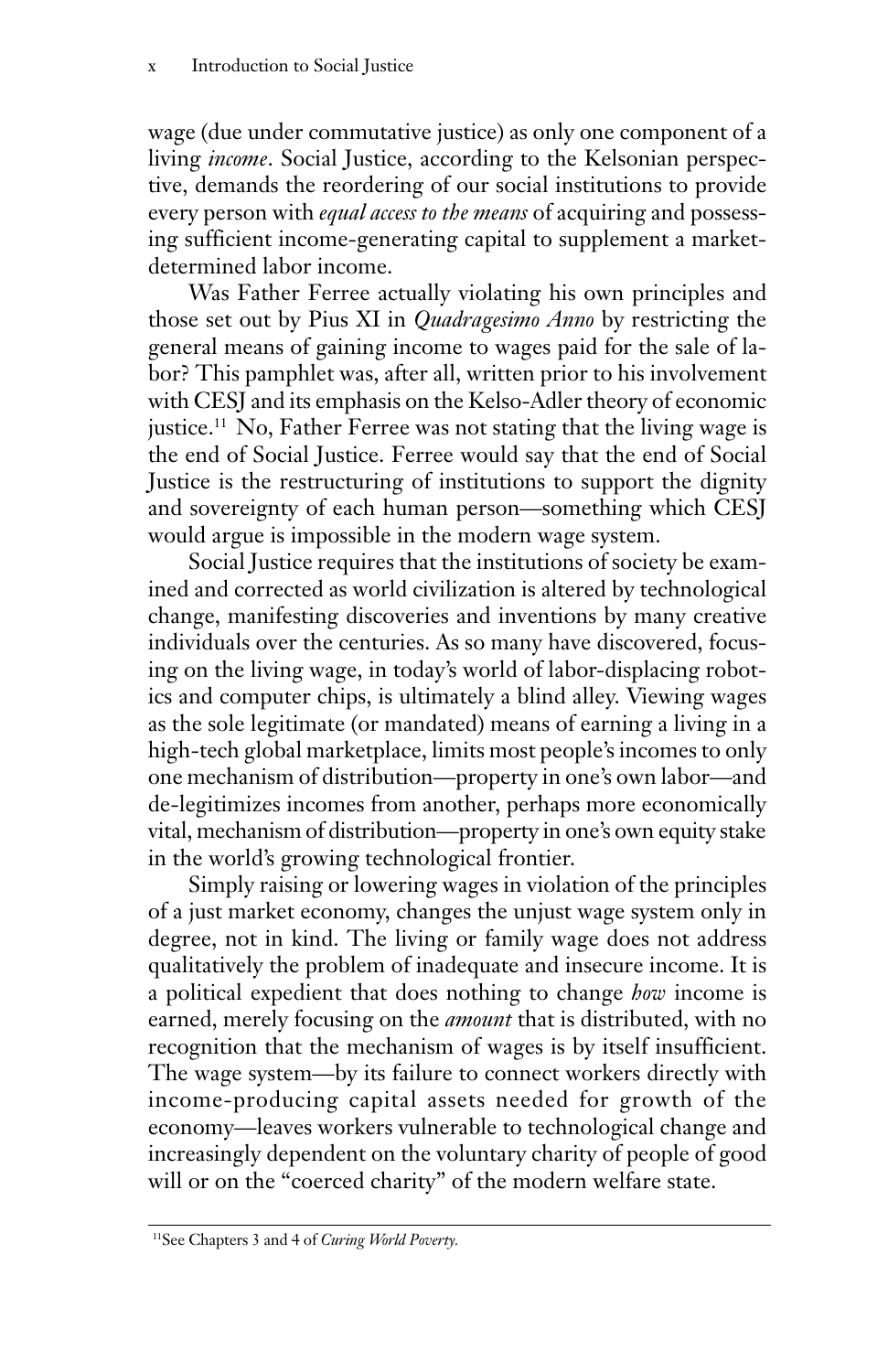Properly understood, the living or family wage is something that is tolerated out of economic necessity, not the exercise of justice based on fundamental rights. In this, the rationale for the wage system—which is the common denominator for every economy on the globe—resembles the justification of human chattel slavery found in David Christy's *Cotton is King* (1856). The premise of this book was that slavery was the motivating force behind the prosperity of the United States and Great Britain, and was necessary in order to ensure the continuation of that prosperity.

The living or family wage is flawed in its essential principles. This was recognized even by one of the foremost proponents of the living wage, Father John A. Ryan, in the early part of this century: "The right to a Living Wage is evidently a derived right which is measured and determined by existing social and industrial institutions."12 Pius XI clearly favored structural and institutional changes to lift workers from dependency on the wage system, changes that would enable workers to supplement their wages, meet their family needs, and become economically liberated through sharing in ownership and profits. This is clear from the placement of critical sections concerning worker ownership in *Quadragesimo Anno*, which are given priority over the discussion on the family wage.13 For some reason, however, Father Ferree did not refer to these sections, in spite of the obvious importance placed on them by Pius XI, giving the erroneous impression to the superficial reader that he was advocating the standard living wage argument.<sup>14</sup>

Widespread ownership of productive assets is becoming an increasingly vital issue. Obviously, where workers have nothing but their labor to sell in an increasingly globalized marketplace, and where advancing technology continues to displace even the most sophisticated forms of labor in the productive process, wages are no longer the most appropriate or secure way to earn a living. What *should* be the primary means of gaining an independent and adequate family income was articulated by Pius XII, in his 1942 Christmas Broadcast, *The Rights of Man*:

Therefore the dignity of the human person normally demands the right to the use of earthly goods as the natural foun-

<sup>12</sup>John A. Ryan, S.T.D., *A Living Wage: Its Ethical and Economic Aspects*. New York: Grosset & Dunlap, Publishers, 1906, p. 68.

<sup>13</sup>Pius XI, *Quadragesimo Anno*, §§ 56-65.

<sup>14</sup>Unfortunately Father Ferree wrote in 1948, prior to his exposure to the Kelsonian paradigm, and gave limited attention to expanded ownership approaches to meeting family needs.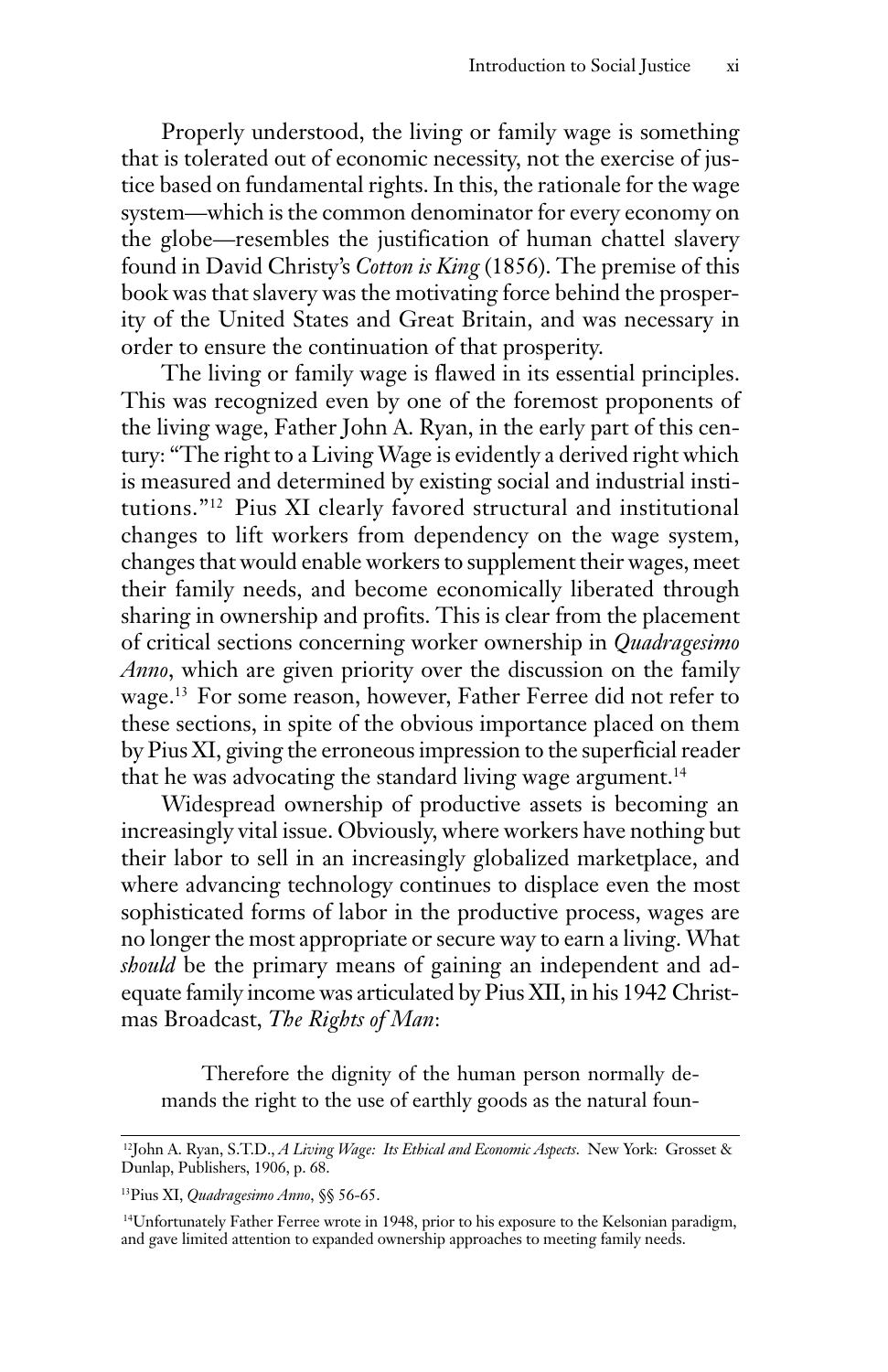dation for a livelihood; and to that right corresponds the fundamental obligation to grant private property, as far as possible, to all. The positive laws regulating private property may change and may grant a more or less restricted use of it; but if such legal provisions are to contribute to the peaceful state of the community, they must save the worker, who is or will be the father of a family, from being condemned to an economic dependence or slavery irreconcilable with his rights as a person.<sup>15</sup>

That, in essence, is the message of CESJ. Human dignity requires a recognition and protection of the economic sovereignty of each person, as the material basis for his social, political, and spiritual sovereignty. Economic sovereignty may best be realized and protected through widespread individual access to the institution of private property, particularly in ownership and control over advanced instruments of production (including the business corporation). Once ownership and profit sharing are accessible to all—thus supplementing or, in some instances, replacing wages the "just wage" will be more clearly understood as one that can and should be decided by the forces of supply and demand, rather than by an elite, by fiat, by coercion, or even by the will of a political majority. True, the market system by itself is morally insufficient and imperfect as a means for diffusing ownership. But the free and open market, when reinforced by broadened ownership, remains a fundamental pillar of a just economy and the most objective and democratic way to determine economic values.

My only regret in introducing this booklet to you is that, unlike you, I cannot have the pleasure of reading it for the first time. It is a difficult, but rewarding task.

Why difficult? There are, after all, only a few pages to read.

It is difficult because it challenges you to step outside your accepted patterns of thought. A socialist, for example, may think that capitalism is being advocated. A capitalist may find himself thinking that this fellow Ferree must have been a socialist. Both would be wrong. Father Ferree gives us the tools we need to find another way, a third way that leaves behind the greed of capitalism and the envy of socialism, a third way that is socially just and within the reach of everyone through acts of Social Justice carried out in association with others.

<sup>15</sup>Pius XII, *The Rights of Man*, Christmas Broadcast, 1942, §II.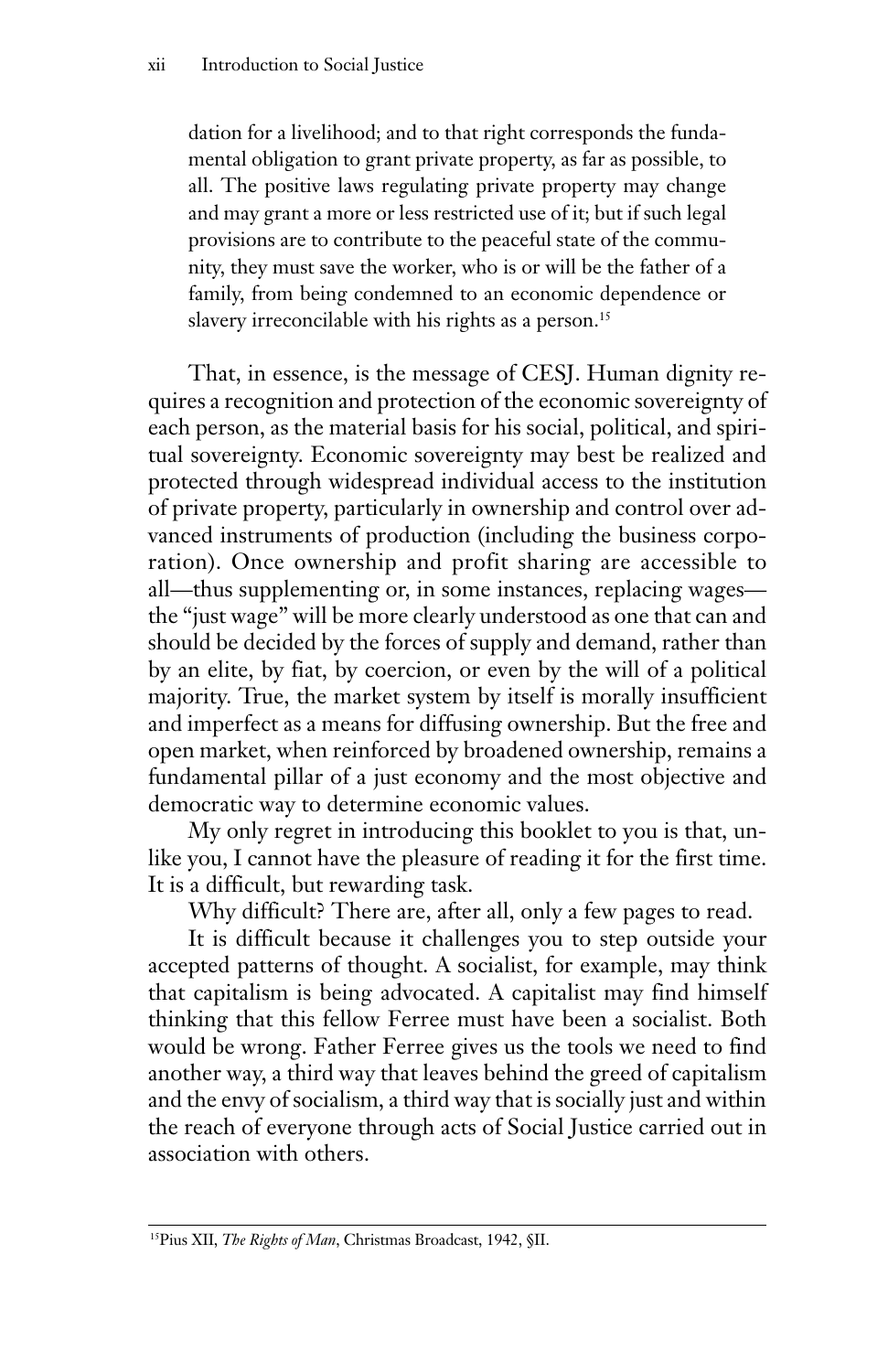# **INTRODUCTION TO SOCIAL JUSTICE**

By Rev. William J. Ferree, S.M., Ph.D.

## **Preface**

The most important thing to note about this pamphlet is that it is only an introduction to the subject which it treats. As an introduction, one of its functions is to attract attention to a subject not too widely studied or understood. To do this, it will deliberately emphasize only new and neglected aspects of the truth.

This deliberate emphasis on the unusual, however, should not blind readers to the fact that whatever was true in the past is just as true in the present. In insisting, as this pamphlet must insist, on the *social* nature and activity of man, there is no intention of denying in any way his *individual* nature and activity. It is only that this latter aspect of human nature is not the subject of this pamphlet.

Confirmed individualists will not like what they read in these pages. They will feel that their most cherished principles are being denied at every step of the way. The sole purpose of this preface is to point out to them, from the very beginning, that their truths of the individual order are not being denied—they are being *completed*.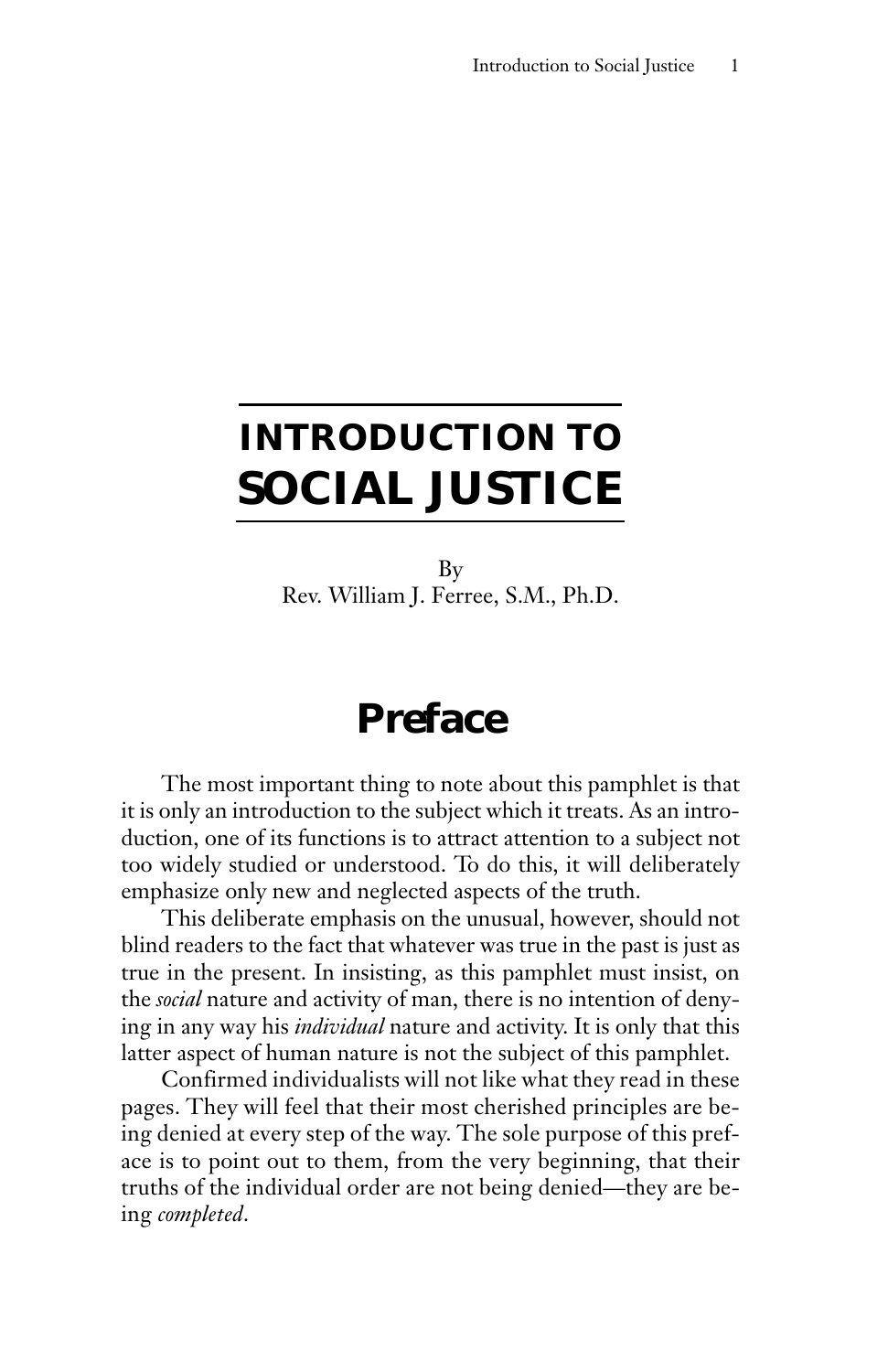## **CHAPTER I**

## **The Work of Pope Pius XI**

#### **A Great Social Thinker**

Pope Pius XI was one of the greatest social thinkers of modern times, or, for that matter, of any time. One of his greatest contributions to social thought was his doctrine of Social Justice as explained in his encyclicals *Quadragesimo Anno* and *Divini Redemptoris*.

What he did in these Encyclicals was to complete an essential chapter of moral philosophy which had lain undeveloped, and largely neglected, from the very dawn of philosophy. This "unfinished chapter" has become steadily more important in modern times because it forms the missing link between moral philosophy on one hand, and the vast modern development which is known as "Scientific Sociology" on the other.

The great struggle has raged over the radical instability of social phenomena. The fact-biased Sociologist saw this instability very clearly; and concluded very early in his science that he would have to discard all "immutable" principles to make room for it; while the principle-conscious moralist, faced with so devastating a conclusion, resisted to the point of ignoring, or actually fearing, the facts.

It is not surprising, therefore, that "Scientific Sociology" has been so intensely secularistic and even materialistic throughout its whole development—neither the sociologists nor the moralists have been able to see very clearly how their sciences could be reduced to unity, or even to compromise.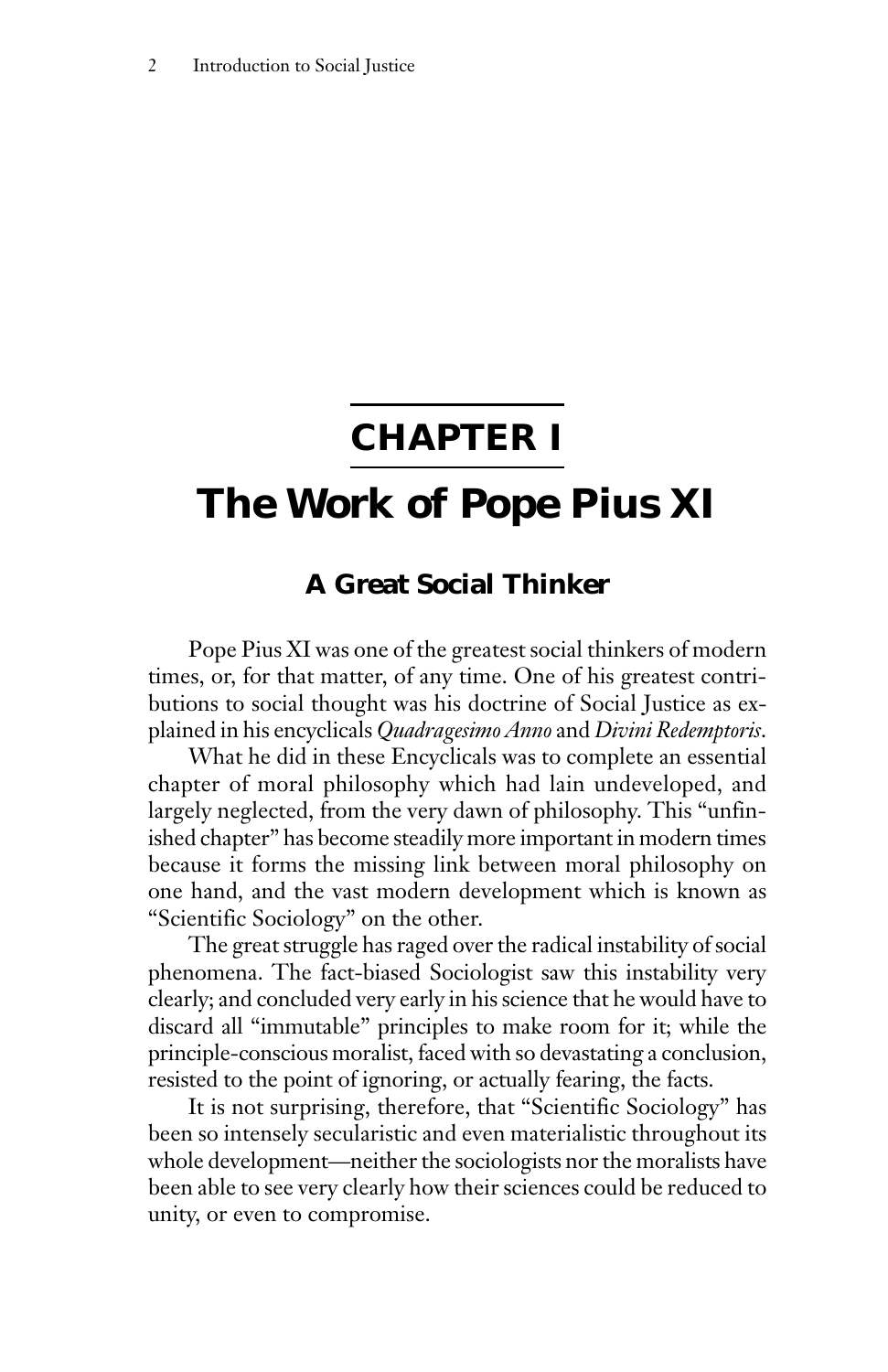The problem was to put forward a theory of society which explained satisfactorily the countless fundamental changes of social organization which history reveals; and still be able to maintain, amidst this incessant and radical change, the unchanging rule of law.

#### *The Radical Instability of Human Affairs*

First let us see what Pope Pius XI has to say about the radical instability of human society. The best statement of his views is to be found in a discourse delivered on May 15, 1926, to a group which had been commemorating the thirty-fifth anniversary of Pope Leo XIII's Encyclical *Rerum Novarum* ("On the Condition of the Working Classes"). This discourse is in the direct line of Pope Pius XI's own great Encyclical, *Quadragesimo Anno*, which was written just five years later, on the fortieth anniversary of *Rerum Novarum*. As a matter of fact, the discourse is quoted (at Paragraph 49) in *Quadragesimo Anno*, and the reference given; so that it is obvious that it should be studied with the latter document.

The importance of the Discourse is further emphasized by the Holy Father's statement at the beginning that it resulted from some sort of divine inspiration.

The Holy Father thinks himself in conscience bound to these dear sons who have come here in the expectation of some direction relative to their role as leaders of Catholic Action. That is why he will tell them in all confidence what the Lord inspired him to say at the moment when, kneeling before Him, he had repeated the beautiful prayer of St. Thomas: *Da mihi, Domine, sedium tuarum assistricem sapientiam*….

The first reflection bears upon the instability of human affairs, and not only of the minor ones, but also of the great; not only of those which are contingent circumstances of social life, but also those which seem bound up with the very substance of things, and which we are not in the habit of conceiving in any other way than as unchangeable.

There is an instability from which no single thing can escape, for that, precisely, is the essence of created things: they have not in themselves the reason for their own being. Thus it happens that even for the greatest things, for those that are closest to the substance of certain institutions, instability is possible, and sometimes inevitable—and it is even, in fact, commonplace, especially if we do not stop at the consideration of each fact in particular, but ex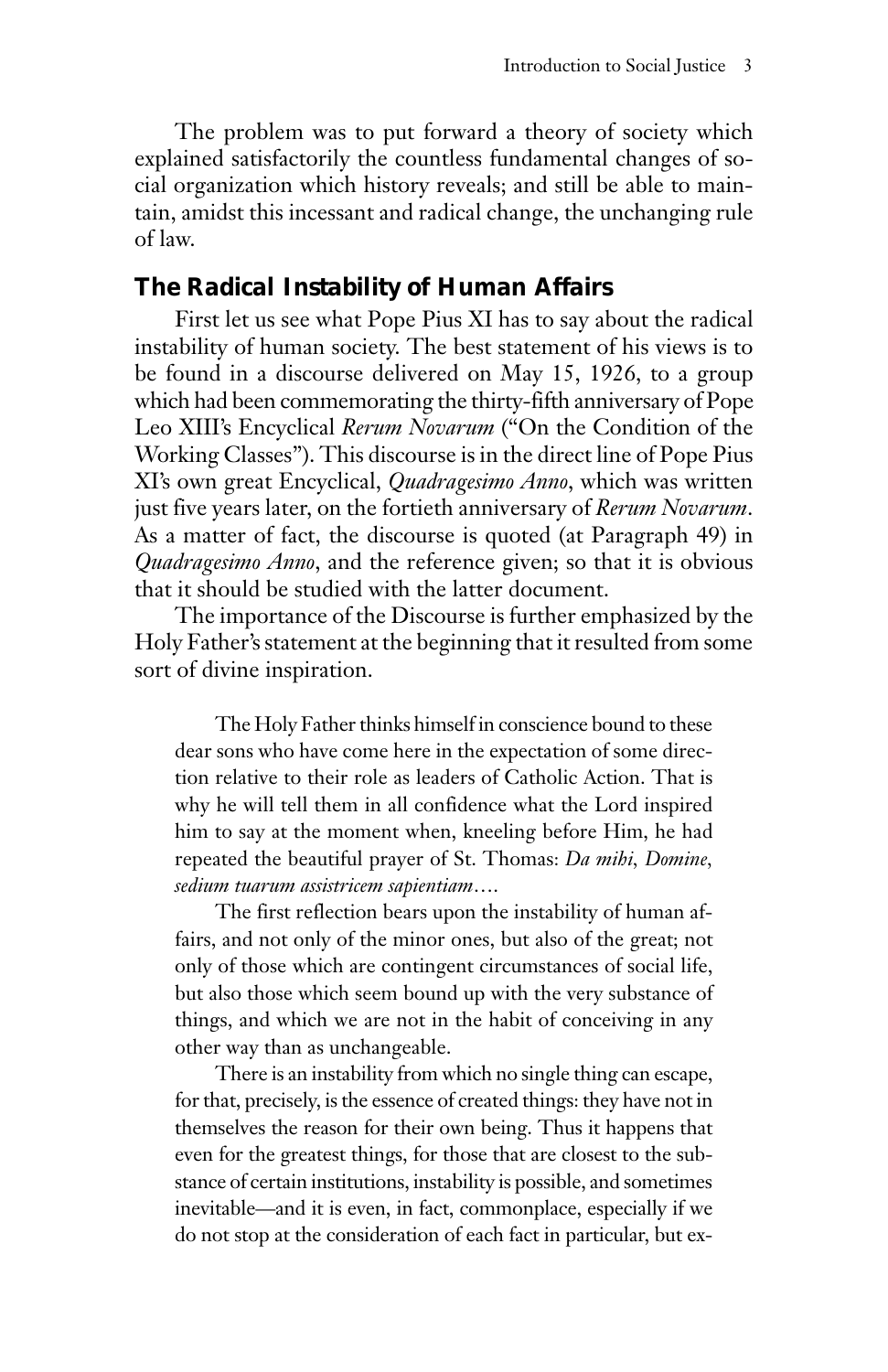tend our view to the great considerations of history and of the road traveled by the human race.

The fact is that precisely in those social elements which seem fundamental, and most exempt from change, such as property, capital, labor, a constant change…is not only possible, but is real, and an accomplished fact. It suffices to examine the course of history.

Of course, the fundamental principle: "Thou shalt not steal," remains immutable, and in disregard of it there is only violation of the divine precept. But what divers concrete forms property has had, from that primitive form among rude and savage peoples, which may be observed in some places even in our own day, to the form of possessions in the Patriarchal Age, and so further to the various forms under Tyranny (We are using the word "Tyranny" in its classical sense); and then through the feudal and, later, monarchical forms, to the various types that are to be found in more recent times! How many and how different attitudes in what concerns not only the great collectivities, but even the family, and individuals!

Most of the last paragraph above is quoted in *Quadragesimo Anno*. It will be noticed that besides indicating profound changes in the concept and fact of property throughout the ages, this passage also indicates, as the Pope himself is careful to point out in the last sentence, equally fundamental changes in the forms and ideas of the State and of the family, as well as in the norms and limits of individual action. The quotation continues:

It is the same with labor. From the primitive work of the man of the stone age, to the great organization of production of our day, how many transitions, ascensions, complications, diversities!…

What an enormous difference! It is therefore necessary to take such changes into account, and to prepare oneself, by an enlightened foresight and with complete resignation, to this instability of things and of human institutions, which are not all perfect, but necessarily imperfect and susceptible of changes….

The most pragmatical of the modern "Scientific Sociologists" could not surpass this statement of the radical instability "even of those great institutions which seem bound up with the very substance of things, and which we are not in the habit of conceiving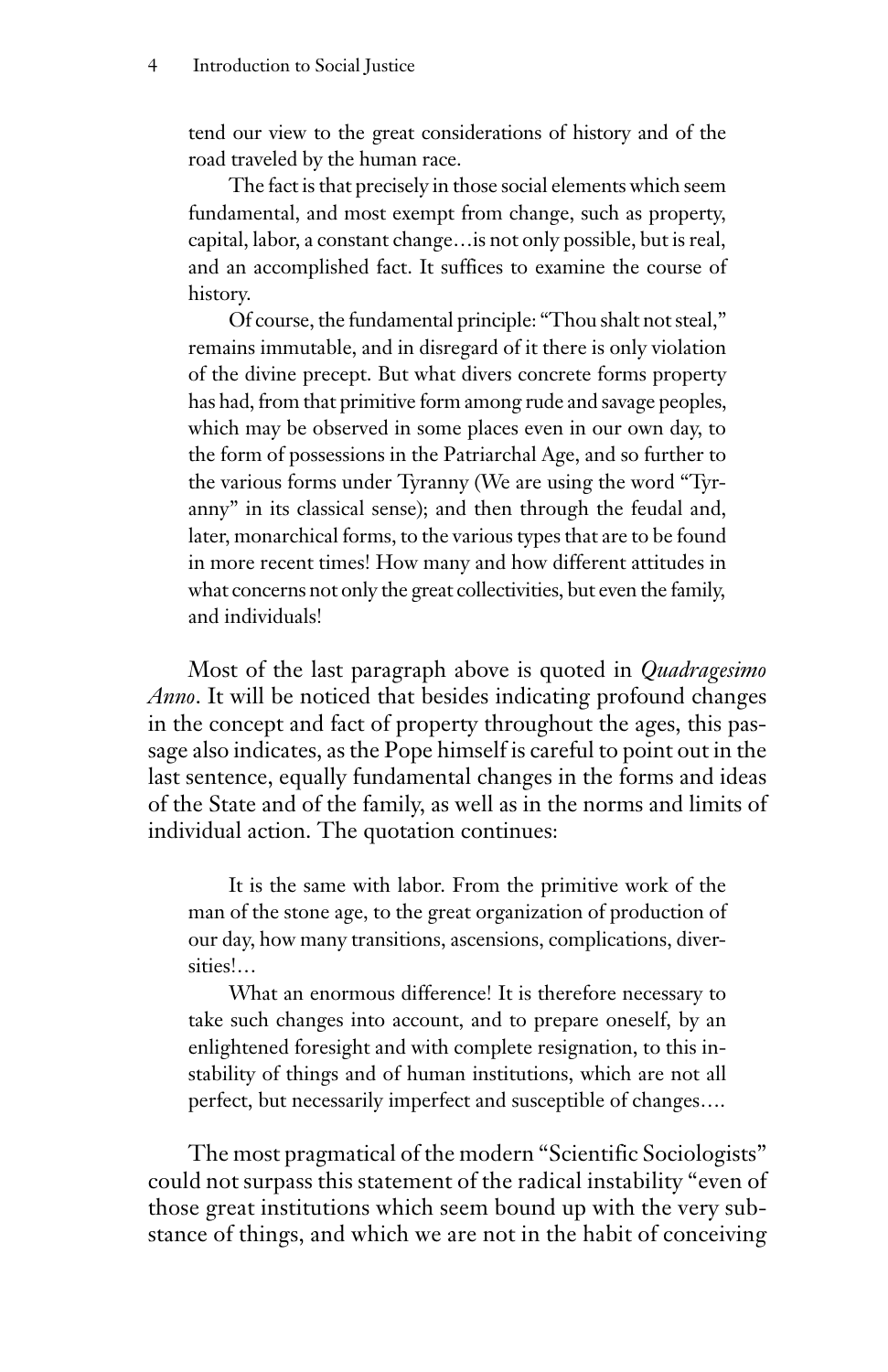in any other way than as unchangeable." The Pope could venture so boldly into this "no-man's-land" between the moralists and the sociologists because he knew that he had already found the answer to the unsolved problem of both sides: how to maintain the reign of unchanging law if it is once admitted that the "very substance of things" is subject to change.

#### *A Philosophical Detective Story*

The principles which he had already clarified in his own mind, and intended to apply to the rapidly changing drama of modern history, were *Social Justice* and *Social Charity*. In this view, all society is simply a habitual organization (technically: an "institution") of human actions; which is in constant and necessary *flux* precisely because it is an organization of *action*, but which at the same time is kept constantly—we could even say *unchangeably—organized for the same end*, human and Christian perfection, by the Laws of Social Justice and Social Charity.

Pope Pius XI seems to have invented the very term "Social Charity" himself; but he picked up the term "Social Justice" from a growing popular usage which began about 1850. Before 1850, "Legal Justice" or "General Justice" were the only terms used to designate what we now call "Social Justice."

The history of "Legal Justice" had been a long and none too happy one; and when Pope Pius XI finally wrote the last chapter, he solved a philosophical "mystery story" whose solution had eluded the world's best thinkers from Aristotle on down.

#### *The Story: Aristotle*

It was in the Fourth Century B.C. that the story began. Then Aristotle discussed "Legal Justice"—and probably invented the term—in the Fifth Book of his *Ethics*; but he left the idea fuzzy and anemic. For him it wasn't a special virtue at all, but rather a name for all virtues insofar as the law required their practice. It offered little help towards building a good society beyond the rather obvious information that law-abiding people made better citizens than gangsters.

#### *Fifteen Centuries Later*

There the matter stood until the greatest thinker of the Middle Ages, St. Thomas Aquinas, took the idea up and made something of it. What he did was to redefine it as *a special virtue which has the Common Good for its direct object*. Of course, the common good of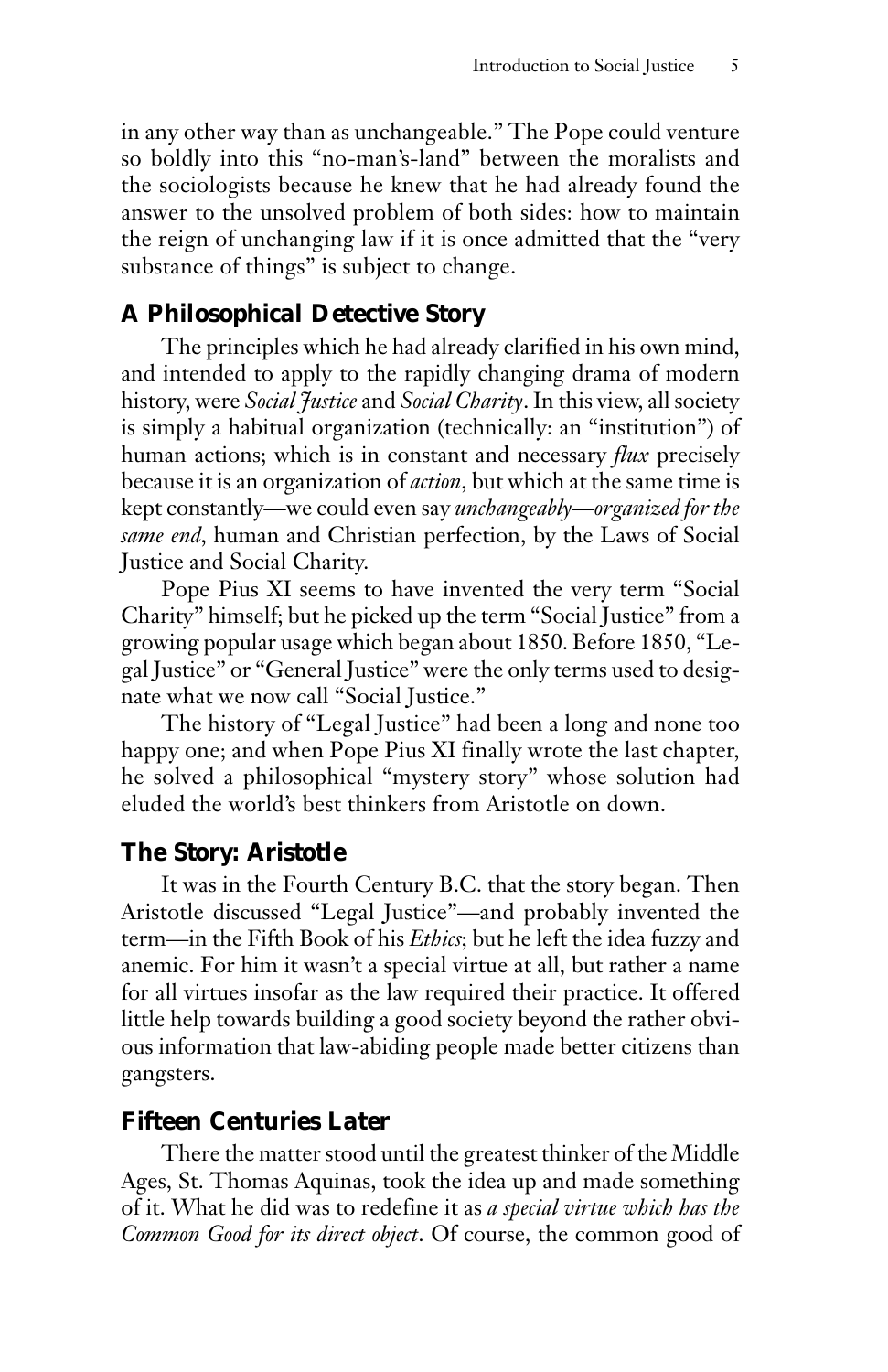society is so all-embracing that every act of virtue done by the members of society will contribute something to it. In this "indirect" way, Aristotle was right. That was why Legal Justice, whose direct object is the Common Good, was also called "general justice": for the sake of that Common Good it could also (*i.e.*, "indirectly") demand acts of every other virtue. Thus, in defense of the Common Good of a country, it could demand bravery ("fortitude") from a soldier. In this example the soldier's virtue is not only that of fortitude (facing death bravely), but also that of Social Justice (defense of the Common Good); and every other virtue whatever could also *become* an act of Social Justice in the same way, *i.e.*, by being done for the Common Good.

This is a great improvement over Aristotle's imperfect notion, but it still leaves a tremendous question unanswered: If this Social Justice is now really a *special* virtue, does it have any *special and direct acts of its own*? It is easy to see how acts of the other virtues could all give the Common Good a "lift" once this Common Good is already a "going concern"; but is there an act of this special virtue which directly "makes" the Common Good—starts it off and builds it up, or rebuilds it if it happens to be destroyed?

#### *The Suspense Drags On*

Much as he did for Social Justice, St. Thomas, did not ask or answer this crucial question, and for over seven hundred years after him, few philosophers asked it and none gave the answer. Of those few who did ask it, some denied that the question was a good one, and the rest said, No! In fact, one of the most recent of these, actually commenting on Pope Pius XI's teaching, was so blinded by his own training that he could not see what the Pope was driving at, and ended his discussion of Social Justice with the awful statement: "The Common Good is not an object which can be directly attained." When it is remembered that the Common Good is the greatest of natural goods, that only under its sway can individual goods be attained or retained, that without it each individual's share of personal perfection is either limited or destroyed, one can begin to realize what a mess society would be in if that statement were true! It may even be that the *status quo* ("Latin," as someone said, "for the mess we are in!") results, as much as anything, from our widespread belief that it was true.

The best that the social philosophers of the past could manage was to teach that in every action Social Justice required "a good intention" for the Common Good. But how uncertain this "good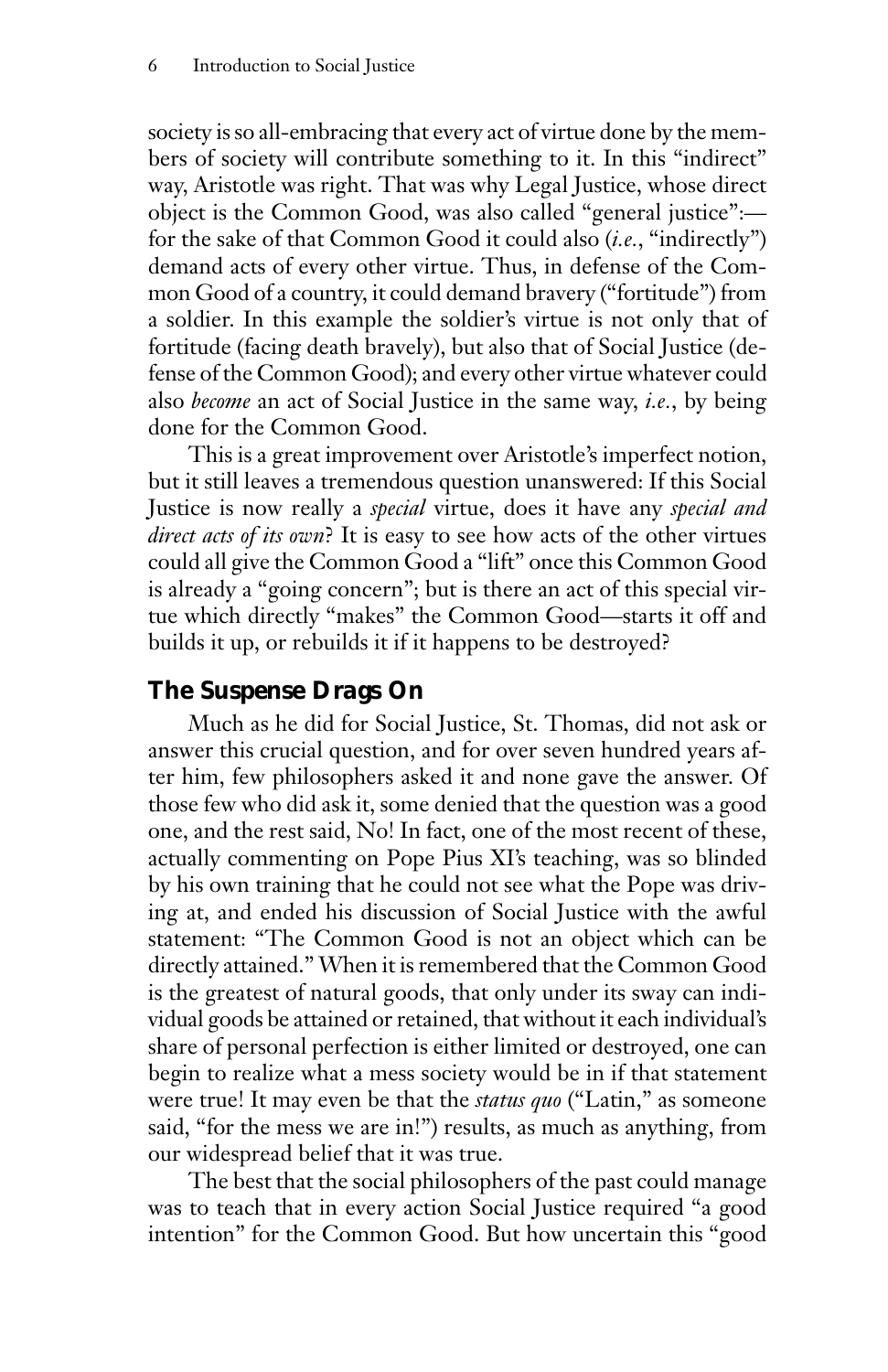intention" is when not backed up by a complete theory of Social Justice, can be seen from the fact that the high-priest of unrestrained individualism, Adam Smith, appealed to it constantly to justify his destructive theories! Few books profess devotion to the Common Good more often or more insistently than his *Wealth of Nations*.

It was left for Pope Pius XI to put the question clearly and accurately—after twenty-three centuries!—and to answer it right.

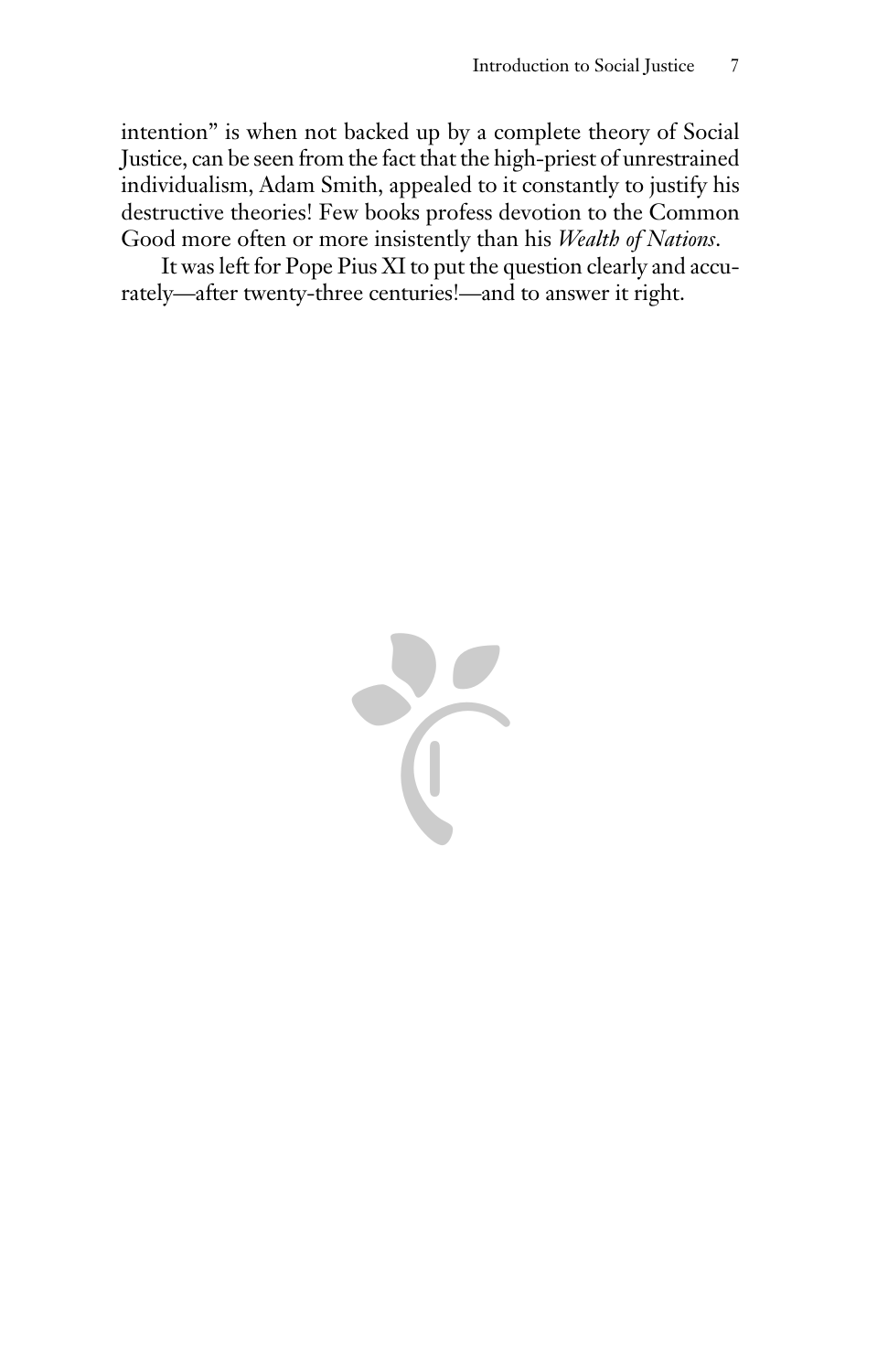## **CHAPTER II**

## **Social Justice and its Direct Act**

#### **"The Encyclical on Social Justice"**

The long-missing specific and direct act of Social Justice is used as the title of the Encyclical *Quadragesimo Anno*: "On the Reconstruction of Social Order." This title occurs in the heading of the Letter; the words "Quadragesimo anno," being simply the first two words of the Letter itself. This document is a truly masterly treatise on the whole virtue of Social Justice, though the applications of the theory are made mostly to the economic order, which is only one aspect, though a "most important" one, of social life.

The term "Social Justice" is used ten times in this encyclical, and there are many other passages where the same idea occurs, but without the technical name. Yet very few commentators seem to have realized that this is the subject, and the most important point, of the Papal teaching. They discuss the living wage, the family wage\* , property, labor, capitalism, competition, monopoly, class war, Communism—all the details that are used for explanation and illustration—but miss the great subject of the whole Encyclical!

It would be a very salutary practice to refer always to the Encyclical *Quadragesimo Anno* as "The Encyclical on Social Justice."

<sup>•</sup> Please refer to pages ix-xii in the Foreword for a discussion of how the following treatment of the concept of the living or family wage by Fr. Ferree differs significantly from his analysis of the Act of Social Justice. —ed.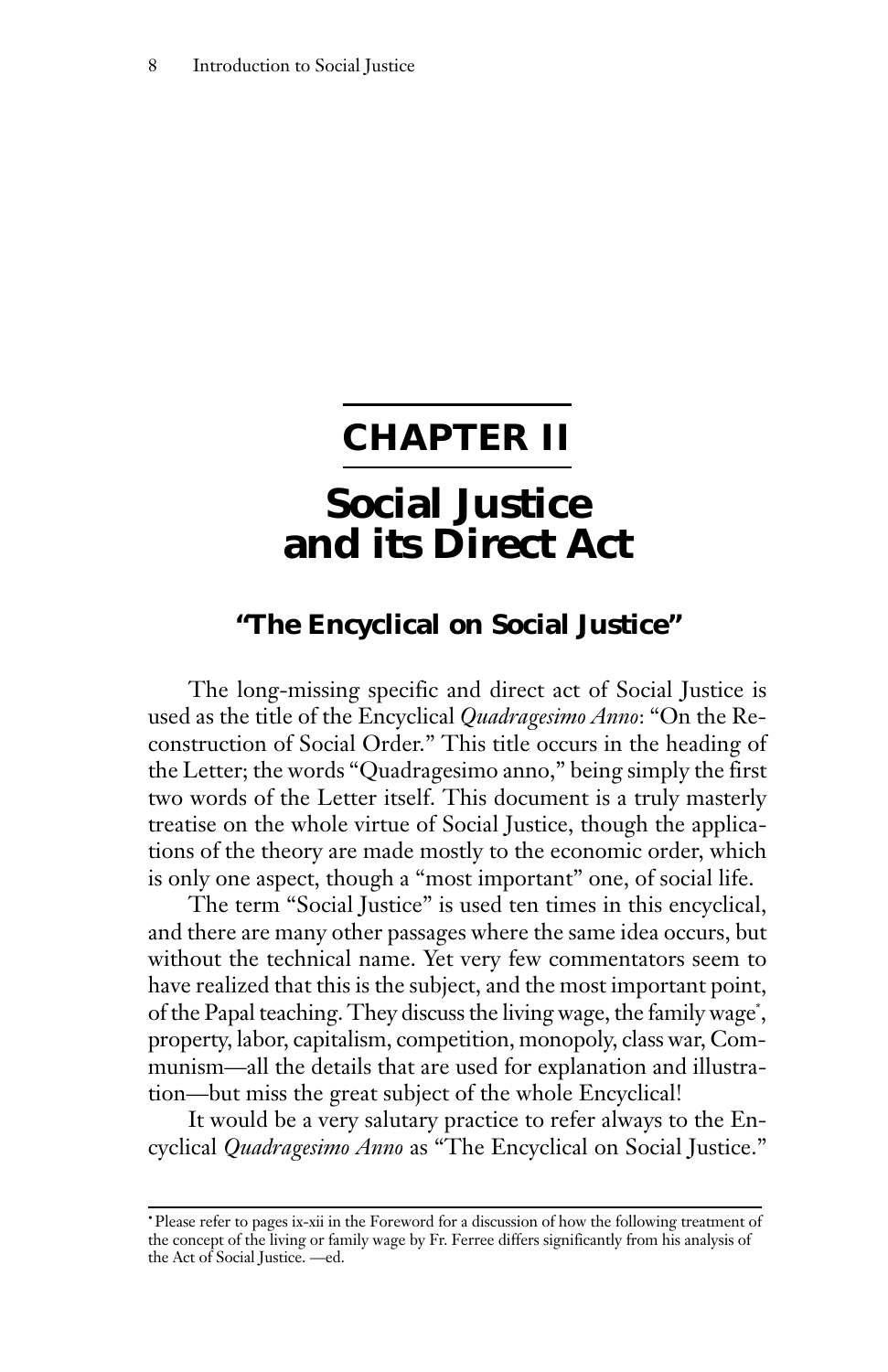Thus attention would be drawn to the central idea, instead of to the supporting details and illustrations.

#### *A Common Misunderstanding*

Let us give an example of how the Encyclical's great message can be misunderstood. In paragraph 71, the Holy Father says:

Every effort must therefore be made that fathers of families receive a wage large enough to meet common domestic needs adequately. But if this cannot always be done under existing circumstances, Social Justice demands that changes be introduced into the system as soon as possible, whereby such a wage will be assured to every adult workingman.

Now if we were to hand this quotation to a number of people, and ask each one of them what Social Justice *demands* in it, almost every one of them would answer, "A family wage."

They would all be wrong! Look again at the syntax of the sentence: the direct object of the predicate "demands" is the clause "that changes be introduced into the system." The Pope's teaching on the family wage is that it is due in commutative or strict justice to the individual worker;—what *Social Justice* demands is something specifically *social*: the *reorganization of the system*. For it is the whole system which is badly organized ("socially unjust") when it withholds from the human beings whose lives are bound up in it, the power to "meet common domestic needs adequately."

#### *Very Clear Teaching*

The Holy Father later summarized the teaching of *Quadragesimo Anno* in several paragraphs of *Divini Redemptoris* ("On Atheistic Communism"). In Paragraph 53 of this latter document he gives a very clear example for his teachings:

It happens all too frequently, under the salary system, that individual employers are helpless to insure justice, unless, with a view to its practice, they organize institutions whose object is to prevent competition incompatible with fair treatment of the workers. Where this is true, it is the duty of contractors and employers to support such necessary organizations as normal instruments enabling them to fulfill their obligations of justice.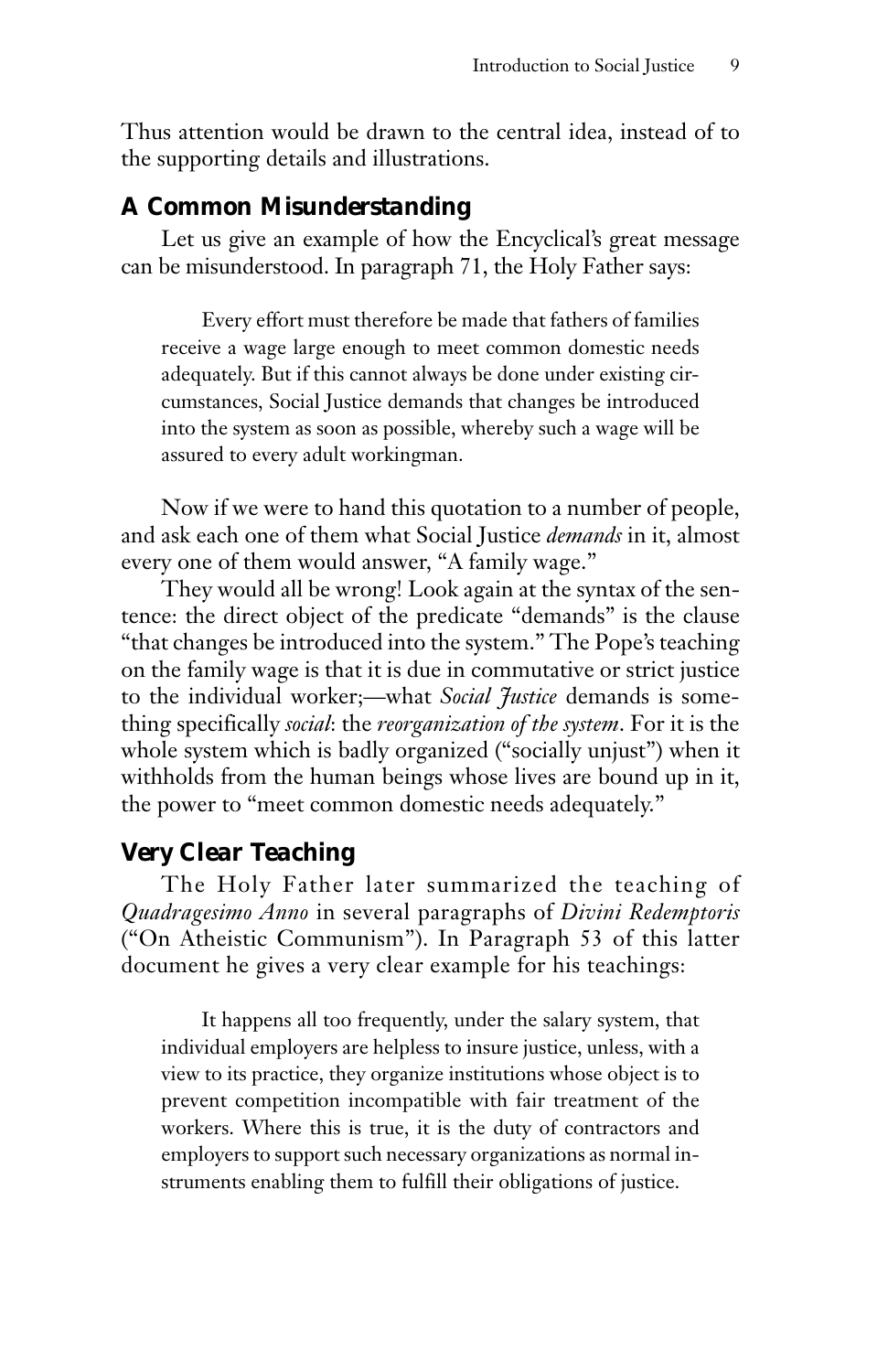Here the two levels of justice are clearly distinguished. On the level of commutative or individual justice the employer is *helpless*, and note that this happens "all too frequently." Now evidently, if he is really helpless to do full justice, he does not sin when out of sheer necessity he falls short of justice. In individual justice the case is closed, for the employer can do nothing about it; and the injustice must be allowed to continue out of sheer inability to stop it.

Above this field of individual justice, however, there is the whole field of Social Justice, and in this higher field the case is *never* closed. The "helplessness" of individuals comes from the fact that the *whole industry* is badly organized ("socially unjust"). Social Justice demands that it be *organized rightly* for the Common Good of all who depend upon it for their welfare and perfection. Therefore employers have the duty—the rigid duty of Social Justice which they cannot disregard without sin—to work *together* (socially) to reorganize their industry. Once this reorganization (act of Social Justice) has been accomplished by group (social) action, then the employers will no longer be helpless in the field of individual justice, and will be under obligation to meet their strict duties in this latter field.

#### *Something Solid*

From the example given by the Holy Father, it will be seen immediately that Social Justice is not at all the vague and fuzzy "blanket word" that gets into so many popular speeches. It is an absolutely clear and precise scientific concept, a special virtue with definite and rigid obligations of its own.

But there is no use looking to anyone earlier than Pope Pius XI for a definition and description of it complete enough to include the specific act (organizing) by which Social Justice is directly practiced. There are suggestions and partial glimpses, of course, in every work that ever dealt with social problems; but if anyone before Pope Pius XI ever put all the pieces together in one coherent theory, he has succeeded in keeping his secret remarkably well!

#### **Appendix A to Chapter II Quotations from** *Quadragesimo Anno*

For the benefit of those who want to analyze more deeply the teachings of the Holy Father in his own words, some pertinent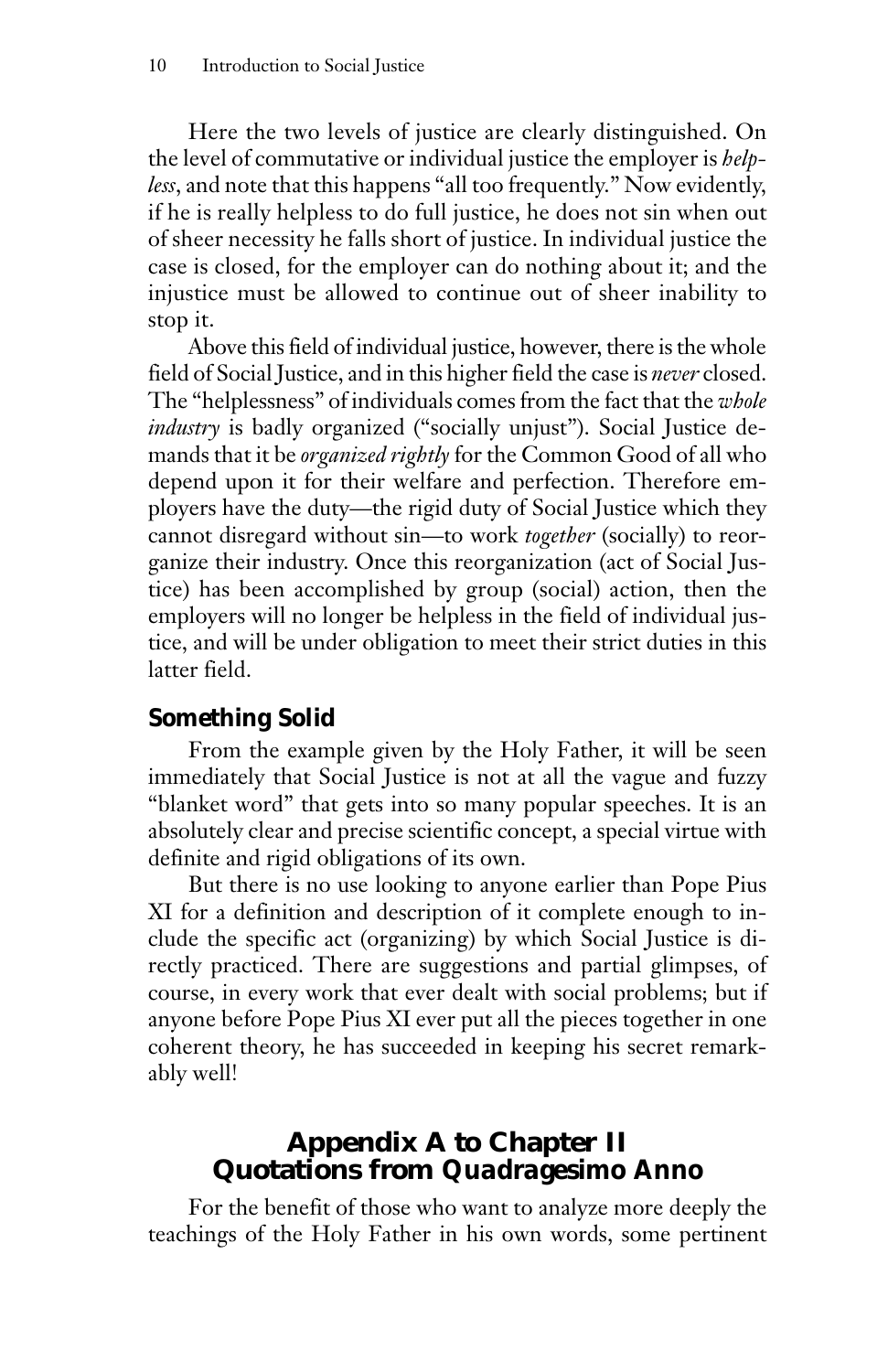passages of *Quadragesimo Anno* are here transcribed and commented upon. Each passage will be prefixed by its paragraph number in the complete text to permit ready reference to the latter:

#### *For the Common Good*

56…however the earth may be apportioned among private owners, it does not cease to serve the common good of all. This same doctrine We Ourselves also taught just above in declaring that the division of goods which results from private ownership was established by nature itself in order that created things may serve the needs of mankind in a fixed and stable order. Lest one wander from the right path of truth, this is something which must be continually kept in mind.

57. But not every distribution among human beings of property and wealth is of a character to attain either completely or with a satisfactory degree of perfection, the ends which God intended. Therefore the riches which socio-economic development constantly increase ought to be so distributed among individual persons and classes that the common advantage of all, which Leo XIII had praised, will be safeguarded; in other words, that the Common Good of all society will be kept inviolate. By this law of Social Justice, one man is forbidden to exclude the other from sharing in the benefits.

58. To each therefore must be given his own share of good, and the distribution of created goods, which, as every discerning person knows, is laboring today under the greatest evils, due to the few exceedingly rich and the unnumbered propertyless, must be effectively called back to, and brought into conformity with, the norm of the Common Good, *i.e.*, Social Justice.

#### *Commentary*

Notice in the above paragraphs that Social Justice is expressly directed towards the Common Good. This identifies it completely with the traditional "Legal Justice," and with no other virtue whatsoever. In the technical language of the philosophers, "actions are specified by their ends," and both the traditional Legal Justice and the modern Social Justice have identically the same end: the Common Good. The fact that so much of the above paragraphs is taken up with distributive justice, does not alter this conclusion in the least. It is Social Justice which *directs* the distribution in question *towards the Common Good*; exactly as we have seen, in a former example, that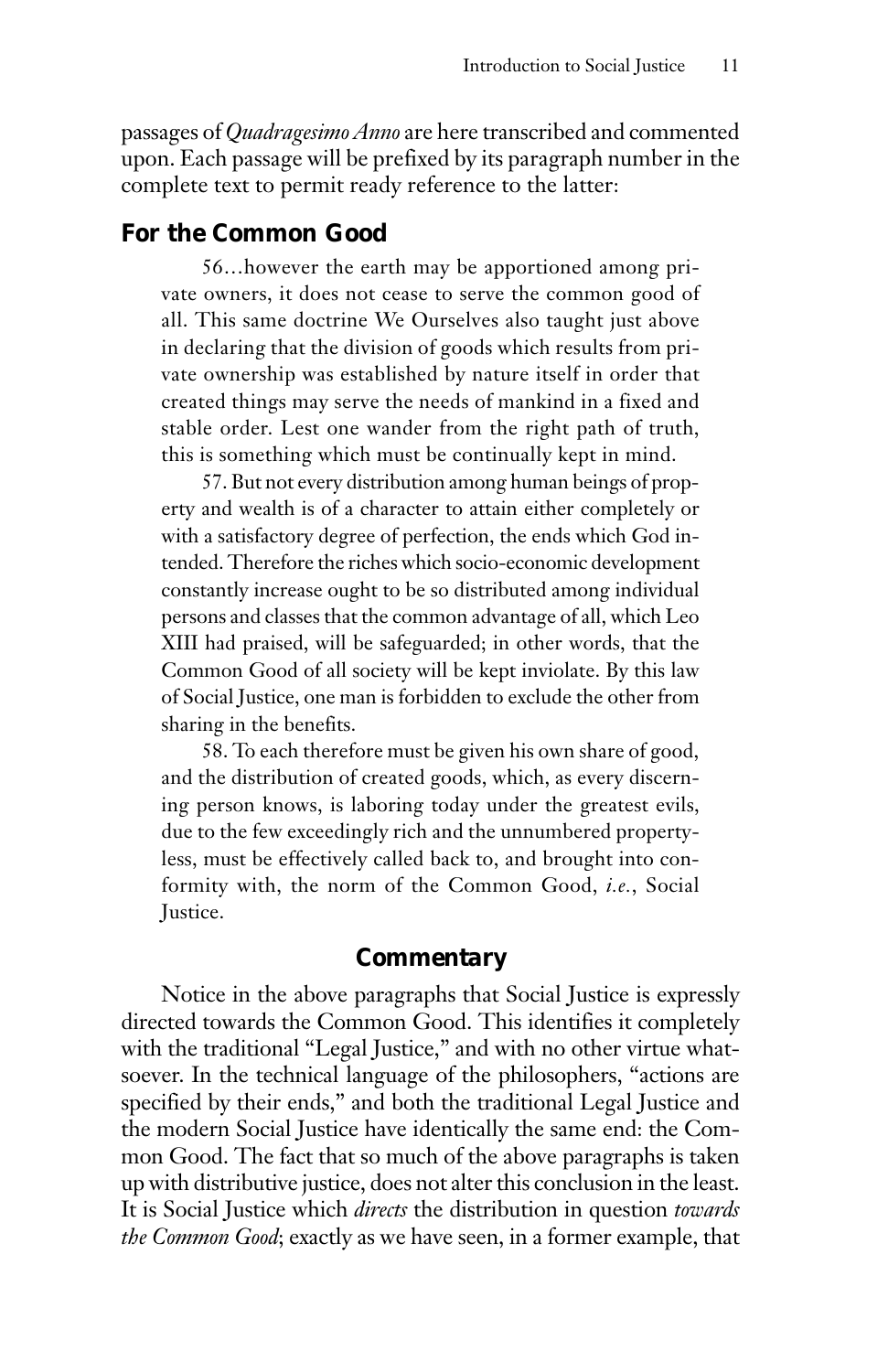it can direct fortitude towards the Common Good. That is why Social Justice is also called "General Justice": it can demand an act of any other virtue whatsoever for the Common Good.

#### *A Question of Structure*

70. Conclusions of the greatest importance follow from this two-fold (individual and social) character which nature has impressed upon human work, and it is in accordance with these that wages ought to be regulated and established.

71. In the first place, the worker must be paid a wage sufficient to support him and his family. That the rest of the family should also contribute to the common support, according to the capacity of each, is certainly right, as can be observed especially in the families of farmers, and also in the families of many craftsmen and small shopkeepers. But to abuse the years of childhood and the limited strength of women is grossly wrong. Mothers, concentrating on household duties, should work primarily in the home or in its immediate vicinity. It is an intolerable abuse, and to be abolished at all costs, for mothers, on account of the father's low wage, to be forced to engage in gainful occupations outside the home, to the neglect of their proper cares and duties, especially the training of children. Every effort must therefore be made that fathers of families receive a wage large enough to meet common domestic needs adequately, but if this cannot always be done under existing circumstances, Social Justice demands that changes be introduced into the system as soon as possible, whereby such a wage will be assured to every adult workingman.—And it will not be out of place here to render merited praise to all who, with a wise and beneficent purpose, have tried and tested various ways of adjusting the pay for work to family burdens.

#### *Commentary*

The amount of futile discussion which has raged around this passage on whether the family wage is due by social or commutative justice, or even by distributive justice, is a brilliant vindication of St. Thomas Aquinas' name for the discursiveness of human reason: he called it *defectus intellectus*, which could be freely translated as "lack of vision" or "failure to see it whole."

From the beginning of the above passage it is important to realize that the thing under discussion is what we call "the wage structure,"—not any given wage for this man or for that. All the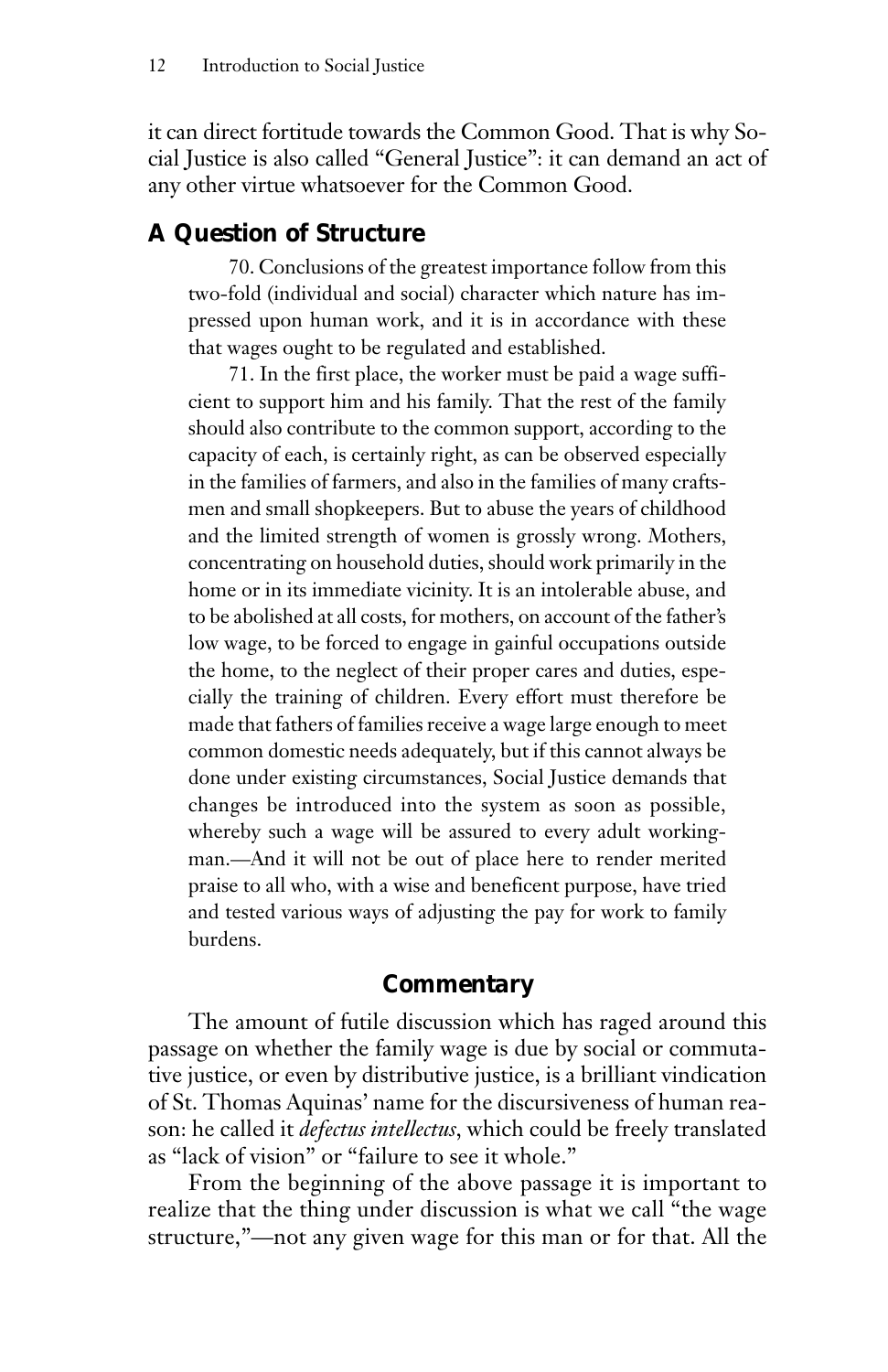considerations on the individual aspects of family life, on the functions, so to say, of the various members, are introduced to show on what considerations one must establish the norm for that structure. Then if the "existing circumstances" (*i.e.*, the whole industrial set-up, the "going concern," the present structure) fall short of that norm, Social Justice "demands that changes be introduced"—not, be it noted, in the individual pay envelope of each individual head of a family (for it is precisely that which "cannot be done under the existing circumstances"), but in the "going concern" itself, in the *organization* of the whole enterprise: the procurement, financing, management, production, distribution, *etc.*, so as to *accommodate a wage structure adequated to the norm* of Social Justice. Once this new structure is established, it will be possible to meet the demands of individual justice for all concerned.

In the little digression tacked on to the end of this paragraph ("It will not be out of place," *etc.*), the question of structure is still further emphasized: the Pope would not "render merited praise" to those who had "tried and tested various ways" unless he were dealing with a complex problem of *reorganization* requiring great prudence and perseverance as well as "beneficent purpose."

#### *Eternal Vigilance*

74. Lastly, the amount of pay must be adjusted to the public economic good… Another point…especially vital in our times, must not be overlooked: namely, that the opportunity to work be provided for those who are able and willing to work. This opportunity depends largely upon the wage and salary rate, which can help as long as it is kept within proper limits; but which can be, on the other hand, an obstacle if it exceeds those limits. For everyone knows that an excessive lowering of wages, or their increase beyond due measure, causes unemployment. This evil, indeed, especially as We see it prolonged and injuring so many during the years of Our Pontificate, has plunged workers into misery and temptation, ruined the prosperity of nations, and put in jeopardy the public order, peace, and tranquillity of the whole world. Hence it is contrary to Social Justice when, for the sake of personal gain, and without regard for the Common Good, wages and salaries are excessively lowered or raised; and this same Social Justice demands that wages and salaries be so managed, through agreement of purposes and wills, so far as can be done, so as to offer to the greatest pos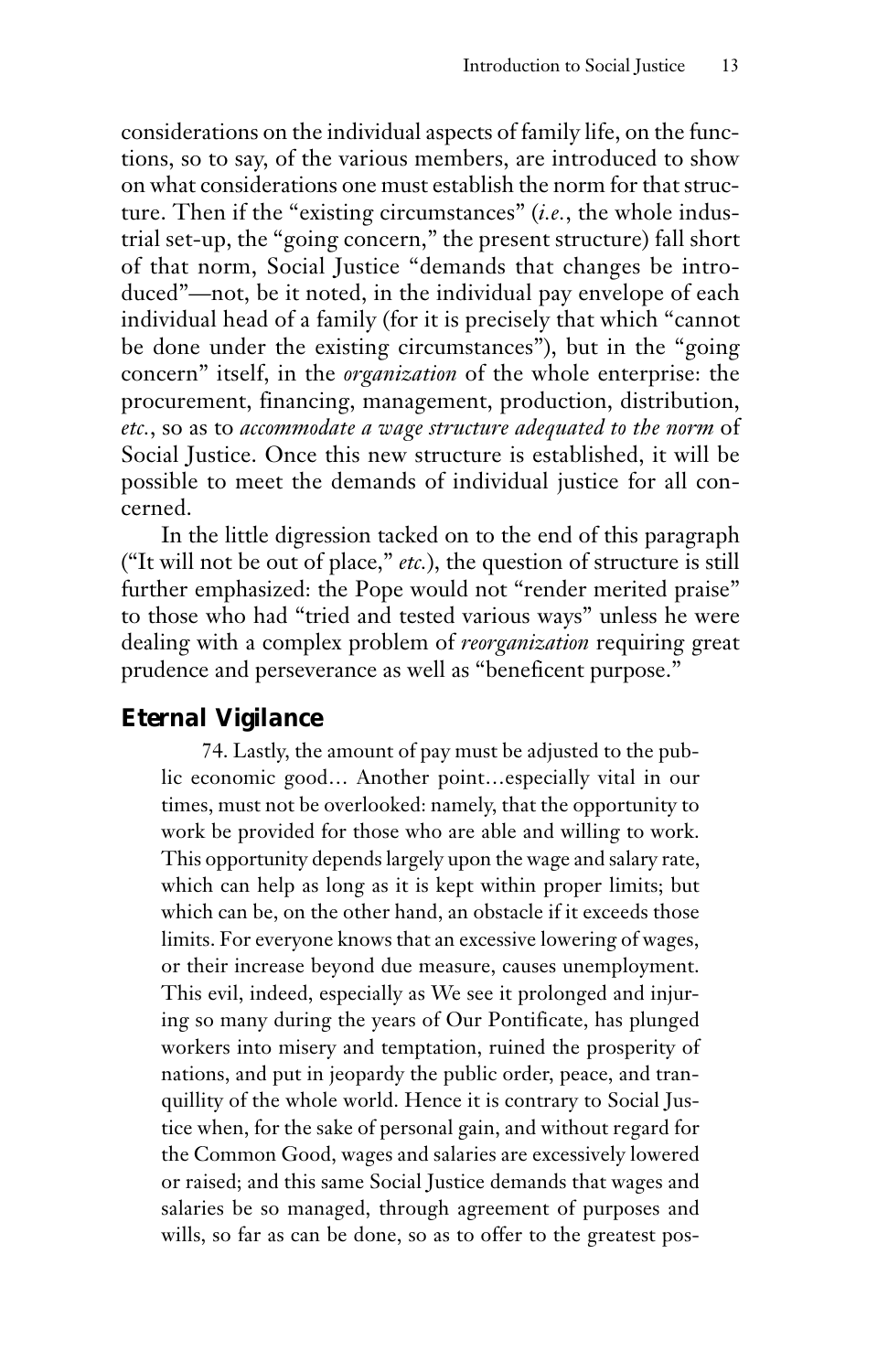sible number the opportunity of getting work and obtaining suitable means of livelihood.

#### *Commentary*

Note in the above passage that the term Social Justice is used twice, and that there is an interesting difference between the two cases. The first is what we might call an "open and shut case"—one completely disposed of once the solution is offered: "It is contrary to Social Justice when, for the sake of personal gain and without regard for the Common Good, wages are excessively lowered or raised." This is evidently a case of what we call bad will or malice, and it is simply and always wrong.

But how about the men of good will—or, to put it more specifically, how about that famous "good intention for the Common Good" which was about all the philosophers of the past could demand in order that an act be termed legal or Social Justice?

That "good intention" is no more than a starting point for this Social Justice: What Social Justice demands—far beyond a mere act of the will—is "*management*, through *agreement* of purposes and wills, *insofar as can be done*, to offer the *greatest possible number*… a *suitable* means of livelihood."

Evidently, we are here face to face with something that can never be a closed case in this world. If that is the nature of the demands of Social Justice in this one small field, then it doesn't take much thinking to realize that a serious and constant preoccupation with social organization, in all its forms, and at all its levels, is the *duty*, according to his capacity, of every man living in society. This is a big order, especially when it is further realized that such a duty (allowing, of course, for the inescapable and all too evident limitations of discursive reason) binds him in *every exterior action of his life*. It will be interesting to see how it is done!

#### *What Makes the Good Society— Conflict or Social Justice?*

88. Attention must also be given to another matter…. Just as the unity of human society cannot be founded upon an opposition of classes, so also the right ordering of economic life cannot be left to a free competition of forces… a truth which the outcome of the practical application of the tenets of this evil individualistic spirit has more than sufficiently demonstrated. Therefore it is most necessary that economic life be again subjected to and governed by a true and effective directing prin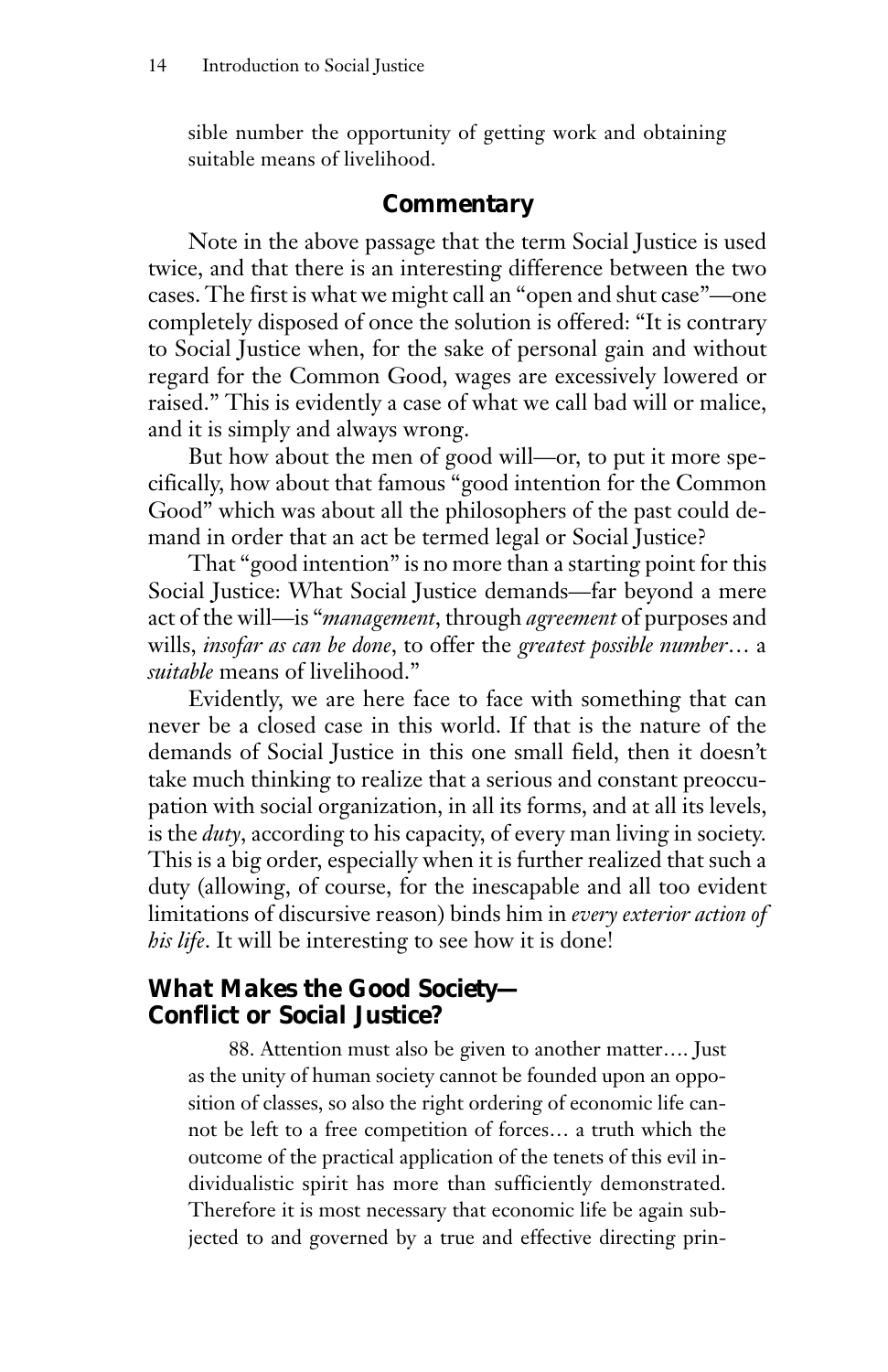ciple. This function is one that the economic dictatorship which has recently displaced free competition can still less perform, since it is a headstrong power and a violent energy that, to benefit people, needs to be strongly curbed and wisely ruled. But it cannot curb and rule itself. Loftier and nobler principles—Social Justice and Social Charity—must therefore be sought whereby this dictatorship may be governed firmly and fully. Hence the institutions of peoples, and particularly those of all social life, ought to be penetrated with this justice; and it is most necessary that it be truly effective, that is, establish a juridical and social order which will, as it were, give form and shape to all economic life. Social Charity, moreover, ought to be as the soul of this order, an order which public authority ought to be ever ready effectively to protect and defend.

#### *Commentary*

This passage, which has not been quoted here in its entirety, deserves careful study. First of all, the Holy Father refuses three alternatives to Social Justice as guides or norms of society. These alternative, but vicious, "norms" of society are the following: (1) class warfare, (2) free competition, and (3) economic dictatorship. The first, in parts of the Encyclical not quoted here, is utterly condemned; the second and third are admitted to have utility, but what is absolutely denied to them is that they can ever be a directive principle, either of themselves or of economic life in general. Both of these latter, especially the third one because of its extraordinary power, must be ruled by Social Justice and Social Charity. The first is entirely vicious because it is a direct negation of Social Justice and Social Charity.

All this can be summed up in a sentence: *Not conflict* in any form, but *only Social Justice* (organization for the Common Good) is the ultimate principle of society.

Here we can go a step further in considering the shortcomings of any theory of Social Justice which makes it a mere "intention for the Common Good." The Holy Father is categorical in his statement that Social Justice must enter into the *practical* order before it can be said to exist. He says that *all* institutions, both those "of peoples" (governmental) and those "of all social life" (semi-public and private) must be penetrated with this justice. He insists further that "it is necessary that it be truly effective." Then, to explain this effectiveness, he leads us back once more to the master-idea of *organized and institution-building* action, without which Social Justice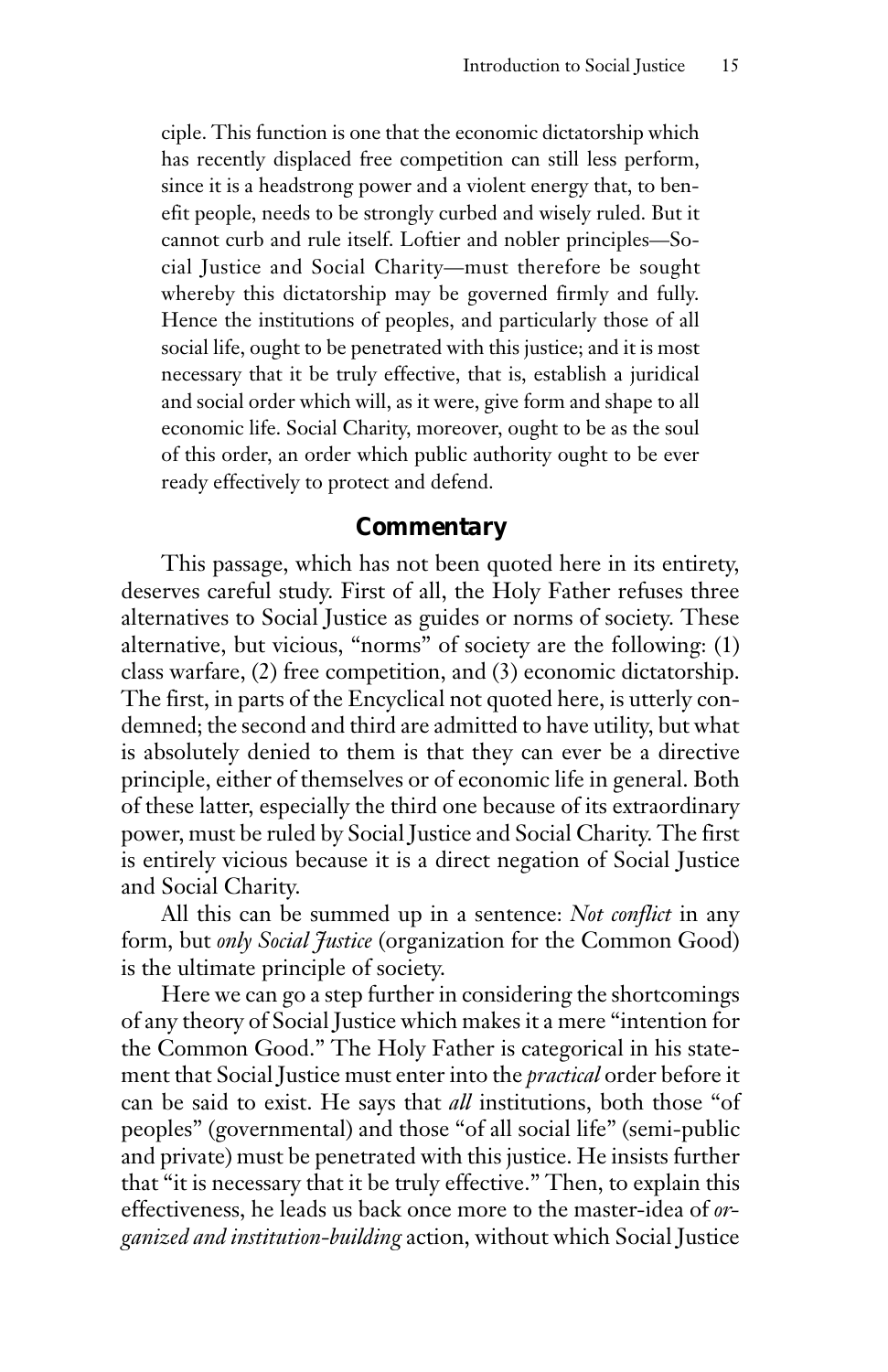is a mere bandying about of words: "this Justice must *establish a juridical and social order* which will, as it were, *give form and shape* to all economic life."

This remarkable expression, "to give form and shape to life," recurs several times in Pope Pius XI's work, and will lead us later on in this pamphlet to an explanation of the institutions of life as "social habits."

Here also we might note the great breadth of Pope Pius XI's vision. The older "Legal Justice," both because of its imperfect beginnings in Aristotle and because of the suggestiveness of its name, always tended to be reduced to its narrowest possible meaning, for which we might invent the term "courtroom justice." There is evidence to support the belief that Pope Pius XI recognized this tendency, and its almost complete triumph in modern times, and deliberately decided to throw off this weight of tradition from his own teachings. At the beginning of his Pontificate, in the Encyclical *Studiorum Ducem*, occurs the phrase *in re sociali et in jure recta principia ponendo de justitia legali aut de sociali*:—"both in social life and in jurisprudence laying down correct principles for Legal Justice as well as for Social Justice."13 After this he abandoned "Legal Justice" entirely to the jurists and never used it in his social teachings. The older theory did not recognize the confusion in the term because, for it, Legal Justice *was* somehow bound up with law; but in the completed theory of Pius XI, Social Justice, far from playing any subordinate role to Law, actually *makes* the law itself: "It is most necessary that it *establish a juridical … order*." The Law in all its majesty is simply one of the institutions which Social Justice creates for the Common Good!

Finally, this passage brings forcibly to our attention the concept of *Social Charity*. This concept of Social Charity is very likely, as we have already seen, original with Plus XI. The traditional virtue of "*pietas erga patriam*" certainly touches some of the same values; but even more certainly it is incomplete. The newer concept of Social Charity, is not developed in the Encyclical to the extent that Social Justice is developed; and thus a great field is opened up to the research of philosophers and moralists to delineate clearly the meaning of this Social Charity and its scope.

<sup>13</sup> For the benefit of Latin scholars who may be troubled by the translation of *aut* by "as well as," the above phrase is immediately continued by: *Itemque de commutativa aut de distributiva*, where *aut* cannot possibly have any other meaning.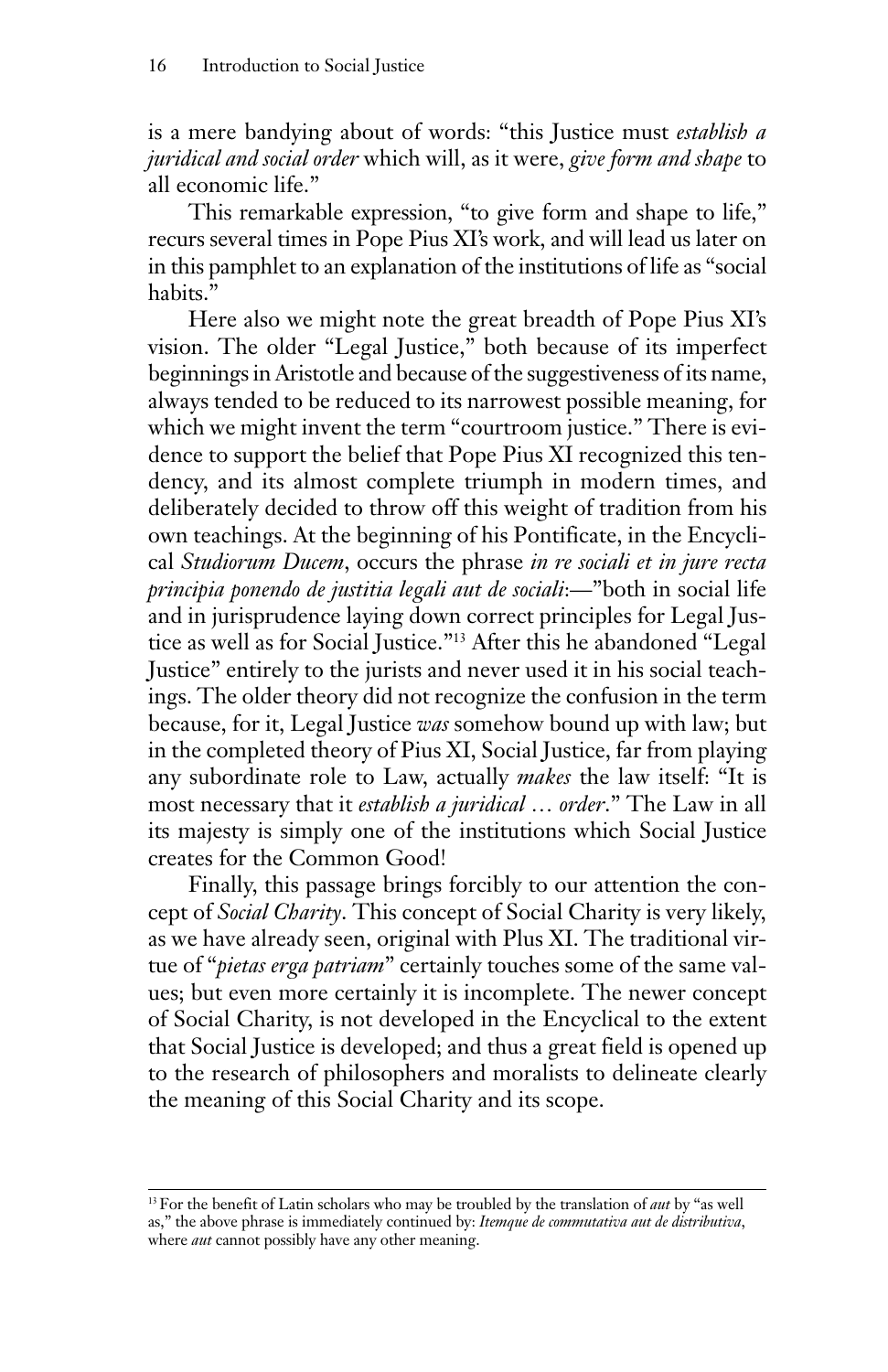#### **How to Fail Against Social Justice**

101. With all his energy, Leo XIII sought to adjust this (capitalistic) economic system according to the norms of right order; hence it is evident that this system is not to be condemned in itself. And assuredly it is not of its own nature vicious. But it does violate right order when capital hires workers, that is the non-owning class, with a view to and under such terms that it directs business and even the whole economic system according to its own will and advantage, scorning the human dignity of the workers, the social character of economic activity, and Social Justice itself, and the Common Good.

#### *Commentary*

In this description of the social injustice of which Capitalism has made itself guilty, we may notice once more that the question at issue is one of *deliberate organization*: "with a view to and under such terms as to" capture the very system of economic life itself for private and selfish ends. The Pope then analyzes the evil of such an act: In the first place, it "scorns human dignity." This is largely a failure against Charity as we will see in Chapter III. In the second place, it "scorns the social character of economic activity." This is a failure against both Social Charity and Social Justice, in that it disregards the fact that the organization of the industry "takes so tight a grip on the human life" of the workers that it largely determines whether and to what degree "their share of human happiness will be even accessible to them." Thirdly, it "scorns Social Justice itself"; that is, it formally denies that any obligation lies upon the industry *to be so organized* that each worker's and the whole community's "share of human happiness is accessible." Finally, it "scorns the Common Good." It plunges the workers into misery and temptations, ruins the prosperity of the community, and puts in jeopardy the public peace and welfare.

#### **Two Levels and Many Divisions**

110. So as to avoid the reefs of individualism and collectivism, the two-fold (*i.e.*, individual and social) character both of Capital and ownership, and of labor or work, must be given due and rightful weight. Relations of one to the other must be made to conform to the laws of strictest justice—commutative justice as it is called—with proper support, however, of Christian Charity. Then free competition, kept within definite and due limits,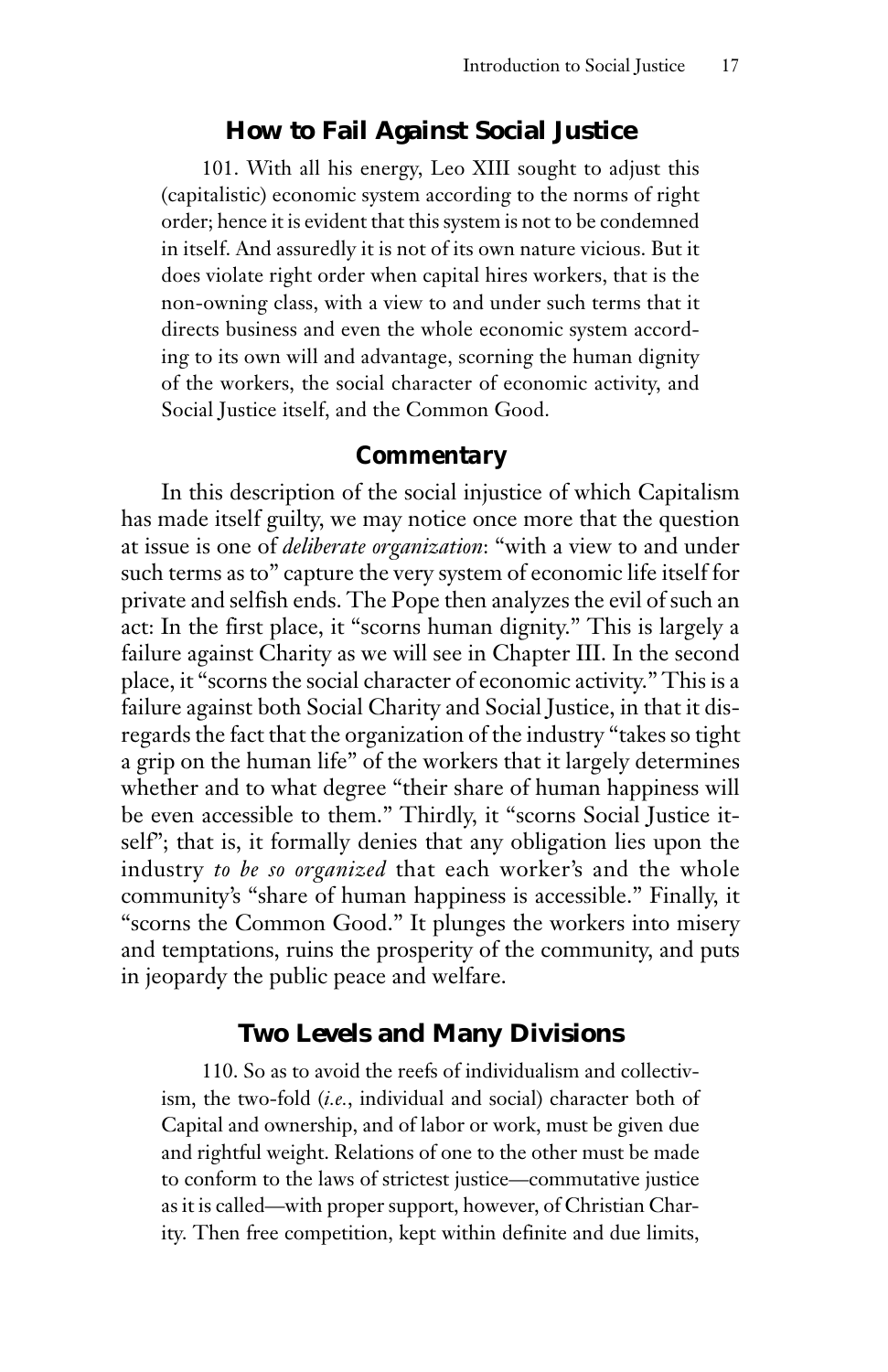and still more, economic dictatorship, must be effectively brought under public authority in those matters which pertain to the latter's function (*i.e.*, the Common Good). These same public institutions, moreover, ought to make all human society conform to the needs of the Common Good, that is, to the norm of Social Justice. If this is done, that most important division of social life, namely, economic activity, cannot fail likewise to return to right and sound order.

#### *Commentary*

Here we meet once more the two levels of justice: first, strictest ("narrowest") or commutative justice, which directly regulates the relationships of capital and labor to each other; and then, above them, Social Justice, which by a proper organization of the whole industry, of the whole going concern, makes the payment of just wages possible in it. Some writers have tried to explain this in a popular way by saying that when the business is in good shape and able to pay just wages, it owes such wages in commutative justice; but even if it is badly organized and in distress it still owes just wages, this time in Social Justice. This is inaccurate and highly misleading. *Even* when in distress, it still owes just wages in *commutative justice*—only it can't pay them! Social Justice does not give some sort of additional claim to "a just wage anyhow, regardless of circumstances"—what it gives is a direct and enforceable claim to have the business *so* organized that a just wage *is* possible; and even after Social Justice has brought about this happy state, it is still commutative justice which directly demands that the just wage be paid.

Note in the last part of this quotation how the vast concept of Social Justice goes far beyond the economic applications of the Encyclical:—to "all human society" and "all social life," of which economic activity is only "a most important division."

Notice finally, that the power to make all human society conform to the norms of Social Justice is vested in *institutions*, in *organizations of men*, not in men as isolated individuals. Social Justice is something *social*.

#### **Appendix B to Chapter II Quotations from Divini Redemptoris**

Since, as we have seen, "not conflict in any form, but only Social Justice can be the ultimate principle of society," it is easy to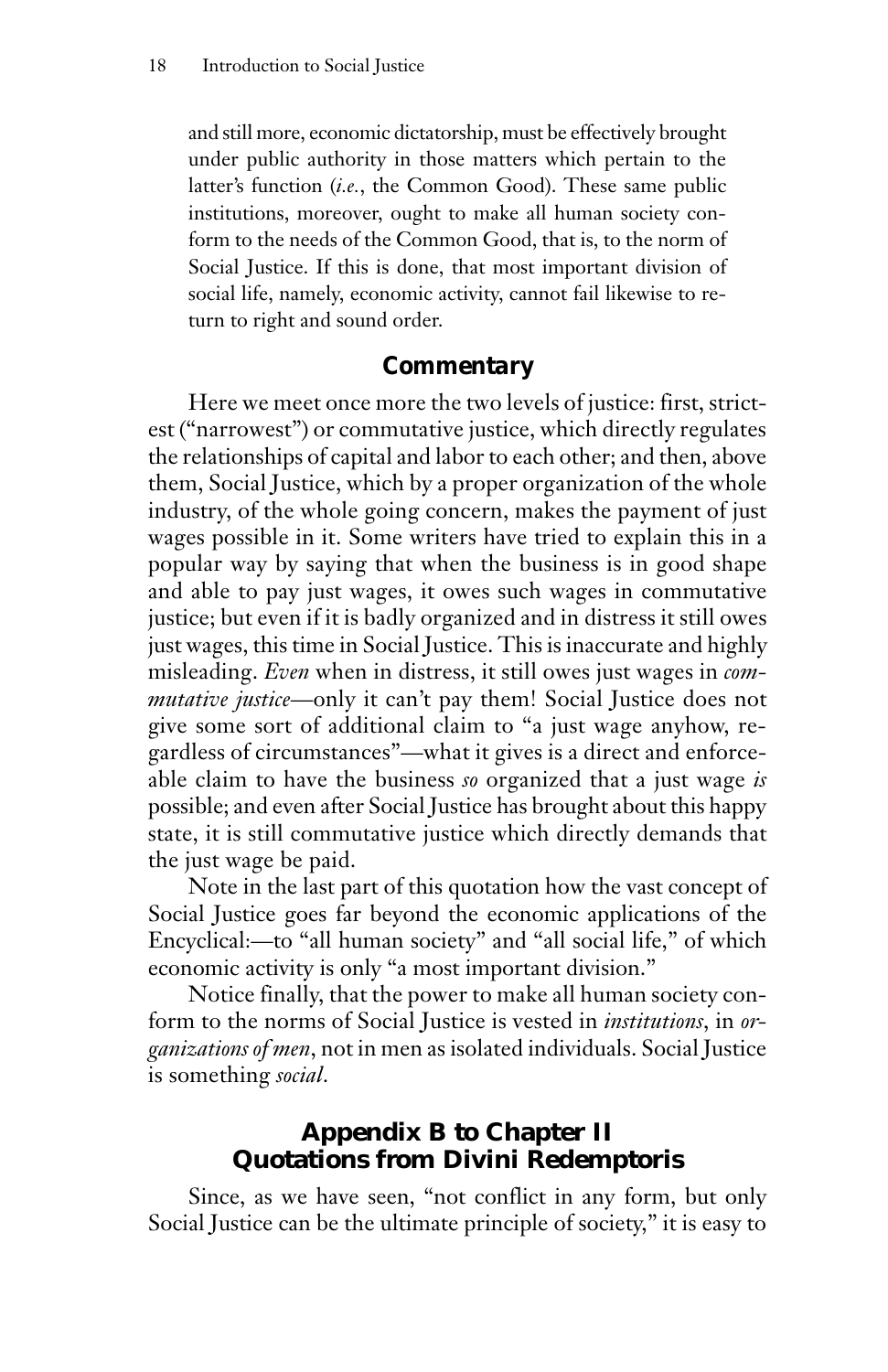understand why the Holy Father returned to his teachings on Social Justice in the Encyclical "On Atheistic Communism" (*Divini Redemptoris*). But he had another good reason for repeating and insisting on his former teachings: Six years had passed since he wrote *Quadragesimo Anno*, and most people hadn't caught on! Though the passage in this second document is rather long, it deserves to be quoted in full.

#### **Let's Get This Straight!**

51. In reality, besides commutative justice (which is strictly enjoined in the preceding two paragraphs, 49 and 50, of the Encyclical), there is also Social Justice with its own set obligations, from which neither employers nor workingmen can escape. Now it belongs to Social Justice to demand from each individual all that is necessary for the Common Good.

#### *Commentary*

This is evidently an attempt by the Holy Father to silence some of his fuzziest "Commentators," who had been trying to "explain" Social Justice as somehow "straddling" various traditional virtues, especially distributive and commutative justice. Not only does he expressly rule out commutative justice, but also, by implication, any kind of combination or straddling of other virtues. What he says is that Social Justice has "*its own* set obligations."

#### **The Common Good and Individuals**

51. But just as in the living organism it is impossible to provide for the good of the whole unless each individual member is given what it needs for the exercise of its proper functions, so it is impossible to care for the social organism and the good of society as a unit unless each single part and each individual member—that is to say, each individual man in the dignity of his human personality—is supplied with all that is necessary for the exercise of his social functions.

#### *Commentary*

Here the Holy Father shows how distributive justice does get into the picture: it is not Social Justice, but Social Justice *commands* that it (like all other virtues) be observed in so far as the Common Good needs it. He could have used commutative justice or any other virtue in this paragraph, because Social Justice can command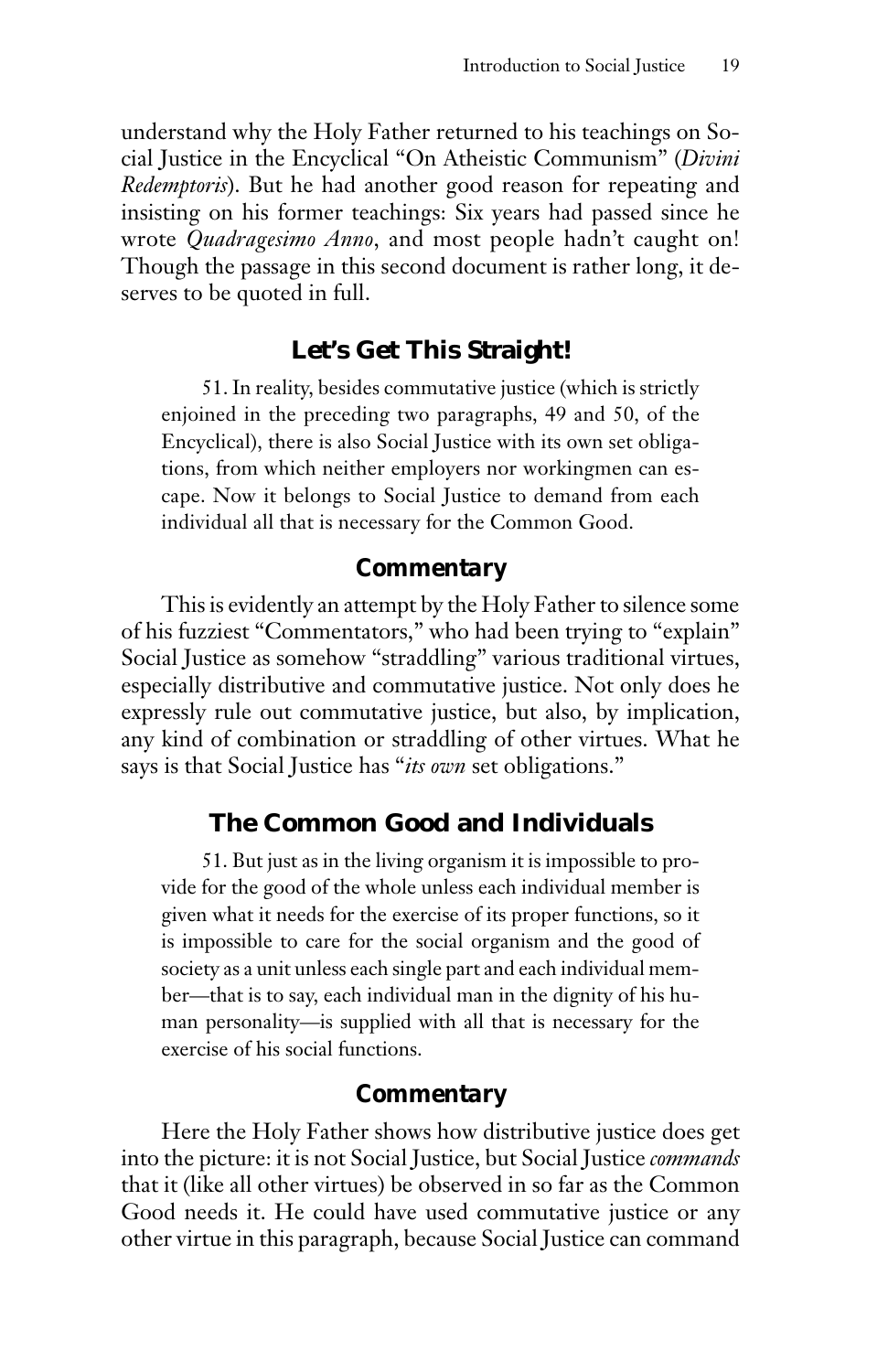them all in the same way. That is why moral philosophers call all these other acts of virtue "commanded acts" of Social Justice.

### **The Proof of the Pudding …**

51. If Social Justice is satisfied, the result will be an intense activity in economic life as a whole, pursued in tranquillity and order. This activity will be proof of the health of the social body, just as the health of the human body is recognized in the undisturbed regularity and perfect efficiency of the whole organism.

### *Commentary*

Here once more the Holy Father is careful to point out that a mere good intention for the Common Good is not enough. He makes it clear that the only criterion he will permit as to whether Social Justice is being observed is an *actually* good state of society.

This is a large order! What it amounts to, in the world as we know it, is simply a condemnation (if one insists on looking at it that way) to ceaseless effort. Whether this "proof" that "Social Justice is satisfied" ever was in fact realized, or will be in fact realized, is a problem for history or prophecy; the only problem for social philosophy is that as long as it is not in fact realized, there can be no excuse and no mercy for lack of effort!

### **Let's Get Down to Cases**

52. But Social Justice cannot be said to have been satisfied as long as workingmen are denied a salary that will enable them to secure proper sustenance for themselves and for their families; as long as they are denied the opportunity of acquiring a modest fortune and forestalling the plague of universal pauperism; as long as they cannot make suitable provision for public or private insurance for old age, for periods of illness, and unemployment.

#### *Commentary*

This paragraph adds nothing new. It simply applies the preceding principles to practical details to make sure their full import will be clear.

Thus far, in this passage from *Divini Redemptoris* the Holy Father has limited himself to what was clear in the traditional teaching on "Legal Justice": that Social Justice has the Common Good as its object, and that it can "command" the observance of other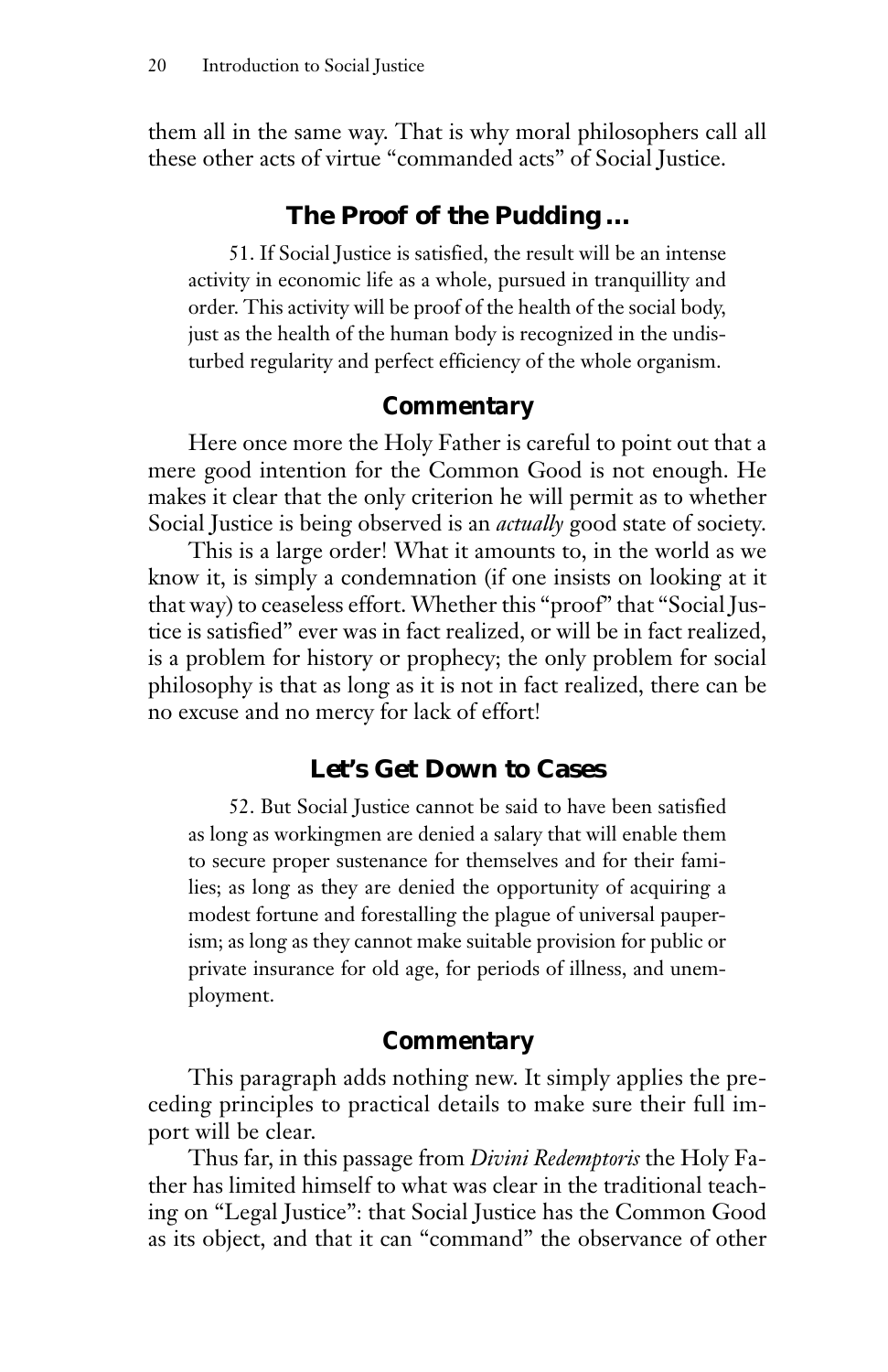virtues for that Common Good. Then he links this teaching with that of *Quadragesimo Anno* by quoting from that Document:

### **To Sum Up**

52. In a word, to repeat what has been said in our Encyclical *Quadragesimo Anno*: "Then only will the economic and social order be soundly established and attain its end, when it offers, to all and to each, all those goods which the wealth and resources of nature, technical science, and the social organization of economic life can furnish. And these goods ought indeed to be enough both to meet the demands of necessity and decent comforts, and to advance people to that fuller and happier condition of life which, when it is wisely cared for, is not only no hindrance to virtue, but helps it greatly."

#### *Commentary*

In the middle of this passage, it is interesting to note what might be called *the elements of economic life*:

First, the wealth and resources of nature, secondly, technical science, and thirdly, the social organization of economic life. The first of these elements is fixed and stable, God's gift about which man can do nothing whatsoever since it is not in his power to annihilate or to create. The second, which controls the first, is partly fixed, for there is such a thing as "natural capacity" for science, which is not uniform and not readily changed. Yet man enjoys a considerable control over it by that "social organization" known as education. The third element, social organization itself, is entirely under man's control. Hence it appears that the only fully controllable factor is this third, both in itself and in its influence on the two others. When this is clearly seen, it is easy to understand why the act of Social Justice is the act of organizing.

It is this element of organization that the Pontiff then goes on to deal with in the second part of the text, which will follow. It is in this part of the quotation that Pius XI goes beyond his predecessors to complete the theory of Social Justice.

### **Only Individualism Is Helpless: Social Justice Has An Answer**

53. It happens all too frequently, however, under the salary system, that individual employers are helpless to insure justice unless, with a view to its practice, they organize institutions the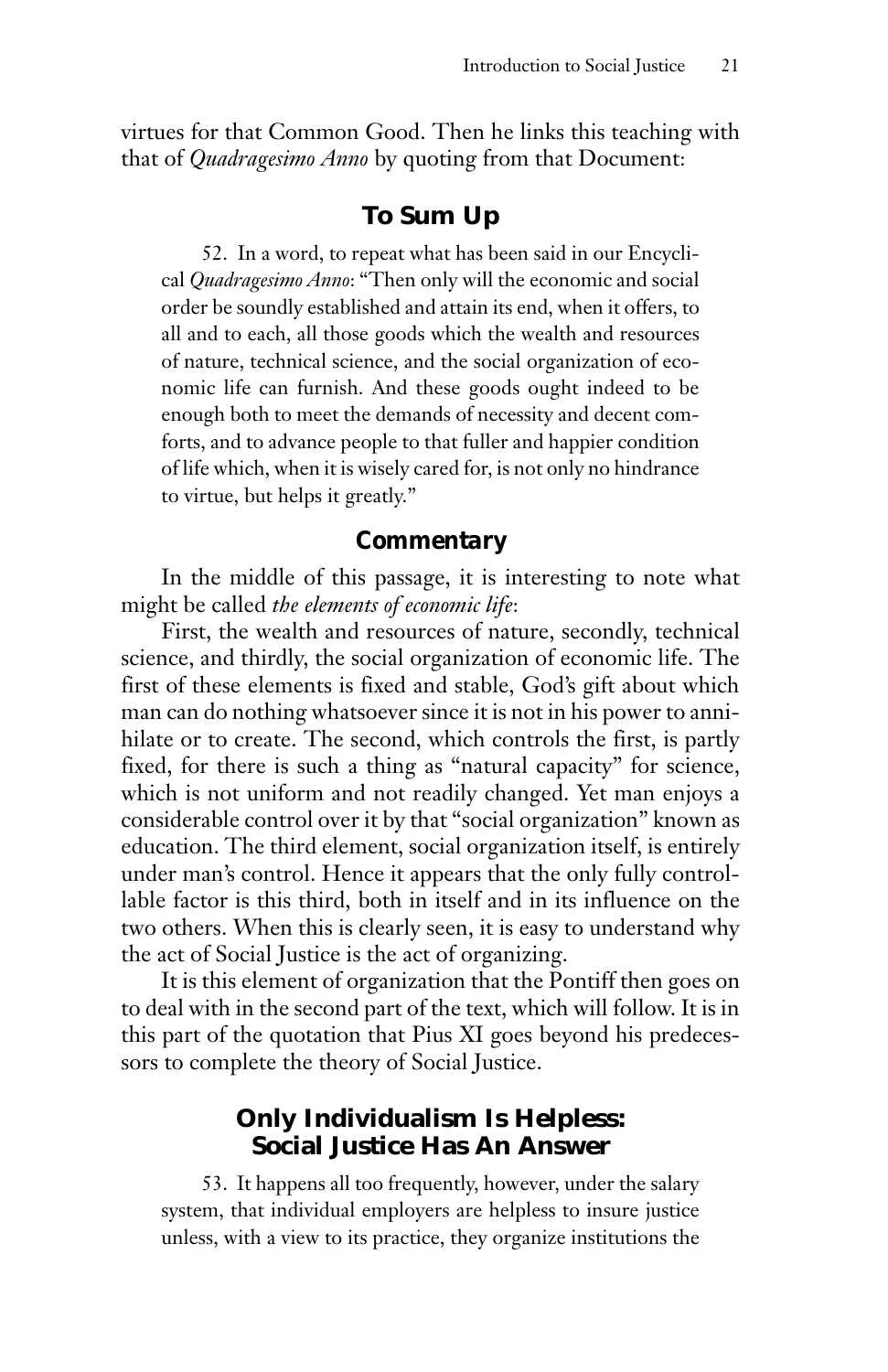object of which is to prevent competition incompatible with fair treatment of the workers. Where this is true, it is the duty of contractors and employers to support and promote such necessary organizations as normal instruments enabling them to fulfill their obligations of justice. But the laborers too must be mindful of their duty to love and deal fairly with their employers, and persuade themselves that there is no better way of safeguarding their own interests.

### *Commentary*

The two levels of justice as they are here outlined have already been commented upon in this pamphlet. Here it will be sufficient to warn the reader that the unjust competition mentioned in the paragraph is only an example of what difficulties a business might face. The same principles would apply if the difficulty came from outside pressure, as in a "colonial economy," or from lack of intelligence or energy within the industry. This is clear in Paragraphs 72 and 73 of *Quadragesimo Anno*; and the general law covering all possible cases is stated in Paragraph 69 of that Encyclical, as follows:

Man's productive effort cannot yield its fruits unless a truly social and organic body exists, unless a social and juridical order watches over the exercise of work, unless the various occupations, being interdependent, co-operate with and mutually complete one another. And, what is still more important, unless mind, material things, and work combine and form as it were a single whole. Therefore, where the social and individual nature of work is neglected, it will be impossible to evaluate work justly and pay it according to justice.

This paragraph deserves study for its implications as to how helpless an individual really is to secure his own perfection in an unjustly organized society.

### **Institutions Are the Key Idea**

54. If, therefore, we consider the whole structure of economic life, as we have already pointed out in our Encyclical, *Quadragesimo Anno*, the reign of mutual collaboration between justice and charity in social economic relations can only be achieved by a body of professional and inter-professional organizations, built on solid Christian foundations, working together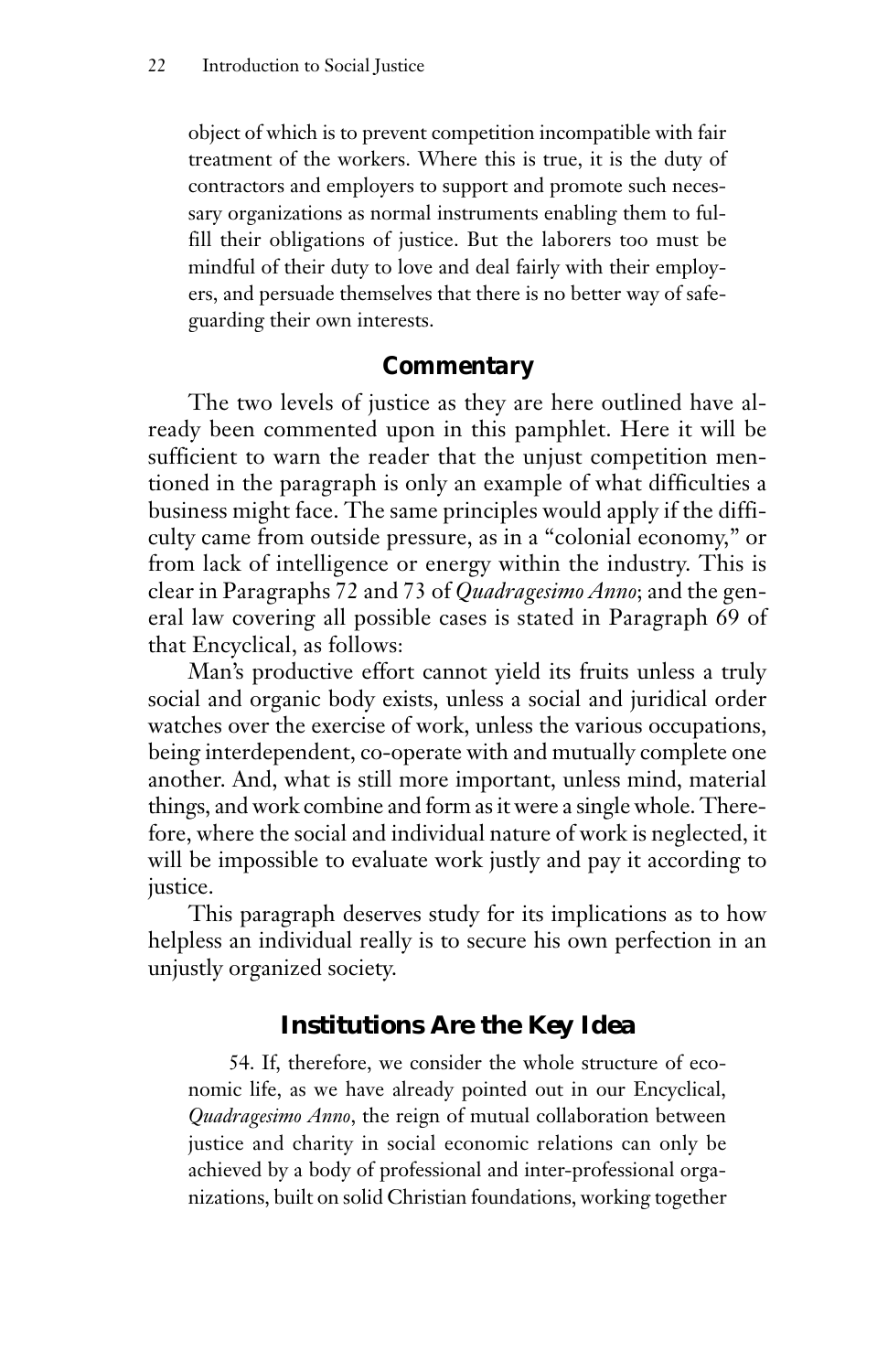to effect, under forms adopted to different places and circumstances, what has been called the corporation.

### *Commentary*

Thus, as this whole quotation which we have been examining clearly shows, *organizations* and *institutions* furnish the key for the understanding of Social Justice; and there will be no effective insight whatever into Social Justice without this key. The last paragraph shows how *profoundly* the idea of organization enters into this conception of justice, as does also paragraph 69 of *Quadragesimo Anno* which was quoted in the comments immediately preceding it. Both of these paragraphs make it absolutely clear that without right organization, without good social groups, without just institutions, there is no such thing as Social Justice, and in such a state the perfection of human life becomes impossible.

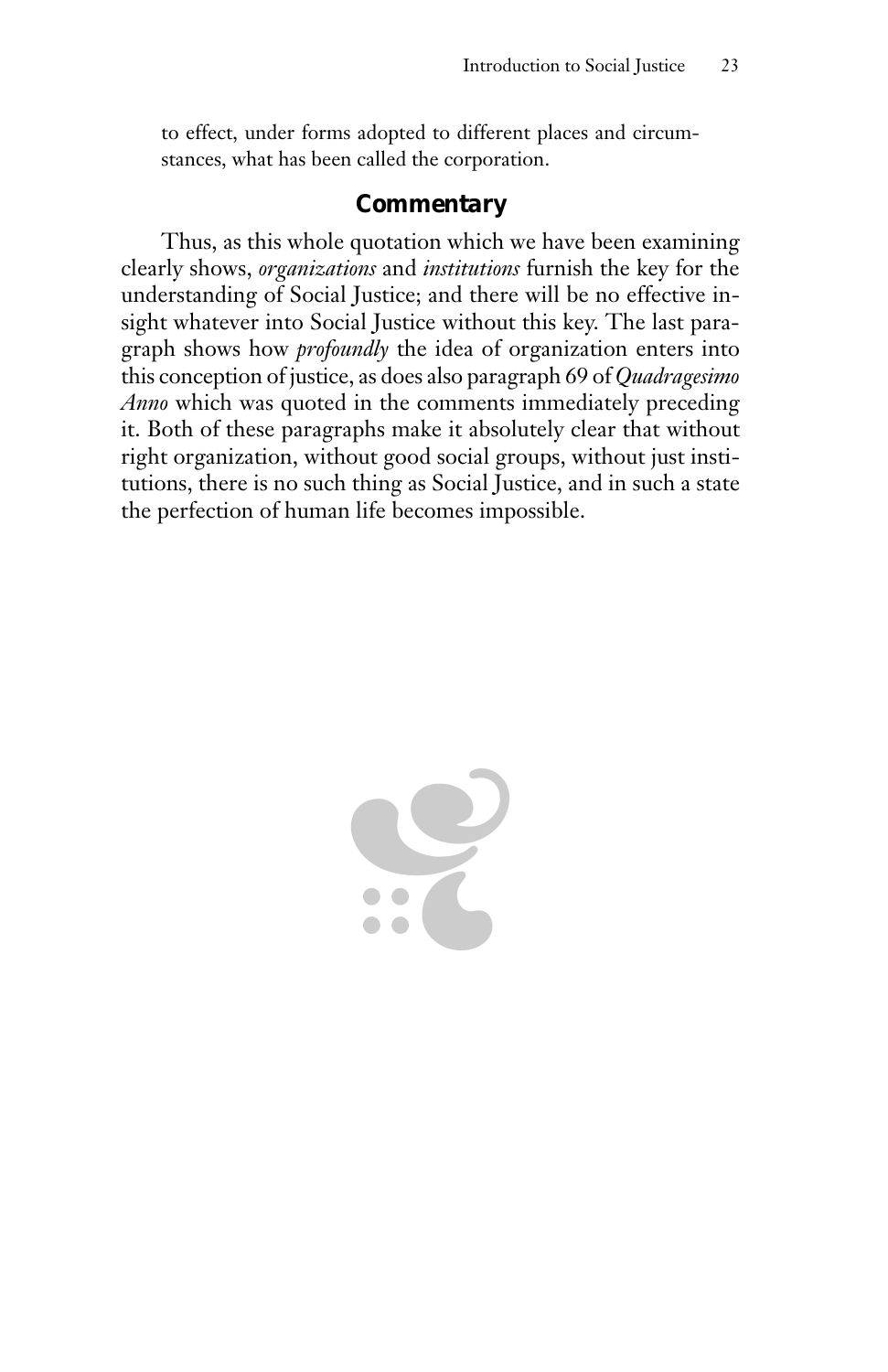### **CHAPTER III**

## **The Dignity of the Human Personality: Basis of a Theory of Justice**

### *In the Individual Order*

For Pope Pius XI, the theory of justice based squarely upon the dignity of the human personality. His position is that charity regulates our actions towards the human personality itself, that *Image of God* which is the object of love because it mirrors forth the Divine Perfections, and in a supernatural order shares those perfections. The human personality, however, because it is a created personality, needs certain "props" for the *realization* of its dignity. These "props" or supports of human dignity, which include such things as property, relatives and friends, freedom and responsibility, are all the object of justice. To attack a human person in his personality *itself*, as by hatred, is a failure against charity; but to attack him by undermining the *supports* of his human dignity, as by robbery, is a failure against justice.

### *And In the Social Order*

The same thing is true in the field of social morality. The human community, as such, shows forth the perfections of God in ways that are not open to individuals. This fact is very clearly stated in paragraph 30 of the Encyclical *Divini Redemptoris*: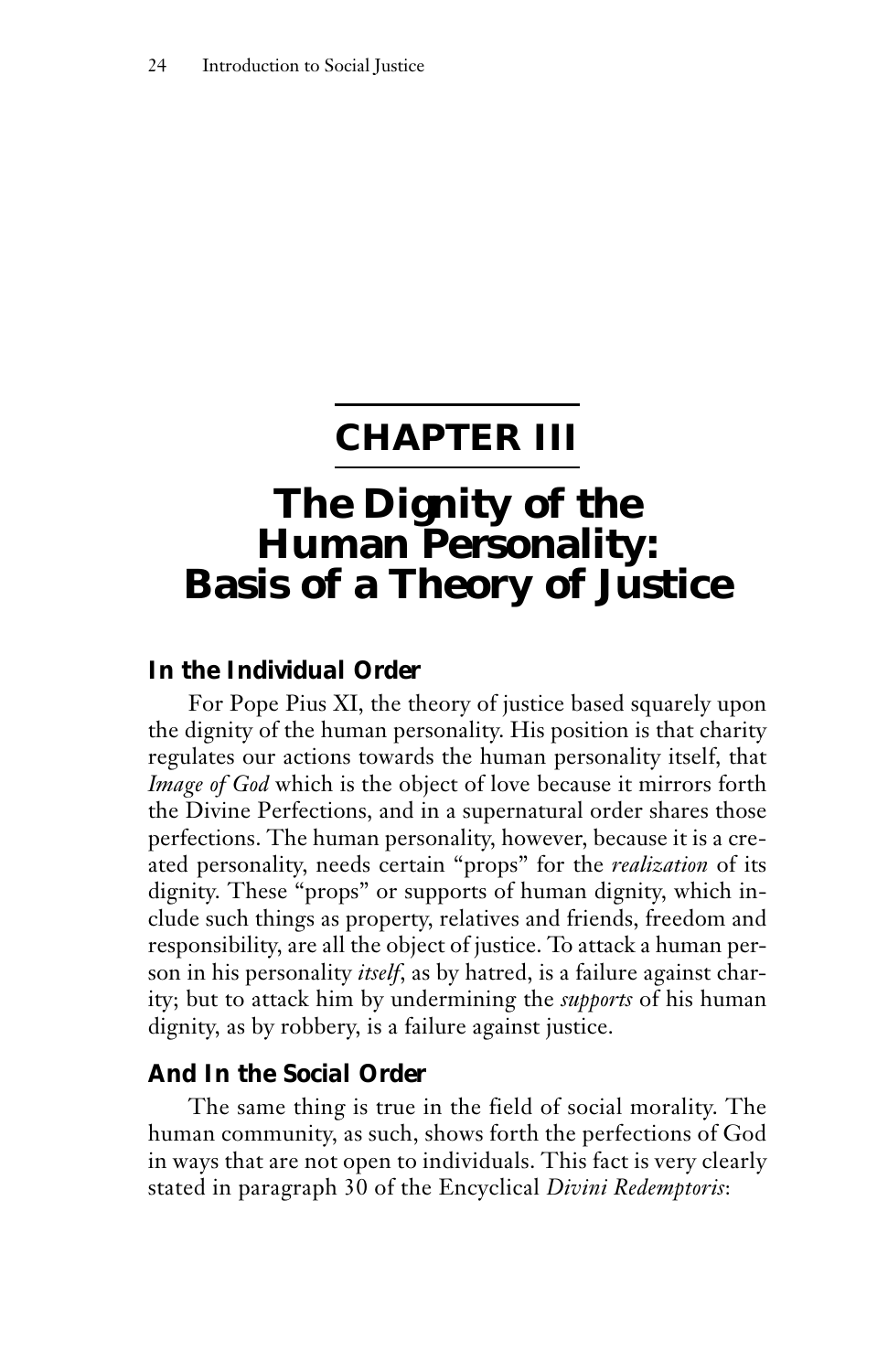In a further sense it is society which affords the opportunities for the development of all the individual and social gifts bestowed on human nature. These natural gifts have a value surpassing the immediate interests of the moment, for in society they reflect a Divine Perfection, which would not be true were man to live alone.

Society *itself*, therefore, as thus revealing further the perfection of God in His creatures, is worthy of love: of a love directed not only towards the individuals who compose the society, but also towards their union with each other. This love is social charity.

Moreover, as society thus makes available to man the further perfection of his potentialities of mirroring the divine perfection, *it also is a support* for these perfections, and hence is an object of the virtue of justice. This justice, Social Justice, which is directed towards the Common Good itself, requires that the society be so organized as to be in fact a vehicle for human perfection.

### *An Improvement Over the Past*

It seems evident that this view of justice as the virtue which directly regards the supports of human dignity whether in the individual or in the social order, is a more profound view than the traditional one which was built largely around the technical conceptions of "equality, otherness, and debt." It is true that it was always clear in justice that rights and duties pertained only to persons; but the immediate link of justice to the human personality was not clear.

Some strange things happened as the result of viewing justice in the more superficial way developed in pagan times. Since in that view justice was determined by the three notions of "equality, otherness, and debt," it became quite common to speak of individual or commutative justice as the "most perfect form of justice" since it most perfectly conforms to the elements of the definition.

Yet if one examines the three great kinds of possession which support human dignity—possession of things or property, possession of persons or love, and possession of self in the freedom to plan one's own destiny and to work it out according to one's own responsibility—then it becomes evident that the possession of things, the object of commutative justice, is the lowest of these supports. Nowadays we would call commutative justice not the "most perfect" form of justice but the "strictest" (*i.e.* narrowest)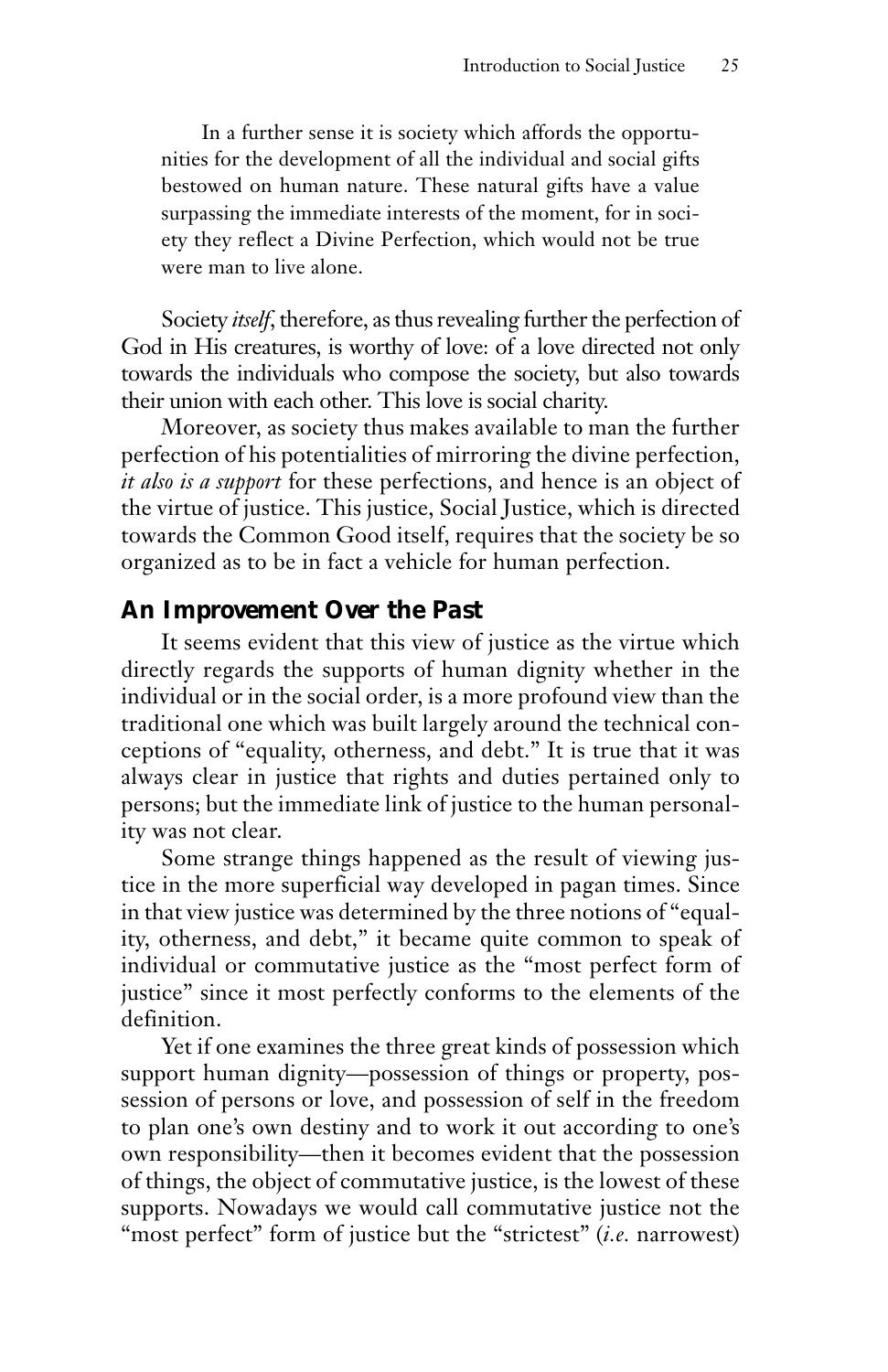form of justice; and this is the terminology which Pius XI uses. The highest form of justice is Social Justice because it directly regards that highest natural good, the Common Good, without which other goods of human perfection are unobtainable.

### *The Result of Past Thinking*

It cannot be denied that at the present time the idea is widespread, that obligations of individual or commutative justice *must* always be met, but that obligations of Social Justice are not so rigid. This is totally false. The truth is that the obligations of Social Justice are *just as rigid* and *much more weighty* than the obligations of individual justice. It is true indeed that these obligations of Social Justice are harder to understand, harder to see; and that therefore the incidence of invincible ignorance, which excuses from action, may be expected to be greater. But whenever the obligations of Social Justice are understood and recognized, the duty of meeting those obligations is both rigid and very serious.

### *Work to Be Done*

It is not at all difficult to see that this will require a profound readjustment of our appreciation of the nature and extent of our duties and obligations.

Much work of investigation and research remains to be done before these obligations of Social Justice can be made as clear to the common man as the obligations of individual justice have been made in the course of centuries of moral and social thought; but one thing is already abundantly clear; in the field of Social Justice we are dealing with *serious matter*—with some of the greatest obligations of our lives.

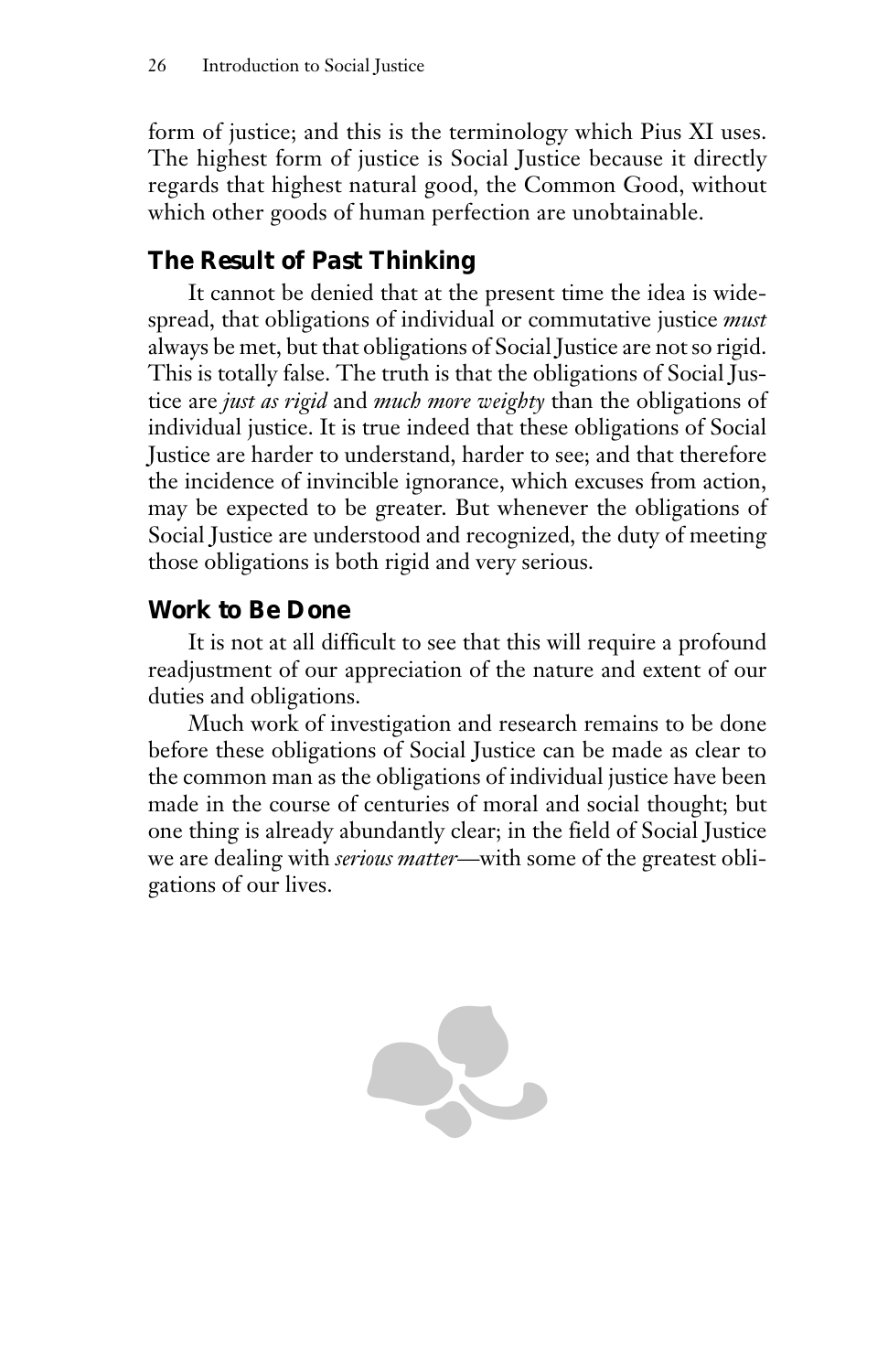### **CHAPTER IV**

# **The Object of Social Justice, the Common Good**

### *Putting Two and Two Together…*

To deepen our understanding of Social Justice we must get a clearer concept of its object: the "Common Good" or "general welfare" as it is called. Let us start with two great facts: (1) An isolated individualist cannot practice Social Justice at all, he must associate himself with *groups* of various kinds and work along with them before he can practice it; and (2) *Every* human action whatever has some bearing on the Common Good, and hence must conform to Social Justice or be sinful.

### *…We Get…Surprised*

If these two points are put together, a rather startling conclusion emerges: since every action must conform to Social Justice or be sinful, and Social Justice can be practiced only by persons associated in groups, the obvious conclusion is that every action must be done in groups to be virtuous!

### *Two Kinds of Groups*

At first sight, this looks weird indeed; until it is remembered that man's very *nature* is social, and then it is just what one would expect. But it is not very clear how it is done. It becomes clearer when we see that there are two kinds of groups: informal or "natu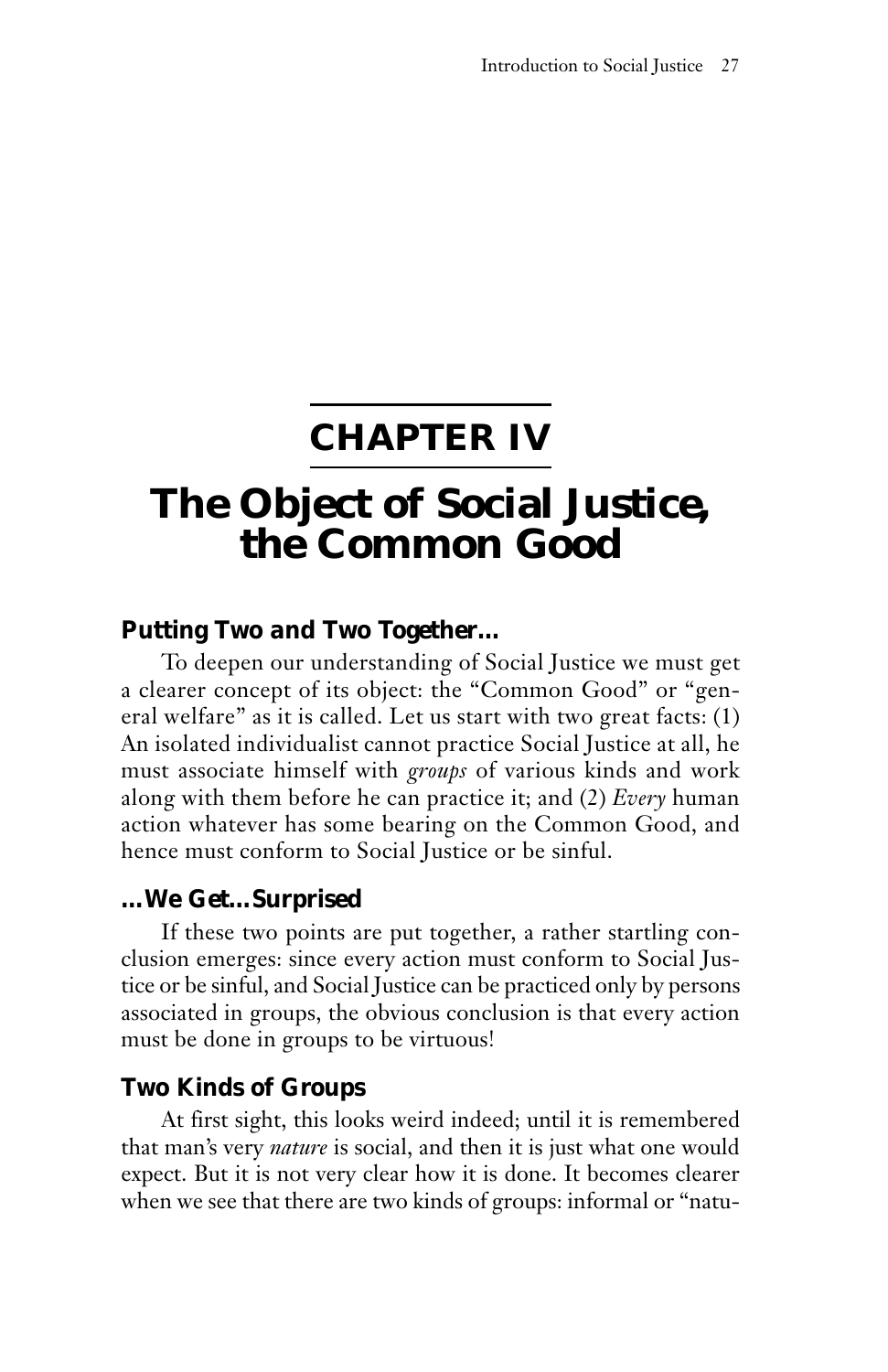ral" ones like farm life, city life, mining, slums, frontier life; and the formal or "planned" ones like a stock company, a board of directors, a city government, a labor union, a medical association, a university, a taxpayers association, a baseball club, a monarchy.

In the language of Catholic Action—another invention of Pope Pius XI—these two kinds of groups are called respectively "Milieux" and "Institutions." "Milieu" is a French word meaning "medium" as in the sentence "water is the *natural medium* of fish, and air is the *natural medium* of birds."

### *Informal or Natural Groups: "The Milieu"*

Now if you will look at the examples given above of a "natural medium" of human life—farm life, city life, slums, frontier life—you will notice that they actually produce *different types of people*. The "hayseed," the "city-slicker," the miner, the slum dweller, the frontiersman, are different *types* of human beings that anyone can recognize at a glance, whether they occur in books or in real life. And then there is the executive, the "jitterbug" (formerly the drug-store cowboy), the clergyman, the hobo, the laborer, and so on through the whole catalogue. These great differences in *types of men* all bear witness to the fact that every concrete natural medium of life exercises upon its members a continuous and powerful influence: an influence more or less confused, but very real.

Because of this continuous and powerful influence, that natural medium of life can largely determine the human perfection *attainable* by its members. Thus Pope Pius XI could say of our modern industrial systems: "Bodily labor, which Providence decreed is to be performed for the perfection of man's body and soul, is being everywhere changed into an instrument of perversion; for dead matter comes forth from the factory ennobled, while men are there corrupted and degraded!"

This "grip" which the natural medium of life has on human perfection is the source of the obligation to control it; and since it is made up precisely of all the actions of the people in it, every one of these actions is under that obligation. It might be pointed out that the whole theory of specialization, inquiry method, and cell technique in Catholic Action is directed towards control of each one's own natural medium of life; and the people who engage in this work or in work similar to it are the ones who are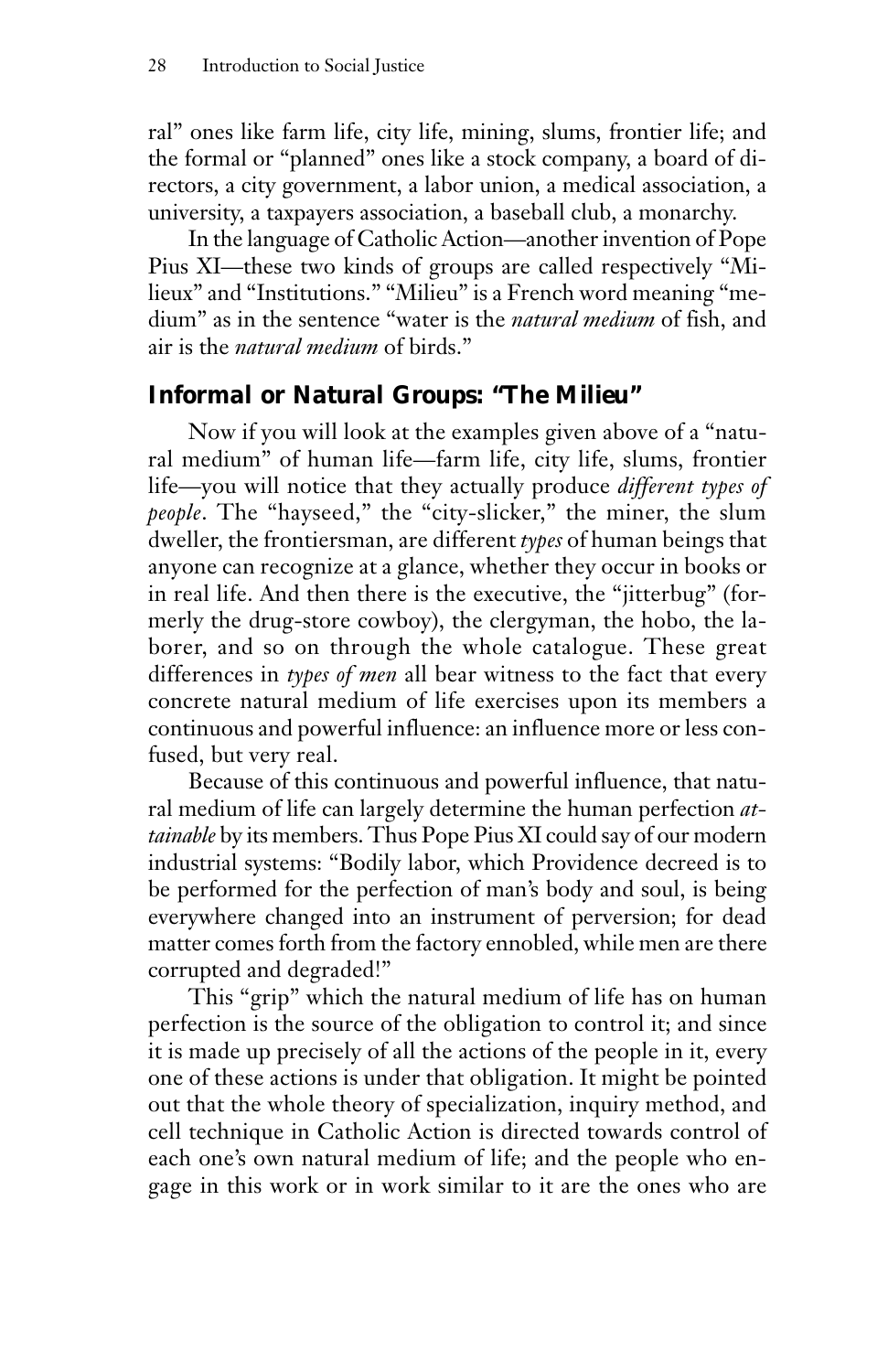discharging their duty of Social Justice in their own sphere of life. All others, either deliberately or unknowingly, are failing.

### *Formal or Planned Groups: The Institution*

But there is more to social life than these informal "natural media." There are also the formal "institutions." We have just seen one of these—Catholic Action—in its relation to the natural medium of life; and that relation is one of direct *control*. The natural medium of life is in itself too informal, too complex, too vast, too fluid and changing, too much subject to the will and shortcomings of thoughtless people, ever to be controlled directly by individual persons in it, for these individuals are helpless when, standing alone, they face its vast collective weight and pressure.

Pope Pius XI pointed this out clearly insofar as the natural medium of the industrial employers is concerned; and the same principle is of universal application. We have already seen on several occasions the text in which he indicates this truth: "It happens all too frequently, under the salary system that individual employers are helpless to insure justice, unless, with a view to its practice they organize institutions, *etc.*"

As was already said, the application of this principle is universal, and it applies to every level of social life: to the family, the neighborhood, the school, the professions, the parish, the state, the city, inter-state commerce, the nation, international relations, the United Nations, the World Court, the Church, the whole of human society. Every one of these things is an institution controlling some aspect of human life and made up of a whole network of subordinate institutions, each one controlling smaller aspects of human life.

### *Duty and Disorder*

The Holy Father points out a three-fold duty to these institutions: to organize, to promote, and to support. These are specific acts of Social Justice; and anyone who would refuse to perform them at his level of the institutional hierarchy would thereby fail against Social Justice; for institutions are, as the Pope so clearly points out, "*necessary* instruments, *enabling* men to fulfill their obligations." Without them the individual is "helpless to insure justice" and his natural medium of life, his level of society, is in disorder, is socially unjust. When this disorder reaches up into higher and higher levels of society, it becomes a world disorder, a true crisis of civilization, such as we are experiencing today.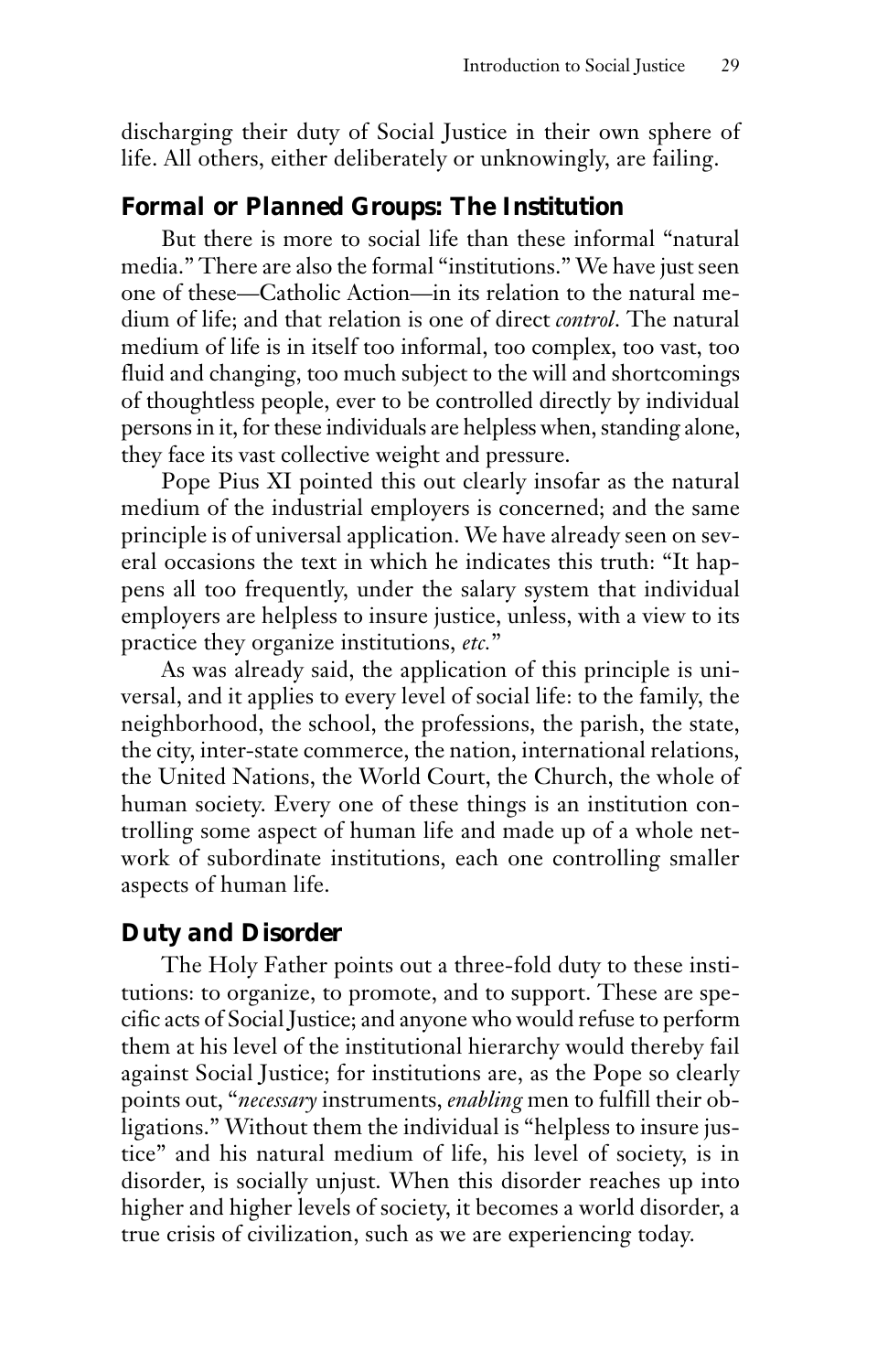### *The Nature of the Common Good*

Every higher institution depends on all those below it for its effectiveness, and every lower institution depends on those above it for its own proper place in the Common Good. It is precisely this whole vast network of institutions which is the Common Good, on which every one of us depends for the realization of our personal perfection, of our personal good.

It is wrong to conceive of the Common Good as a sort of general bank account into which one "deposits" when, for instance he pays his taxes to the state; and "withdraws" when he is appointed public coordinator of something or other at a hundred and fifty dollars a week, or when the state builds a road past his farm and thus raises its value. It is surprising how many people think that distributive justice is the virtue that assesses taxes and Social Justice is the virtue that pays them. Both of these actions are distributive, that is, individual, justice; and become Social Justice only in a secondary way as they promote the Common Good.

Nor must we think of the Common Good as something which we can "share with another" like a candy bar or an automobile ride. Rather it is something which each of us possesses in its entirety, like light, or life itself. When the Common Good is badly organized, when society is socially unjust, then it is each individual's own share of personal perfection which is limited, or which is withheld from him entirely.

### *Everyone Can Do It*

When it is realized that the Common Good consists of that whole vast complex of institutions, from the simplest "natural medium" of a child's life, to the United Nations itself, then a very comforting fact emerges: Each of these institutions from the lowest and most fleeting "natural medium" to the highest and most enduring organization of nations is the Common Good *at that particular level*. Therefore everyone, from the smallest and weakest child to the most powerful ruler in the world, can have direct care of the Common Good at his level. This is a far cry indeed from those social philosophers who before Pius XI could say with complete sincerity and conviction, "the Common Good is not something which can be *directly* attained."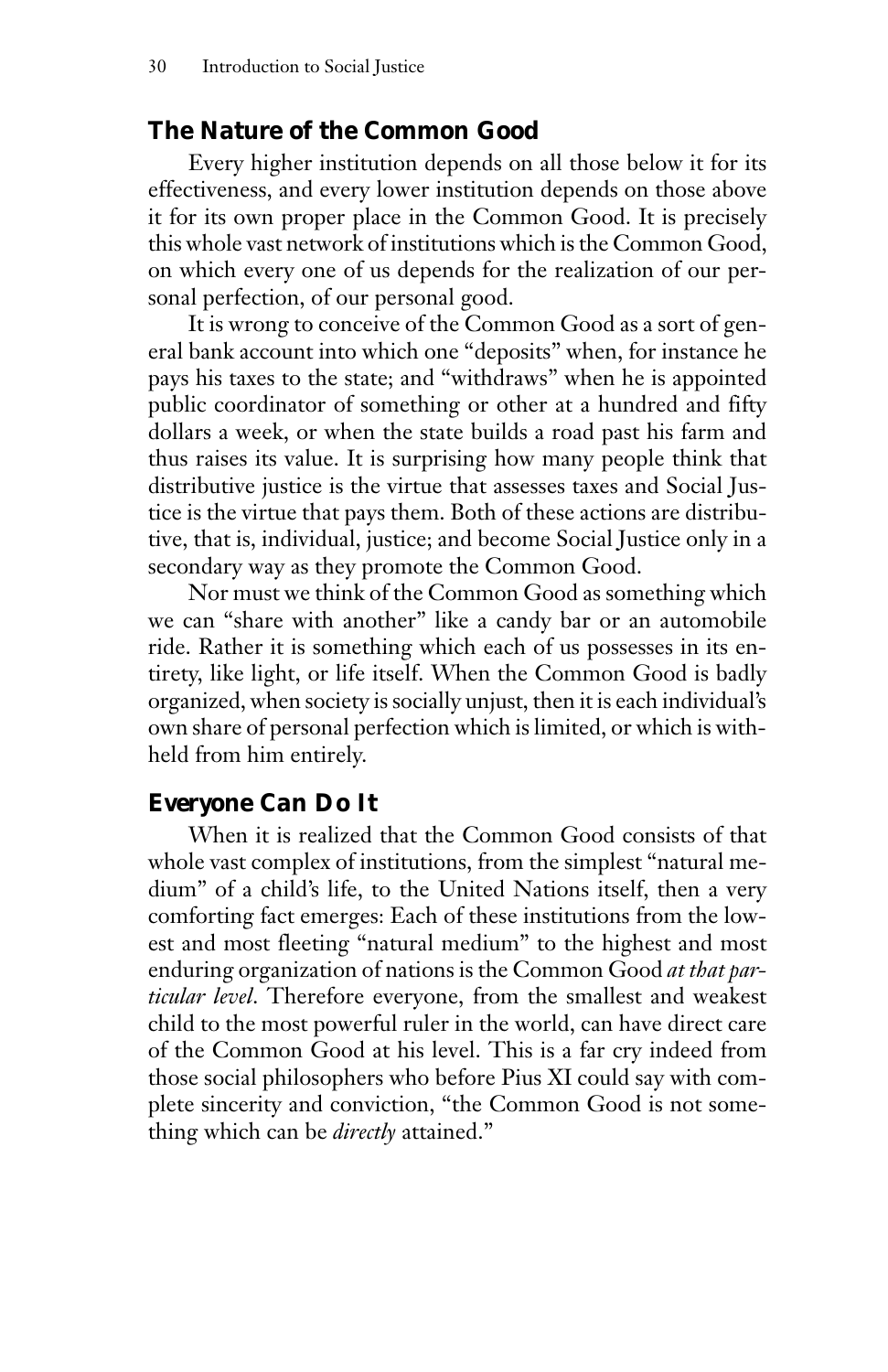# **CHAPTER V The Organs of the Common Good**

### *Social Habits or Institutions*

In our attempt to understand the Common Good we have dealt with what we called "social habits," which were of two kinds: first, "natural media of life"; and, secondly, "formal institutions." We must now examine these ideas a little more closely if we are to get a real grasp of our subject.

### *Surprised Again*

Let us start with a simple affirmation: all social acts whatever are highly organized. To some this may come as a shock, but let us take the simplest sort of act in the most material aspect of life; the act of buying and selling.

Some people might think that this requires no prolonged and arduous training—but it does. What a difference in procedure from such an act in a "bargaining tradition," to the same act in a "fixed price tradition"! So great is this difference that it may take years for a man to make the transition from one to the other, even under the grinding force of daily economic losses. Perhaps the easiest way to bring home this truth quickly, is to transcribe a few paragraphs from a report of a missionary in China: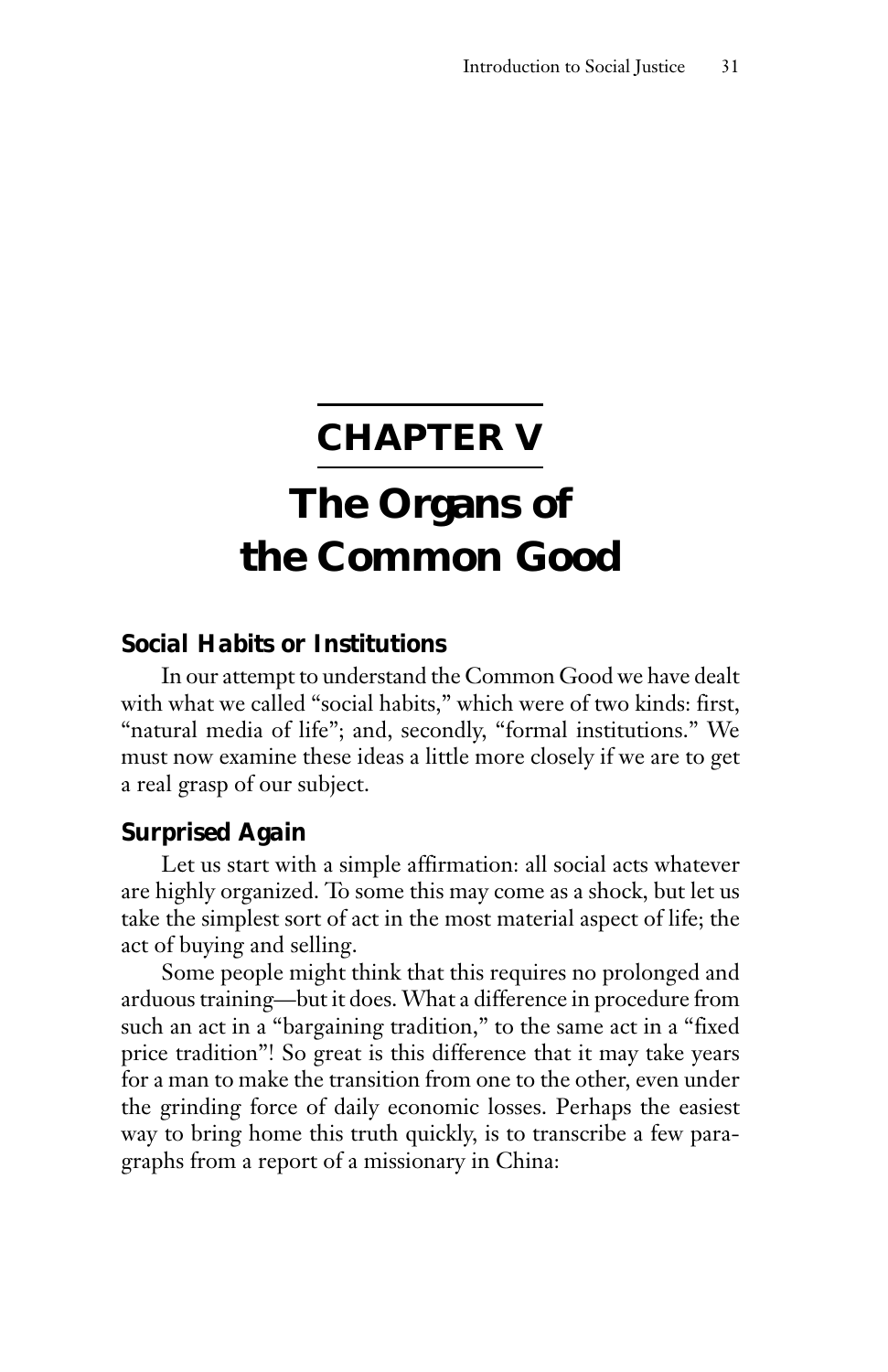In business, one Chinese is supposed to be able to get the best of ten Westerners. Missionaries in China have, naturally, a great deal of business to do with the people, and their presence in a neighborhood is welcomed as much as a fox might welcome the advent of a chicken fancier. After a few years the stupid foreigner learns to take care of himself, and often achieves the honor of paying less than two or three times the price of an article.

The first thing any new missionary must do in a new area is to secure a piece of land. He looks about for a suitable location which the owner is willing to part with. I don't remember the procedure in America. Quite possibly the buyer might even approach the owner and ask him the price. Such a step in China would be ridiculous and disastrous. One fine morning the missionary sends one of his friends down to look over 'that barren waste just north of the woods.' He occasionally makes slighting remarks about the property's being unfit for his purpose. Finally he might confide (under pledge of great secrecy) to his number-one man, that he would take the property if the owner would sell it for five dollars an acre. All these harmless machinations are unknown to the world at large except for the few thousand people in the surrounding villages.

The owner of the property carries out his part of the deal in much the same way as the missionary. This may continue for as long as two years until everyone is perfectly satisfied that everyone else knows his intentions. As soon as it is clear that the missionary will not take the land at any price, not even as a gift, and that the owner will never part with his property, not even at the price of 10,000 yuan (\$3,000.00) an acre, the way is open for the transaction, which may be carried through with remarkable ease.

### *Deceptive Simplicity*

To the Westerner of this quotation such bargaining technique must be highly incomprehensible at the start, even though, perforce, he must submit to it—but it cannot be nearly so incomprehensible as our "fixed price technique" is to those who bargain. The idea of a just price is a much more highly organized social phenomenon than the apparently more complex and devious procedures of bargaining. The apparent simplicity of the former is in reality only the *facility of acquired habit*.

If we were to examine instead of a simple exchange, the systems of property tenure, we would find incomparably more ex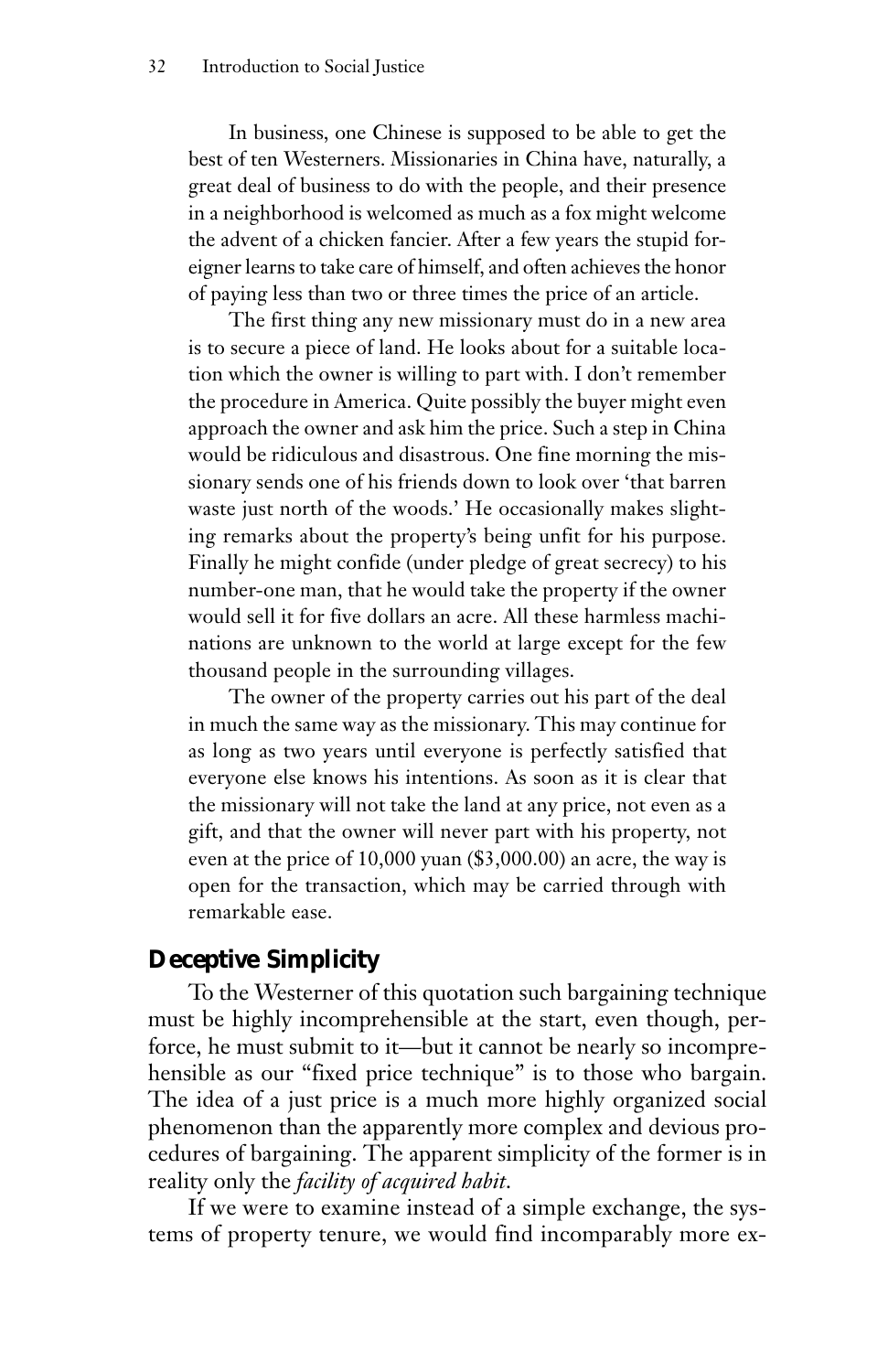tensive and complicated institutions giving "form and shape" to human activity:

What diverse forms has property had, from that primitive form among rude and savage peoples, which may be observed in some places even in our times, to the form of possession in the patriarchal age; and so further to the various forms under tyranny—we are using the word tyranny in its classical sense—and then through the feudal and monarchial forms down to the various types that are to be found in more recent times. (*Quadragesimo Anno*, Paragraph 49.)

### *Necessary to Life*

And in every one of these forms the individuals within them *had to conform* to the institutional pattern (exactly as the missionary in China had to conform), if they wanted to participate in the common life. For this is what it *means* to "participate in the common life"—without a common expectation of a certain pattern of activity during transactions, no social intercourse is possible at all; just as individual life becomes impossible, except inasfar as it is sustained by outside help, in a certain strange disease in which all the common habits become somehow jumbled in the mind's control of them. Thus a victim of this disease, in picking up a telephone receiver, has no assurance at all that his hand will carry it to his ear—it will just as likely go through the motions of brushing his teeth; and an attempt on his part to correct the action may result in motions of combing his hair or sticking the receiver in his tie. On the other hand, when he grasps a glass of milk, his hand may upset it against his ear like a telephone receiver. With all expectation of normal response removed, he is no longer able to meet the necessities of life.

### *Two Levels of Habit*

This profound derangement of normal processes reveals two orders of individual habits: that fundamental order which deals with the *normality* and *abnormality* of action itself; and then, built upon the normality of this order, another order of perfection—of *facility* or *difficulty* of operation—which is the world of art and virtue and their opposites.

It is much the same in the social order: there is one level of social habits (that we have called natural media of life) which by offering expectation of normal response make social intercourse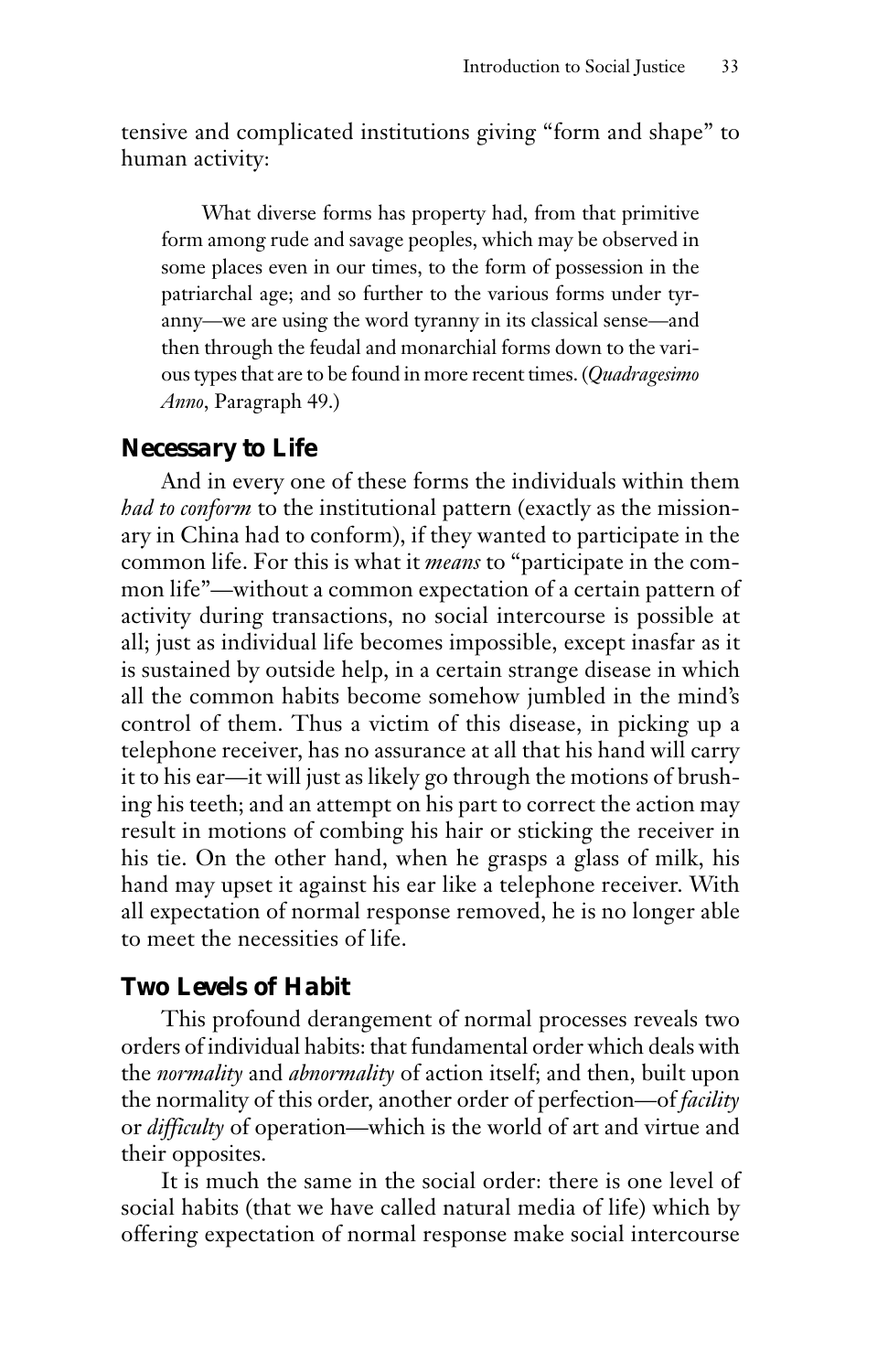*possible*; and another level (institutions in the strict sense) which is built upon this first level, which make that social intercourse in fact *good* or *bad*; and this last is the order of Social Justice.

### *Virtue is the Habit of Doing Good*

Now this suggests a very interesting and very fruitful parallel: just as an individual is called "good" without qualification, not because of a single good act or good quality, even though it be of heroic proportions, but because of his *good habits*, that is, his *moral virtues*; so a society is not to be called "good" without qualification for the good individuals in it or for some great collective act of generosity or valor, but only for its *good institutions*, that is its *Social Justice*.

And just as vice is as much a habit as virtue; so bad institutions are as much organized as good ones. The only difference is in the *kind* of organization and that is determined by its end: the good to secure the development and perfection of the full human life, and the bad to grasp some sort of immediate advantage regardless of the consequences.

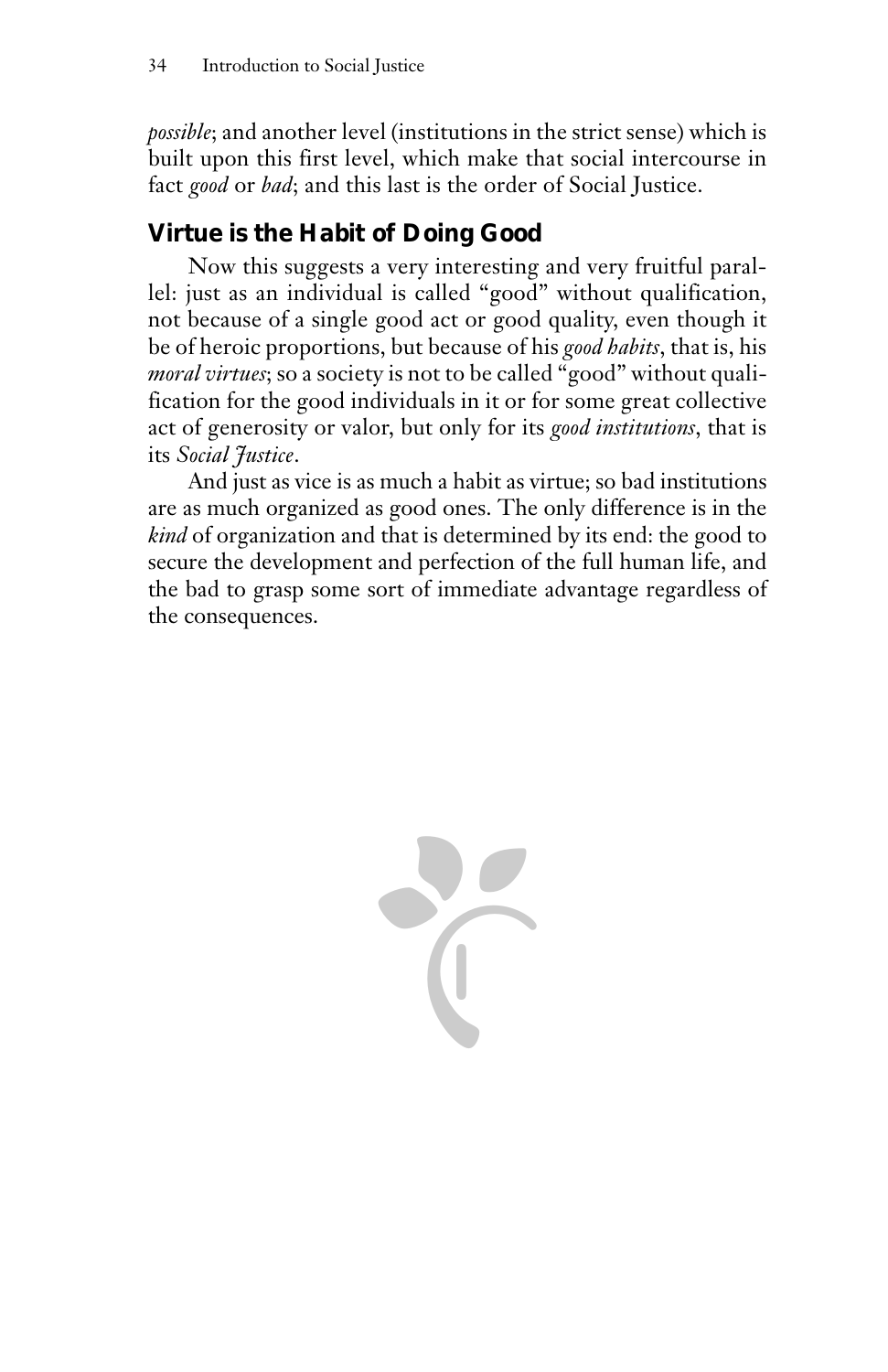### **CHAPTER VI**

### **The Laws of Social Justice**

In paragraph 57 of *Quadragesimo Anno*, Pope Pius XI speaks of "Laws of Social Justice." Throughout the Encyclical, he has set forth certain of these laws. Without trying to be exhaustive in the matter, let us pick out a few of them for comment. It will be necessary sometime to make a complete analysis; but for an introductory pamphlet like this a mere selection will do; for the ones chosen will give us a good idea of what the others might be.

### *First Law: That the Common Good Be Kept Inviolate*

The first great law, the one mentioned in Paragraph 57 itself, is "that the Common Good of all society be kept inviolate." The meaning of this law is that in all private dealings, in all exercise of individual justice, the Common Good must be a primary object of solicitude. To attack or to endanger the Common Good in order to attain some private end, no matter how good or how necessary this latter may be in its own order, is social injustice and is wrong. The Common Good is *not* a means for any particular interests; it is *not* a bargaining point in any private quarrel whatsoever; it is *not* a pressure that one may legitimately exercise to obtain any private ends. It is a good so great that very frequently private rights—even inviolable private rights—cannot be exercised until it is safeguarded.

Thus, in a time when the Common Good of a whole nation is threatened by military attack, every man in it has an inviolable right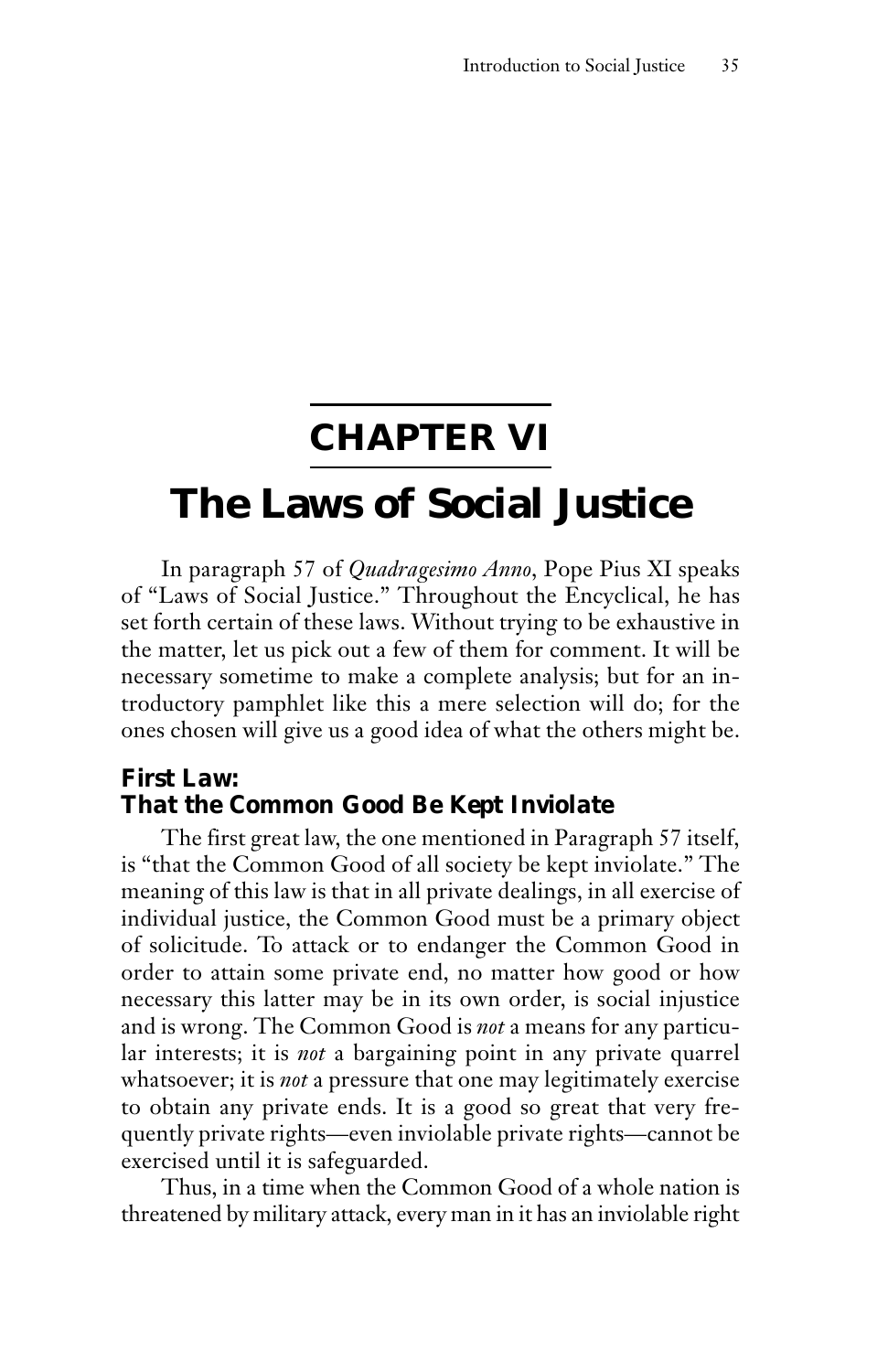to live in his own home with his wife and children—and none of them who are drafted can do it.

### *Second Law: Cooperation, Not Conflict*

"The unity of human society," says Pope Pius XI in Paragraph 88 of *Quadragesimo Anno*, "cannot be founded upon opposition." The only alternative to building a society upon the Common Good, is to try to build it upon some particular good. But the particular good of each individual is different, and any particular good which is falsely made into an ultimate principle must necessarily be *in conflict* with every other particular good.

Two kinds of such conflict are possible: *free competition*, which doesn't care if others are wiped out; and *dictatorship*, which makes sure they are wiped out. Free competition as a principle of society can only lead to greater and greater conflicts of interests, until finally the society itself is destroyed. Dictatorship is a refinement of the same system, by which one kills off one's competitors at the beginning instead of at the end, thus making sure (it is hoped) that one at least will survive.

People who advocate such courses have missed the great law of Social Justice that not conflict in any form, but only co-operation, organization for the Common Good, can make a real society.

### *Third Law: One's First Particular Good Is One's Own Place in the Common Good*

The *first* particular good of every individual or group is that that individual or group find its proper place in the Common Good. This is readily seen in paragraph 85 of *Quadragesimo Anno*:

It is easily deduced from what has been said that the interests common to the whole industry or profession should hold first place in these guilds.

Notice that what is here under consideration is what we would call a "particular" good, even though it is "common to the whole industry or profession." It is indeed common to the individual members of the industry or profession, but in relation to the great Common Good of the country, it is a good only of that particular group, therefore a "particular" or private good. Now the Holy Father goes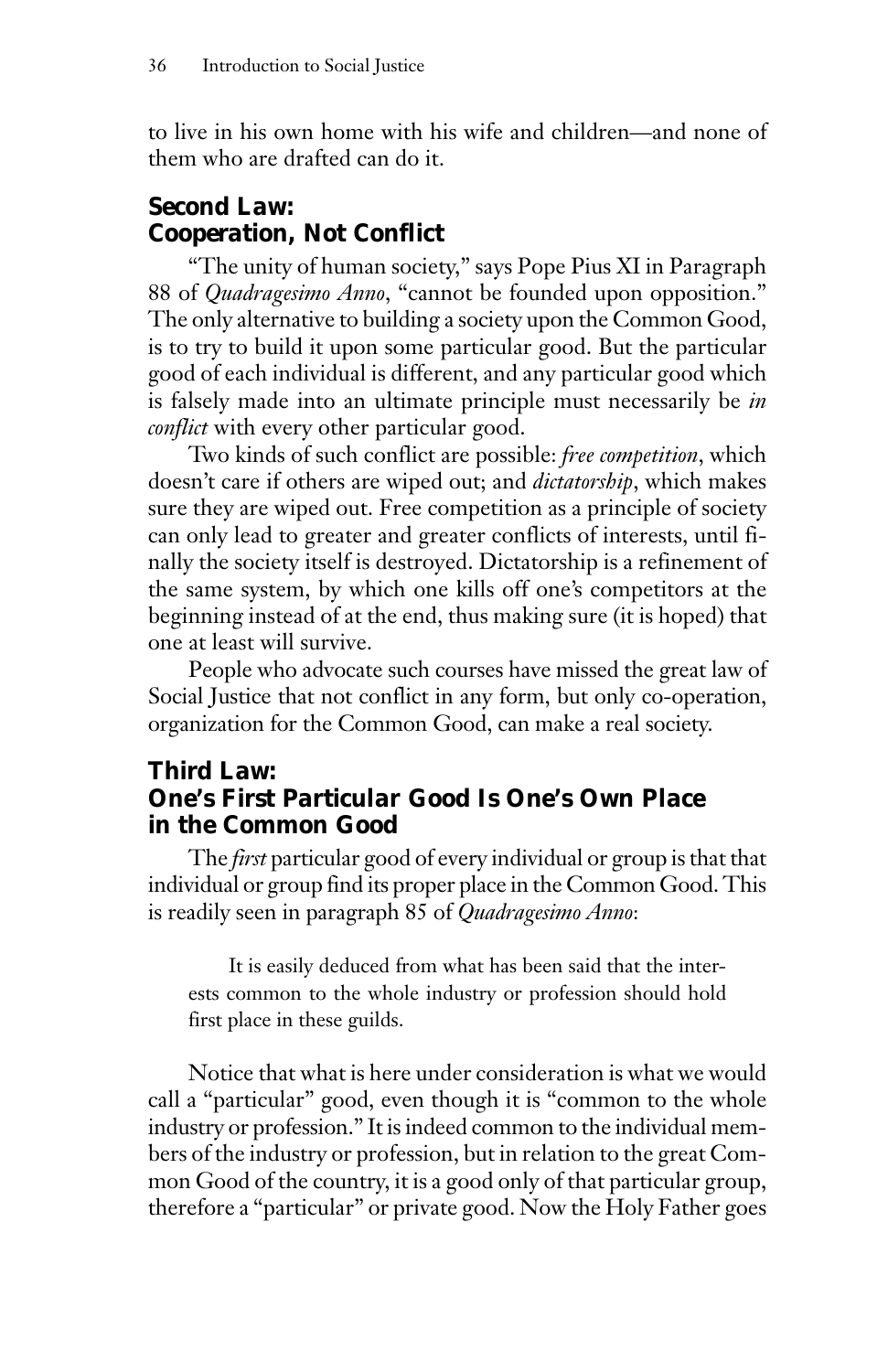on to explain what the first and most important "particular" good for that group is:

The most important of these interests is to promote the cooperation in the highest degree of each industry and profession for the sake of the Common Good of the country.

This is an interesting statement: The first *particular* good of any group is the *Common* Good above it. But is this really surprising? Haven't we already seen that every single action of every *person* is social and must be directed towards the Common Good? This simply says the same thing for *groups*. In the light of this principle, the *first* interest of every labor union should be the Common Good of the whole country; the *first* interest of the National Association of Manufacturers should be the Common Good of the whole country; the *first* interest of the Farm Block should be the Common Good of the whole country; the first interest in any industry, in any factory, in any department, at any bench; is the Common Good.

And, to enter a larger field and give our "isolationists" the most unkind cut of all, the *first* of those "national interests" they are continually telling us to safeguard should be the Common Good of the world!

It must be admitted that this is not the way most of us think at the present time, but that is because we have been badly educated.

It must be admitted also that to carry out such a principle in practice looks like too big a job for human nature as we know it; but that is because we are individualists and have missed the point. Of course it is too big a job if each one of us and each of our groups is individually and separately responsible for the welfare of the human race as a whole. But the point is that the human race as a whole is *social*. Its welfare is preserved by the fact that it is the first interest of every single nation of which it is composed. Those nations are preserved by the fact that they are the first interest of every group: civic, political, social, industrial, religious, cultural, *etc.*, of which they are composed. And these groups are safeguarded by the fact that they are the first interest of every subordinate group of which they are composed. And finally, these subordinate groups are safeguarded by the fact that they are the first interest of every individual who makes them up.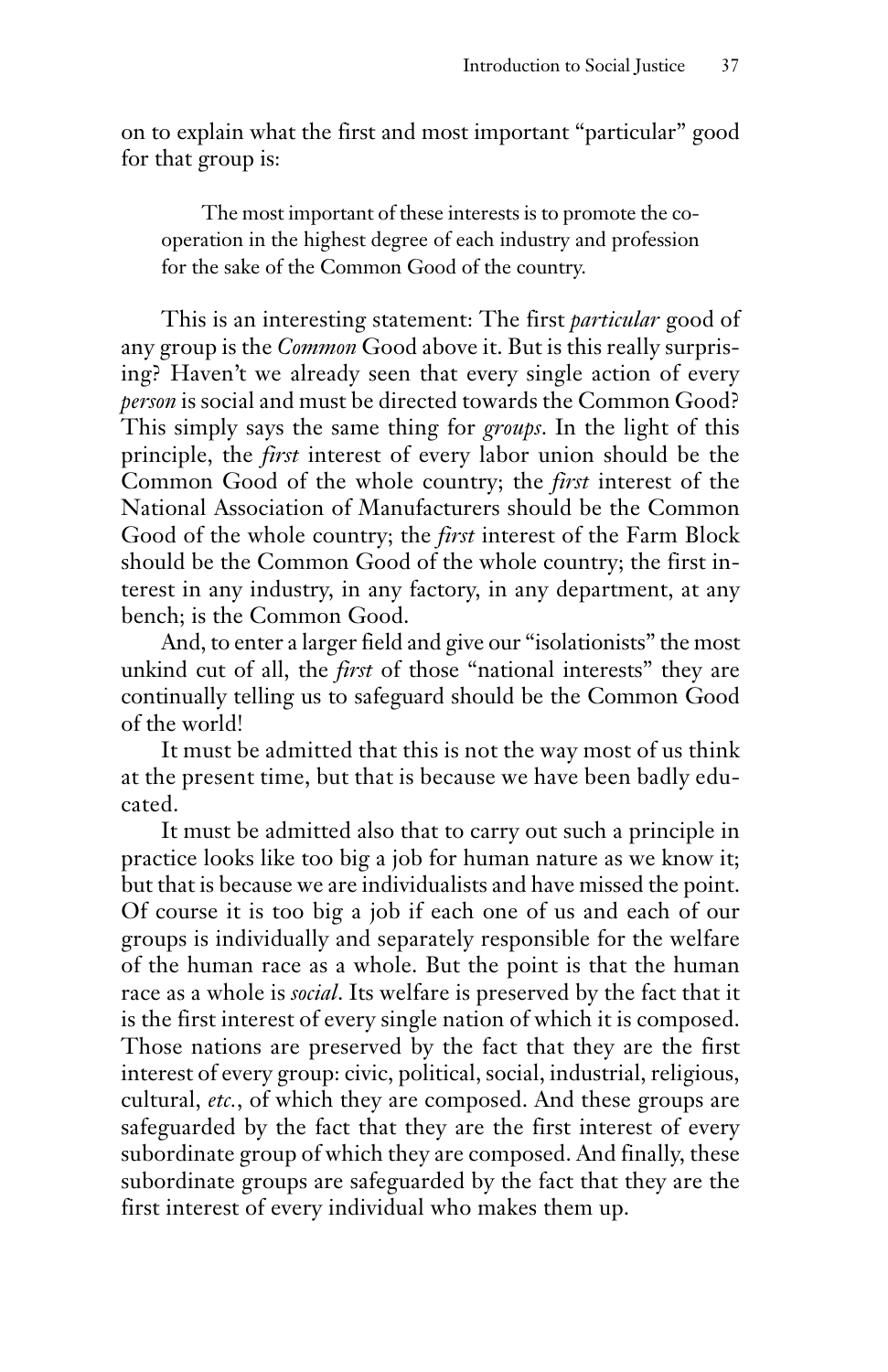### *Fourth Law: Each Directly Responsible*

This brings us to the next great law of Social Justice. Every individual, regardless of his age or occupation or state of life, is *directly* responsible for the Common Good, because *the Common Good is built up in a hierarchical order*. That is, every great human institution consists of subordinate institutions, which themselves consist of subordinate institutions, on down to the individuals who compose the lowest and most fleeting of human institutions. Since every one of these institutions is directly responsible for the general welfare of the one above it, it follows that every individual is directly responsible for the lower institutions which immediately surround his life, and indirectly (that is, through these and other intermediate institutions) responsible for the general welfare of his whole country and the whole world.

This is a far cry from older ways of thinking that did not see that the Common Good was made up of this vast network of institutions. Especially in economics the theory was prevalent that each person should make his living as best he could and let the Common Good take care of itself, or at best let the state take care of it.

### *Fifth Law: Higher Institutions Must Never Displace Lower Ones*

Another law of Social Justice which stems from the institutional character of the Common Good is that no institution in the vast hierarchy which we have seen can take over the particular actions of an institution or person below it. This is well-stated in Paragraph 80 of *Quadragesimo Anno*:

The supreme authority of the state, ought, therefore, to let subordinate groups handle matters and concerns of lesser importance, which would otherwise dissipate its efforts greatly. Thereby the state will more freely, powerfully, and effectively do all those things that belong to it alone because it alone can do them …. Therefore those in power should be sure that the more perfectly a graduated order is kept among the various associations, in observance of the principle of "subsidiary functions," the stronger social authority and effectiveness will be and the happier and more prosperous the condition of the state.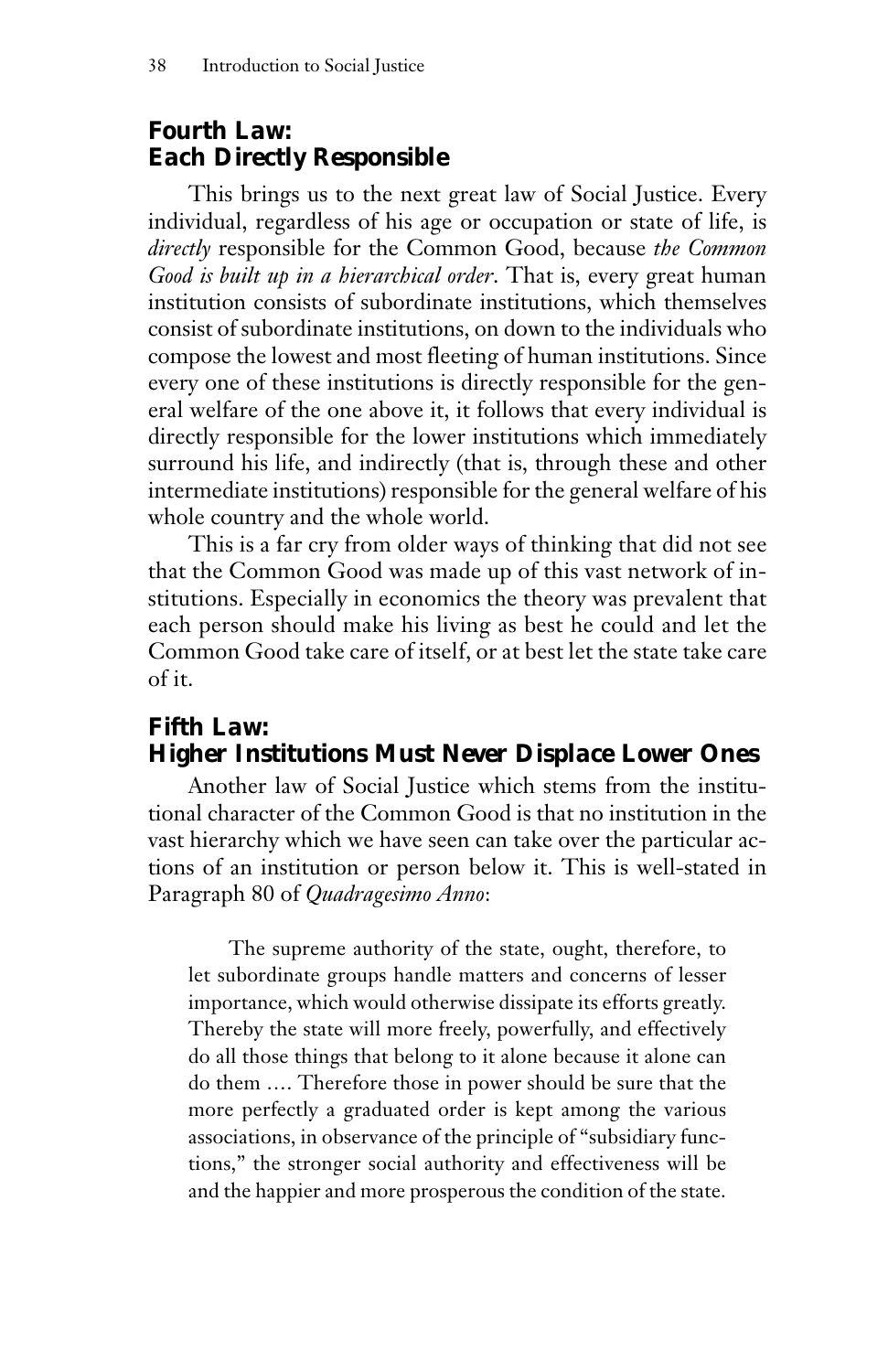In his Encyclical, *Summi Pontificatus*, Pope Pius XII applies this principle to the state both as regards its subordinate institutions, and as regard the whole human family of which it is a part.

If, in fact, the state lays claim to and directs private enterprises, these, ruled as they are by delicate and complicated internal principles which guarantee and insure the realization of their special aims, may be damaged to the detriment of the public good, by being wrenched from their natural surroundings, that is, from responsible private action.

Then again, to show the relation of the state to the whole human community:

The idea which credits the state with unlimited authority is not simply an error harmful to the life of nations, to their prosperity, and to the larger and well-ordered increase in their wellbeing, but likewise it injures the relations, between peoples, for it breaks the unity of supra-national society, robs the law of nations of its foundation and vigor, leads to the violation of others' rights, and impedes agreement and peaceful intercourse.

A disposition in fact of divinely sanctioned natural order divides the human race into social groups, nations or states, which are mutually independent in organization and in the direction of their internal life. But for all that, the human race is bound together by reciprocal ties, moral and juridical, into a great commonwealth directed to the good of all nations, and ruled by special laws which protect its unity and promote its prosperity.

### *Sixth Law: Freedom of Association*

Another great law of Social Justice is that of *freedom of association*. This derives from the hierarchical organization of the institutions of society which we have already examined. If every natural group of individuals has a right to its own Common Good and a duty towards the next highest Common Good, it is evident that such a group has the right to organize itself formally in view of the Common Good. In times past, as both Pope Leo XIII and Pope Pius XI pointed out, capital tried to deny this right of association to labor. In our own lifetime, we have seen governments deny this right of association to large groups of their citizens. Totalitarian systems of government, whether fascist or communist in character,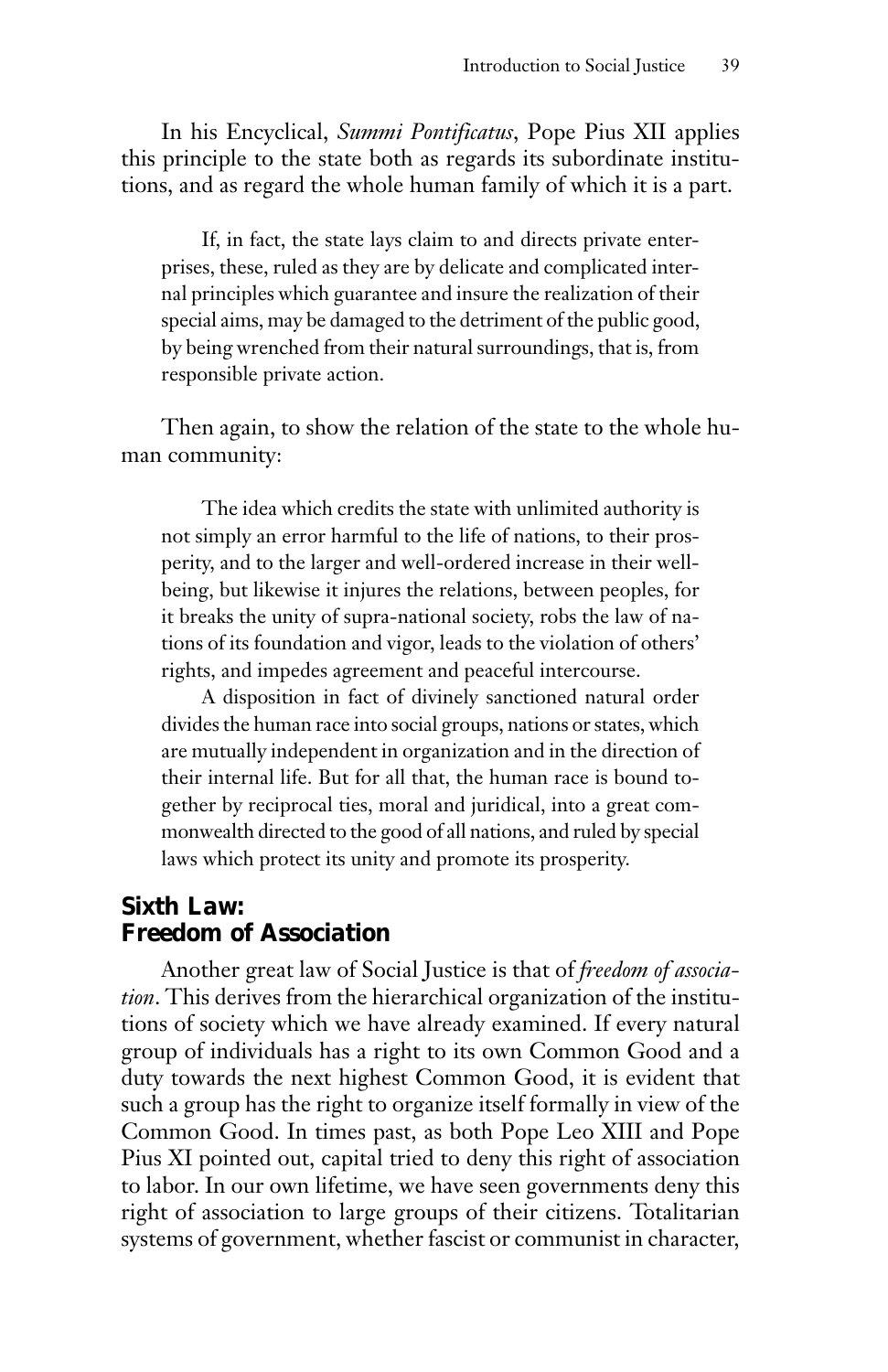live by the denial of the right of association to anyone but the party in power.

It is interesting to see how Pope Pius XI insists upon the word "free" in the following passage of *Quadragesimo Anno* which sets forth this principle:

87. Moreover, just as inhabitants of a town are wont to found associations with the widest diversity of purposes, which each is quite *free* to join or not, so those engaged in the same industry or profession will combine with one another into associations equally *free* for purposes connected in some manner with the pursuit of the calling itself. Since these *free* associations are clearly and lucidly explained by Our Predecessor of illustrious memory, we consider it enough to emphasize this one point fully. People are quite *free*, not only to found such associations, which are a matter of *private* order and *private right* but also in respect to them "*freely* to adopt the organization and the rule which they judge most appropriate to achieve their purpose. The same *freedom* must be asserted for founding associations that go beyond the boundaries of individual callings. And may these *free* organizations now flourishing and rejoicing in their salutary fruits, set before themselves the task of preparing the way, in conformity with the mind of Christian social teaching, for those larger and more important guilds, industries and professions, which we mentioned before, and make every possible effort to bring them to realization.

Social Justice demands this freedom not only in order that each social group may be properly organized to make its own unique and necessary contribution to the general Common Good, but also so that the group may constantly safeguard the welfare of those who make it up. If effective control of any group ever escapes from its members, then that group no longer is responsive to the needs of its members. Rather it satisfies the ambitions and the plans of the individuals who have "captured" the group for their own private ends. The well known "boring from within" tactics of Communists who seek control of organizations in order to use them for their own political ends, are examples of such usurpation of groups for purposes other than their natural ones.

Any group which would find itself thus "taken over" by agitators or gangsters for their own ends, would have an obligation in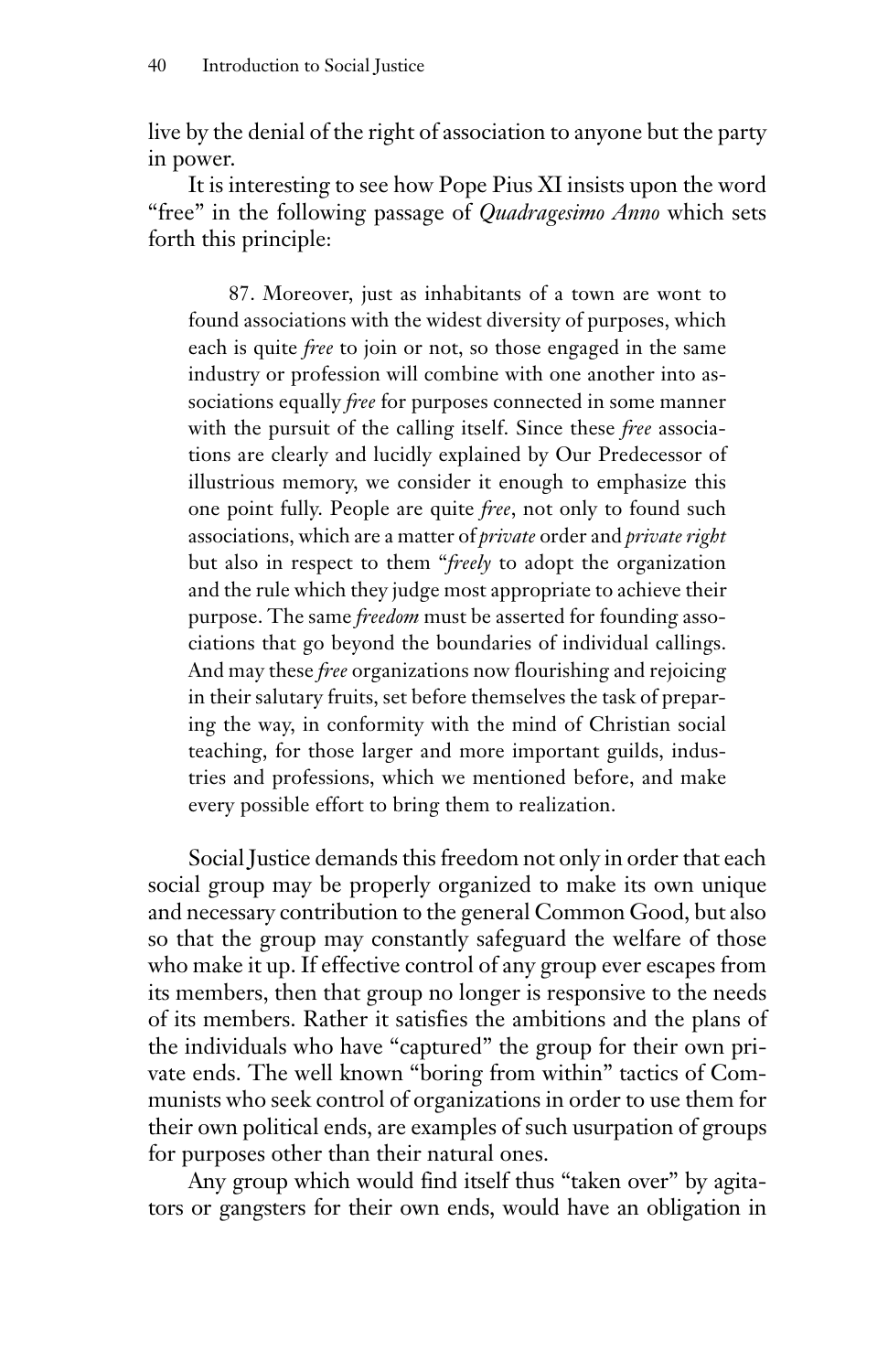Social Justice to shake off such leadership and make the group once more representative of *its members'* common interests.

But it is not only by such usurpation from without that groups can fail to perform their proper function of safeguarding the interests of all their members. Since all human institutions are in constant flux, as we have seen, it is essential that their members keep constantly on the alert to make the changing organization of the group correspond to the changing circumstances as time goes on. If this is not done, then every change which disturbs the balance of the Common Good, will throw unwarranted advantage to some individuals or groups within the institutions, and by the same fact will withhold their proper share of the Common Good from the others. This state of things is another reason why groups must be *free*, for without such freedom they cannot readily adapt themselves to new situations.

### *Seventh Law: All Vital Interests Should Be Organized*

The last law of Social Justice which we will consider is that *all* real and vital interests of life *should be organized*, that is, should be deliberately made to conform to the requirements of the Common Good. Here is where the individualistic thinker rebels at the doctrine of Social Justice. Seeing the great complexity of life and the vast number of vital interests of which it is made up, he maintains that one who would try to organize every vital interest could do nothing else during his whole life since this alone would be a fulltime job that would never end.

In one sense he is right—it is full-time job that never ends. But he is wrong in thinking that one would somehow have to take "time out" from his ordinary life in order to do this job. The vast and complex institutions of human life can be controlled and directed only by those who live in them, and only *while* they live in them.

Here we meet Pope Pius XI's great principle "The first apostles to the workers ought to be workers." This is the principle which in Catholic Action has become known as "Milieu Specialization," specialization according to the "natural medium" of each one's ordinary daily life.

The theory is that each one's own life is so complex and so specialized, that he alone is a "specialist" in that life. In the same way, each group's own interests are so complex and so particular to it, that only its members are specialists in the needs and aspirations and hopes and fears of that group.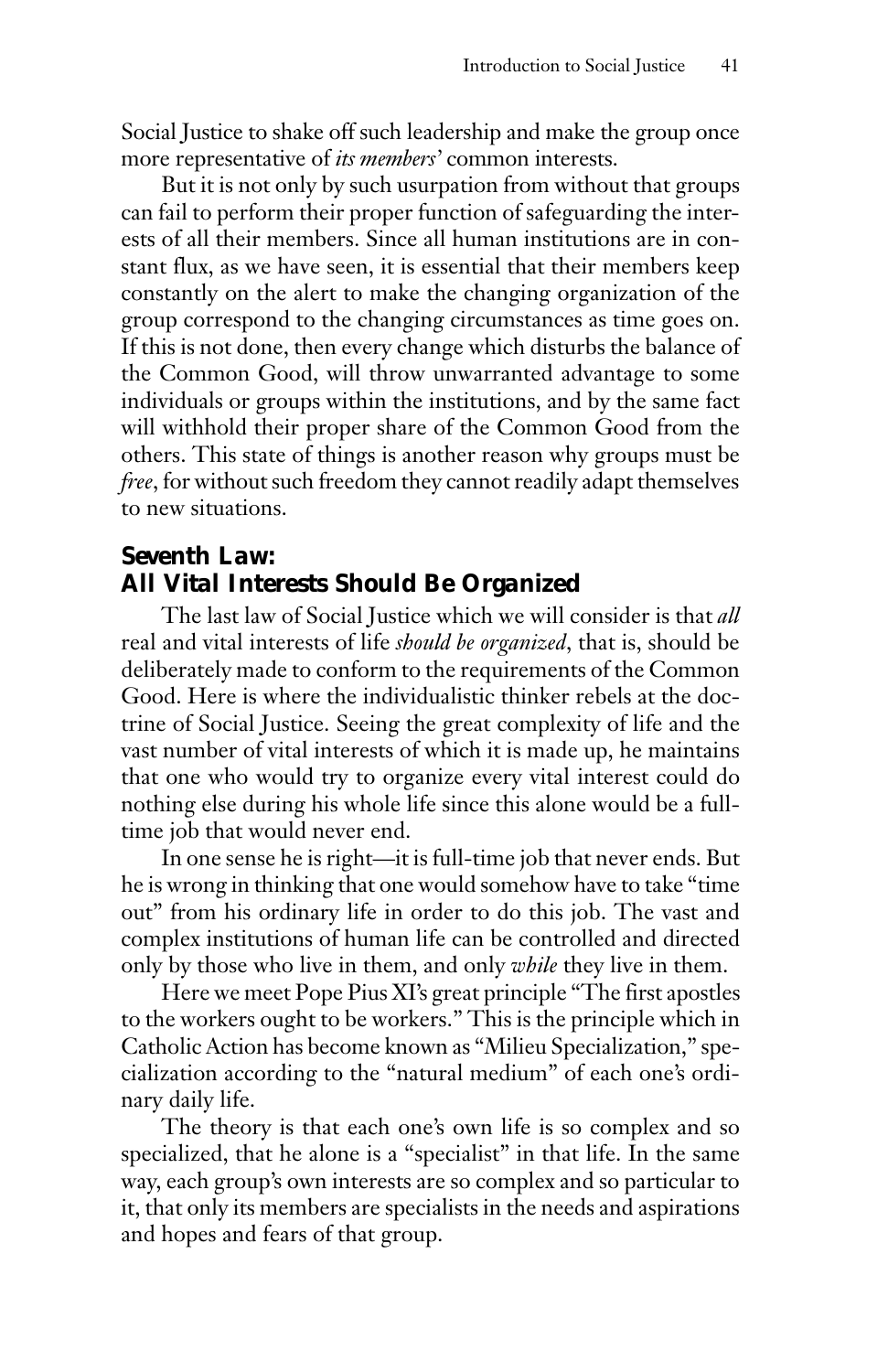Anyone who would try to run such a group "from outside" would evidently be a rank amateur who would not know the score. Therefore the group *must* be run by those who are in it, and in order to run the group they must get together and decide in common the means they will adopt, in other words they must *organize* their life.

However when we say they must organize their life we do not mean that they can do anything else. The "organization" of life which we speak of here is specifically "organization *for the Common Good*." If the people in a group are not conscious of this necessity of organizing for the Common Good, it is not true that they do not organize; what *is* true is that they organize *against* the Common Good. For it must be remembered that since man is a social being every one of his actions is social, that is it is bound up with the lives of others. When he neglects to see to it that his social actions contribute to the Common Good of those others with whose lives they are bound up, it is evident that he does not change his social nature. He still remains a social being, and his actions are still bound up with the lives of those around him. The difference is that those actions, being undirected towards the Common Good, may or may not now contribute to that Common Good—in fact, most usually will *not* so contribute. These actions become habitual within the group and gradually the whole group becomes disorganized; the Common Good is destroyed and the individual perfection of those who are in the group is lessened or destroyed.

It is not true to think that man has a choice between organization or no organization within his life which is essentially social. The only choice he has is between organization that *takes care* of the Common Good, and organization which *does not* take care of the Common Good. Either way his actions will be organized, will be social; but in the first case they will be socially *good* and in the second they will be socially *bad*.

In view of all this it is evident that the principle pronounced above—that every vital and real interest of life *must* be organized for the Common Good—does not impose a new way of life upon anyone, but does impose a new purpose in life upon all; namely, the purpose of promoting the Common Good of one's neighbors, of those with whom one's life is bound up.

Once more, this list of seven "laws of Social Justice" does not pretend to be complete. Others would have to be added in a more complete discussion.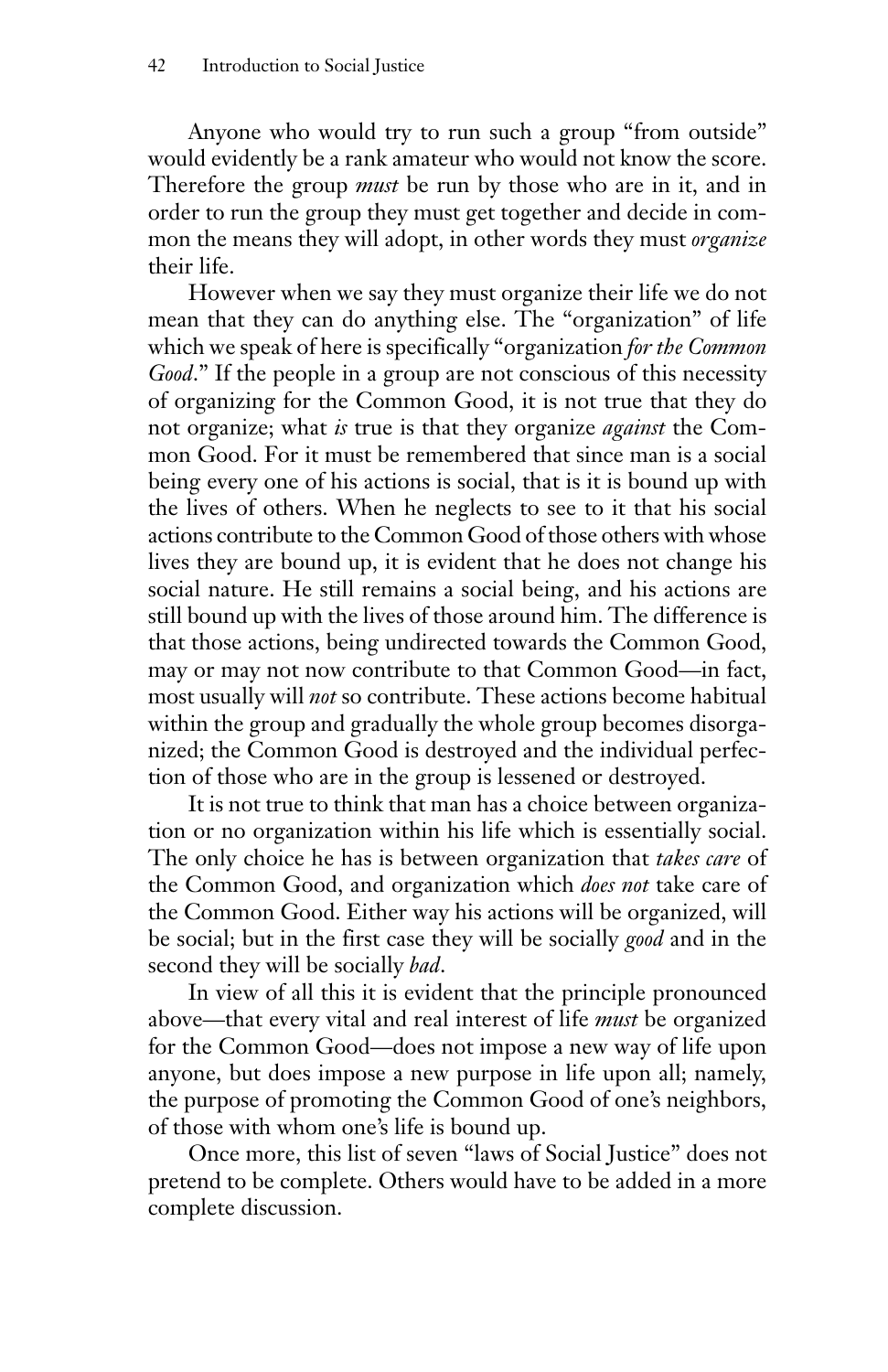### **CHAPTER VII**

# **Characteristics of Social Justice**

### *First Characteristics: Only By Members of Groups*

It might be good in order to make the notion of Social Justice clearer, to compare its characteristics with those of individual justice which are already well-known. The first great mark of Social Justice is that it cannot be performed by individuals as individuals, but only by individuals *as members of groups*. Let us give an example. When John Jones pays a debt to Bill Smith he is acting as an individual. *He* contracted the debt and *he* is paying it. We would be tempted to say it is nobody else's business.

### *Example of Indirect or "Commanded" Act of Social Justice*

But there is more to it than that. When he pays his debt, he is continuing a laudable tradition in his society, that debts are paid when they come due. By paying it promptly he contributes to the conviction which is prevalent in his society, that debts are to be repaid promptly. He not only furnishes a payment for his private debt, which is whatever sum of money he happens to owe, but he also contributes payment of a debt which he owes to his society, namely, support of the principle that at the proper time debts are to be paid. Moreover, when Bill Smith gets paid, he is in a position to pay his own debts to somebody else; and thus the healthy tradition of debt paying is still further strengthened. Moreover, the con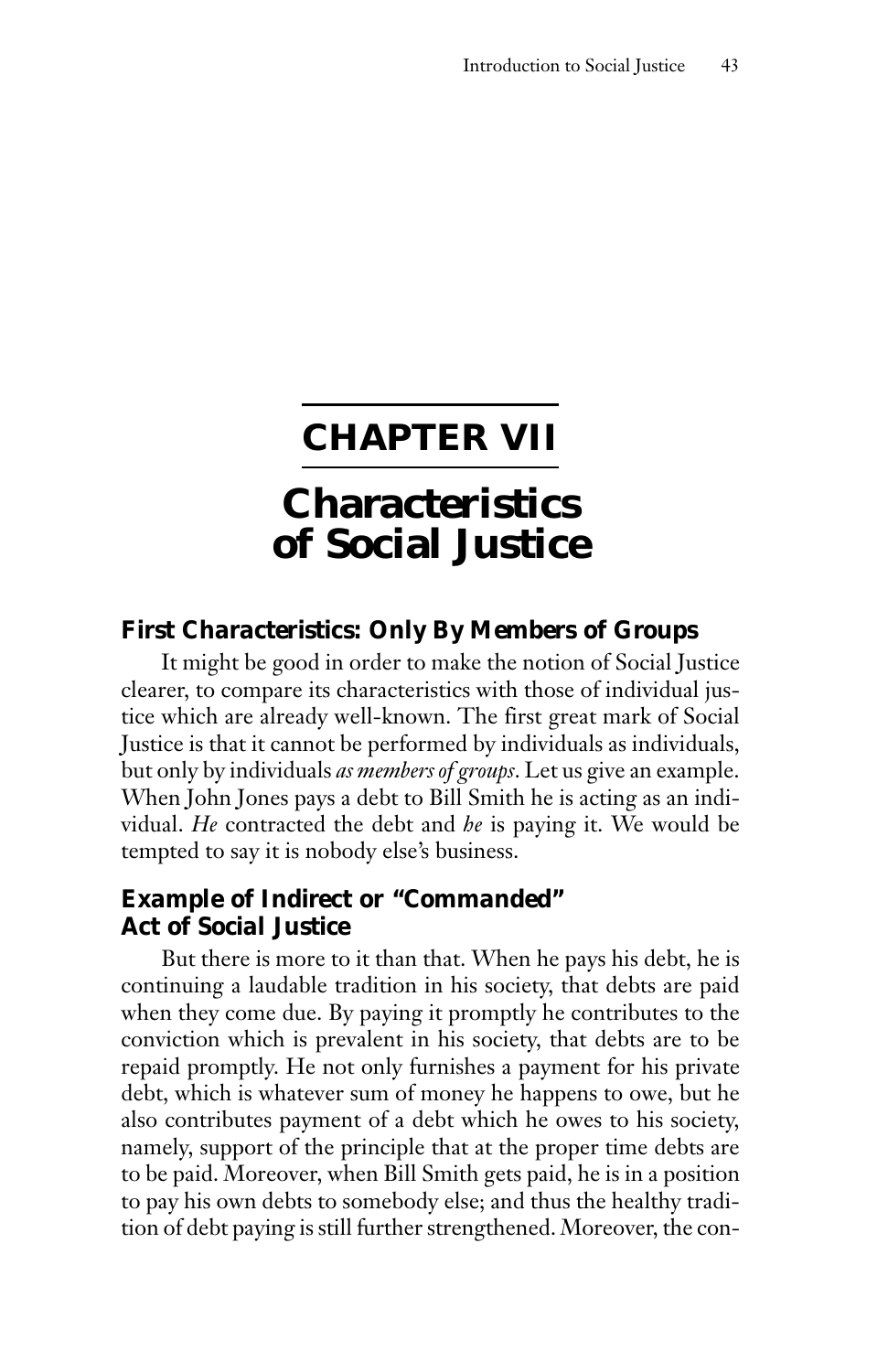fidence which men have in each other's integrity, a confidence upon which all our social living together is built, is certainly promoted by the fact that both men discharged their obligations when those obligations became due.

Now this "tradition," this "confidence" are *social* things, marks of the society as a whole, which set off that society of honest men from other societies of thieves or cheats or confidence men. These acts then, insofar as they contribute to the health of that society, are *indirect* acts of Social Justice (promoting the Common Good) although they are *directly* acts of individual justice. Now notice that the individual justice is done as an individual. It is John Jones or Bill Smith who pays the debt of John Jones or Bill Smith. But when by their action they contributed to the health of the whole society, it was not merely as John Jones or Bill Smith that they acted but as *members of that society*.

### *Example of Direct Act of Social Justice*

This is even more clear if we were to describe not an indirect act of Social Justice but a direct one. Suppose for instance, that John Jones' and Bill Smith's society have a long tradition of *not* paying debts. As a result of this fact that nobody ever pays debts, everybody is suspicious of everybody else, and no one will let out money or goods even in an emergency of his neighbor.

Emergencies, however, have a habit of coming up, and people suffer. Likewise, all jobs that are too big financially for one person, go undone, because no one will trust another sufficiently to go into partnership. The consequence is that the economic life of the community as a whole is suffering more and more; and the people are gradually being reduced to destitution.

We will suppose that John Jones notices this condition, and sees what the cause of it is: the whole group is not honest. He sets out, then, to change the group—to reorganize it into an honest community.

### *The Wrong Way: Individualistic*

The question is: What can John Jones do as an individual? He might, for instance, decide to give the community "a good example" of honesty. That is, he might lend out all *his* money to others, thus showing that he trusts them, and undertake always to pay his debts exactly on time. It sounds good; but, remembering that what is wrong with that community is that everyone considers it *normal* to be dishonest, we might readily calculate the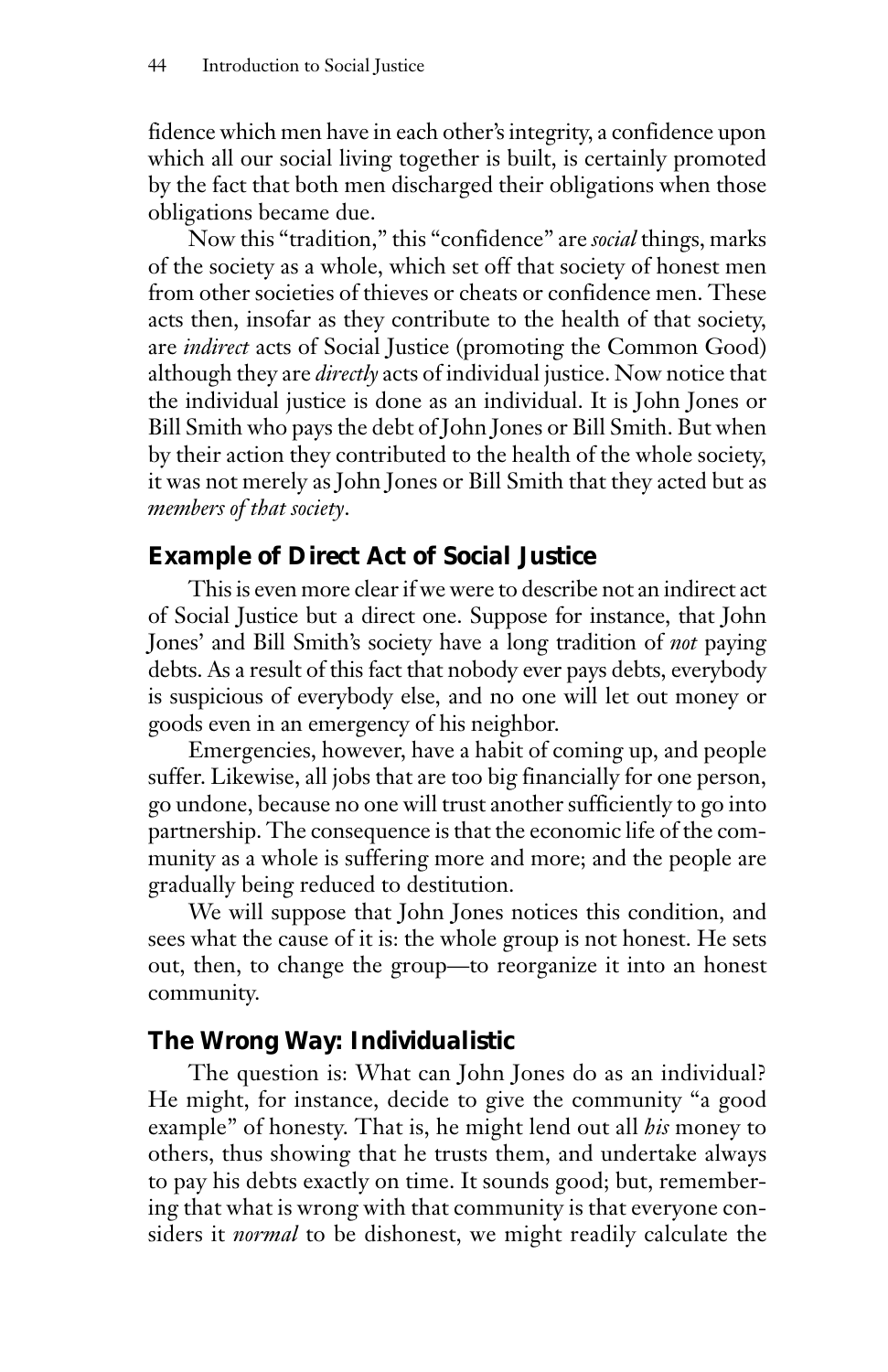chances that John Jones' heroic honesty and trust would have of reforming the community. When he starts handing out his money freely, it is rather obvious that most of his neighbors will try to grab off as much of it as they can while the grabbing is good. When he is finally reduced to poverty, it is unlikely that his example will attract many followers.

His mistake was to attack a *social* evil with only *individual* means.

### *The Right Way: Social*

How should he have gone about it?

First of all, he should recognize frankly that he, as an *individual, is helpless* before the accumulated evil of the unjust *system in force*. Then he should go out for help. If he is wise he will not tackle the whole community at once, but will look around among his friends or acquaintances and try to find other people who are as dissatisfied as he himself is with the poverty ridden condition of their community.

With these chosen souls he would sit down to study the sad condition of their community and to see what could be done about it. When it became clear that dishonesty was the big obstacle in the way of a good life in the community, they could very well begin to study the necessity of honesty in their own relations, especially with each other. When all of them are convinced that honesty is absolutely essential to a good life together, it will become possible for them to agree among themselves that they will trust each other. Furthermore, they can agree to stand together against anyone of their number who goes back on his promise to be good. Once this is accomplished they can begin helping each other out, lending money when necessity arises, or joining forces when big jobs come along that they cannot handle individually. Furthermore, since they recognize that it is a social problem which affects the whole community they will be careful not to help anybody outside their "reform" group (which can be trusted to be honest), unless this outside person *joins the group* and himself takes the obligation to meet his just debts.

And since they know very well what false ideas the community has on honesty, they will make it a condition of joining their group that the newcomers study the necessity of honesty as much as they themselves studied it when they started out—in other words, they will attempt to *form* their new members to honesty. Actually they are setting up a new "social conscience" to take the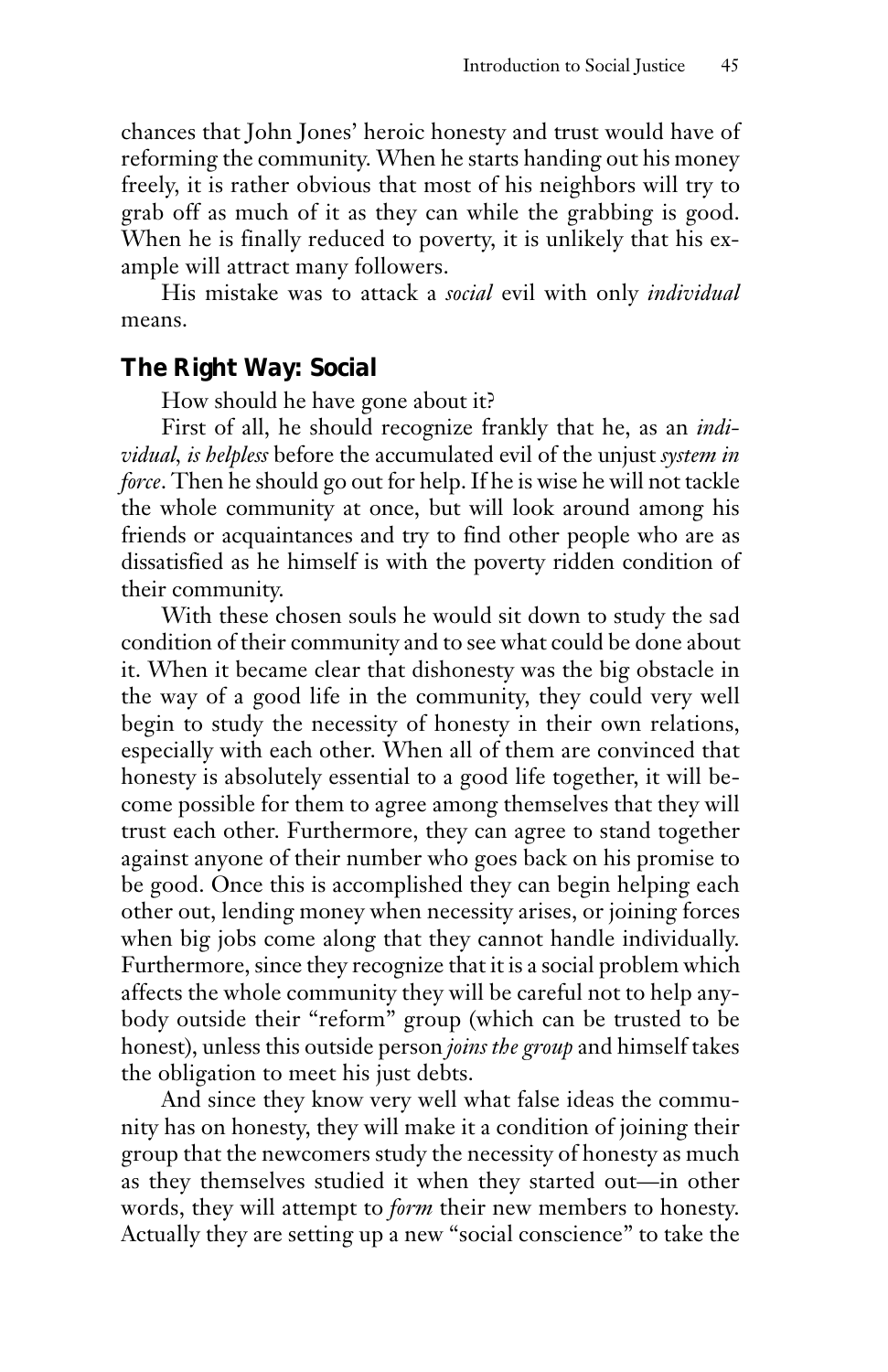place of the old falsified "social conscience" which had made dishonesty a normal thing.

Without going further into this example, it is already evident that in this *social way of action*—this *organization of the community* something can really be done. These organized men are going to show to their disorganized community an example, not of going heroically broke as a testimony to honesty, but of arriving at economic security by the operation of honesty.

*This* example will attract imitators—in fact, the smaller group will deliberately go out to look for imitators and train them to imitate.

Here you have the difference between individual action and social action and it is clear that Social Justice is never done by an individual as an individual, but only by an individual in cooperation, in organization with others.

### *Second Characteristic: It Takes Time*

A second characteristic of Social Justice (which comes directly from the fact that it can be done only by groups) is that it moves slowly and gradually. When John Jones owes Bill Smith fifteen dollars on January 2nd, he must pay Bill Smith fifteen dollars on January 2nd or be doing wrong. Individual justice is done all at once at a definite time. But not so with Social Justice. In the example above of the change from a dishonest to an honest community it is clear that the process took some time—probably a long time.

An even better example is the one that Pope Pius XI proposed; namely, that of an individual employer who was helpless to insure justice. The remedy which the Pope suggested was that this employer had the duty to organize with the other employers so as to prevent unjust competition and permit fair treatment to the workers.

Here is an interesting point: When the process of organization begins it is clear that the employer in the Holy Father's example is not paying a living wage. Furthermore, and this is important, *he will not pay a living wage* until he has succeeded in reorganizing the industry in cooperation with the other employers. For only in the measure in which that reorganization succeeds, will his helplessness to pay a living wage disappear. Yet from the very moment that he *begins* reorganizing that industry with his fellow employers, and all during the time which it takes to reorganize it, he is practicing Social Justice.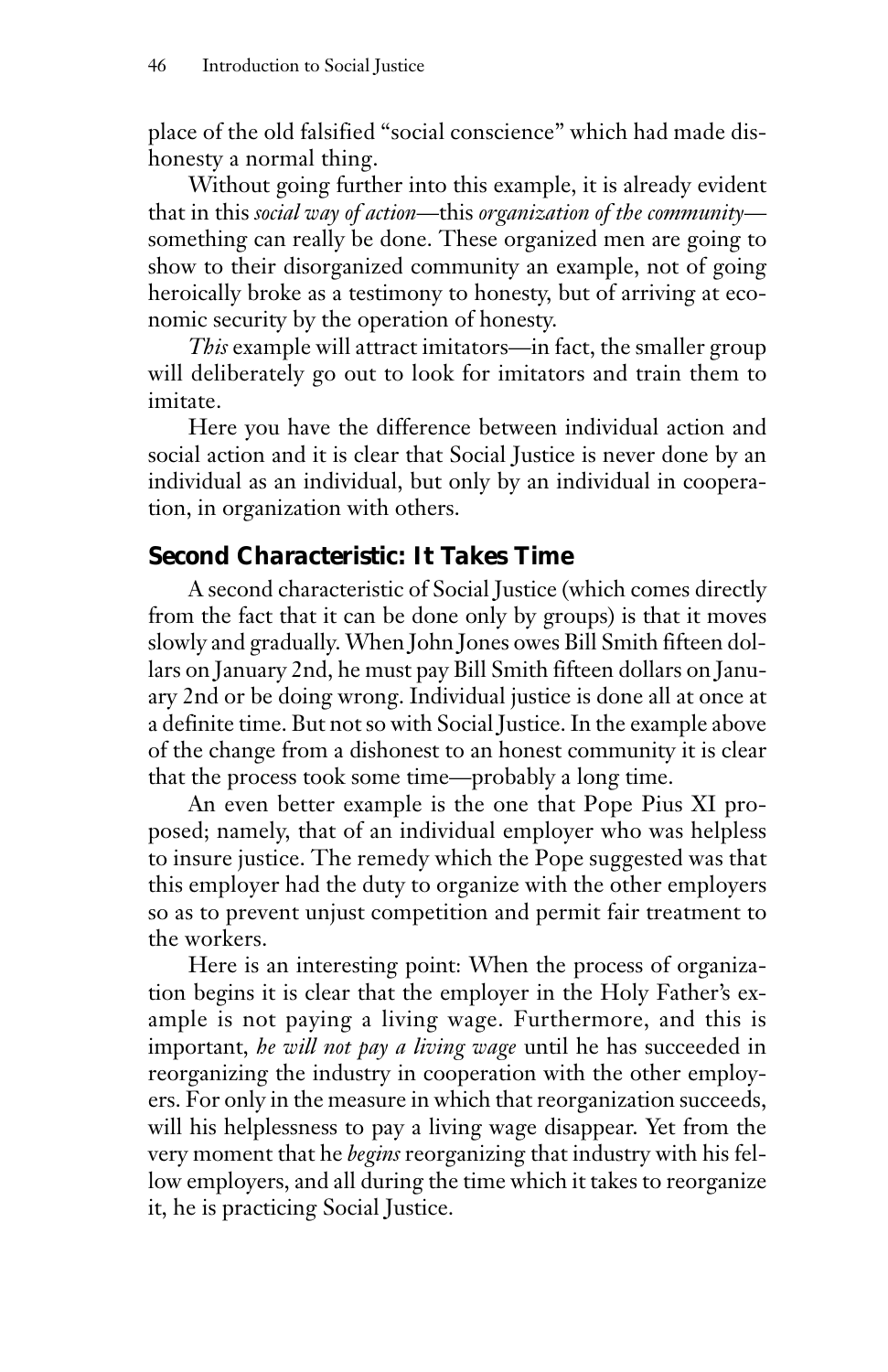When he hears such doctrine, an individualistic moralist will howl to high heaven. He will say that the payment of a sub-living wage is unjust, is wrong; and that the employer is not allowed to cooperate in that injustice. Direct cooperation in evil, he will say, is wrong in all circumstances, and cannot be permitted. Either the employer must pay a living wage, or get out of the dirty business.

Evidently a man who would maintain so intransigent an opposition to evil would have a thirst for justice, but if he should succeed in driving out of that business the only employer who wants to reorganize it, it is difficult to see what good he has accomplished.

Pope Pius XI, in the same discourse on the fundamental instability of human institutions which was quoted earlier, has this to say about the necessary time lag in social work: "To tend to perfection, but to do what is possible: there you have the program to which human forces are permitted to pretend. If God demands something more, then He does it Himself...."

This compromise with reality, this willingness to accomplish one's end slowly and painfully, this "collaboration" in an evil institution until the change can be accomplished, this "remaining in a dirty business" in order to clean it up—all this is hateful to good people who have not grasped the essence of Social Justice.

In the past, these individualists, or "radical nonparticipationists" as they like to call themselves (from their doctrine of "radical non-participation in evil") could be excused for their attitude, because no one was very clear on how a social problem could be attacked anyhow; and their theory of heroic resistance and even martyrdom was about as good as any. Now, however, that the doctrine of Social Justice has been completed under the inspired pen of Pope Pius XI, many of these good people are going to have to change their fundamental assumptions and ideas. If they do not, they will find themselves willy-nilly "collaborating in evil"—the great evil of social injustice.

### *Third Characteristic: Nothing is Impossible*

Another characteristic of Social Justice, which was already pointed out in Chapter Two, is that in Social Justice there is *never any such thing as helplessness*. No problem is ever too big or too complex, no field is ever too vast, for the methods of this Social Justice. Problems that were agonizing in the past and were simply dodged, even by serious and virtuous people, can now be solved with ease by any school child. Lest this statement seem too extreme, let us take an actual example of such an insoluble problem of the past.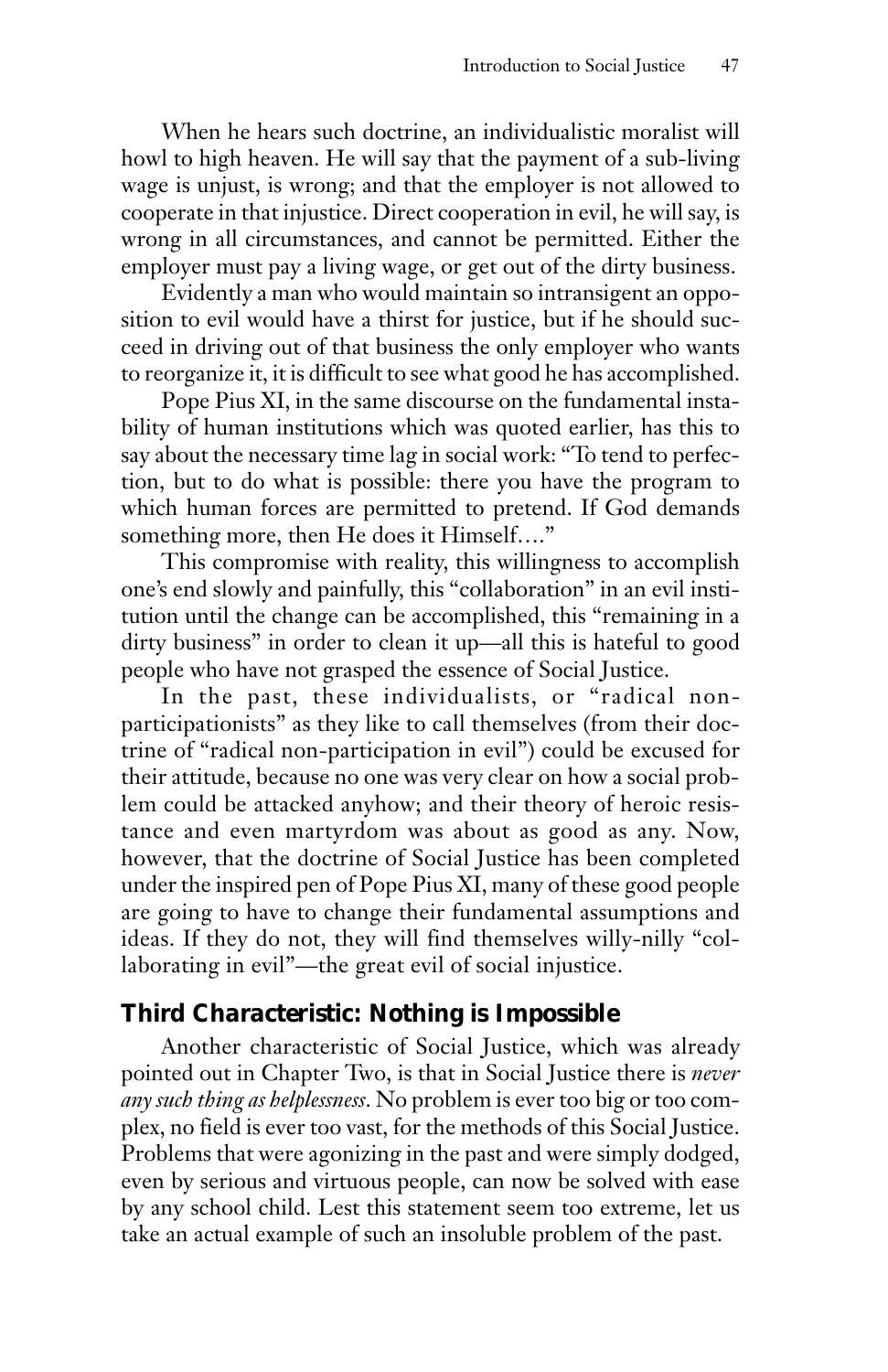### *A Common Problem*

The following problem was proposed on a national radio hookup:

I know many businessmen, lawyers, physicians, who lament the trend to the unethical in the special worlds in which they operate. They tell me that the tide is running against them, that too many of their rivals have reduced business ethics and professional ethics to three principles: 1. Everybody is doing it; 2. If you don't do it, someone else will; and 3. You can't do business nowadays with old-fashioned principles. Especially in the metropolitan cities, they say, the degeneration is obvious. They blame this set of persons and that, but they all seem to agree that decline, if not actual decay, is upon us.

"It's easy enough," they add, "for you preachers to tell us to stand firm, to hew to the line, and all that. But we have families to support, homes to maintain, food and clothing to buy …. We must do what the others do or be sunk. The crowd is running all one way; we cannot forever buck the stream!"

This is a sincere and straightforward statement of a problem as common as any to be met at the present time. In fact, it is an understatement: to complete the picture we should add that the laws of our secularized society are usually in favor of the crowd which is running all one way! It is not too hard to see that this is identically the same problem which Pope Pius XI presented in a passage which we have quoted several times: "It happens all too frequently, under the salary system, that the individual employer is helpless to insure justice."

The radio preacher happened to be a rather pronounced individualist, and the best answer he could give to his own problem was the following: "Right is right if nobody does it. Wrong is wrong if everybody does it. What the businessman needs, and what the professional man needs is a new declaration of independence."

#### *No Solution*

Notice that the first part of this answer dodges the question. The businessman had said in effect, that he as an individual was helpless to insure justice. He knew the system was wrong, but he did not know how to buck it. The only information contained in the answer was that there *is* such a thing as right and wrong. If the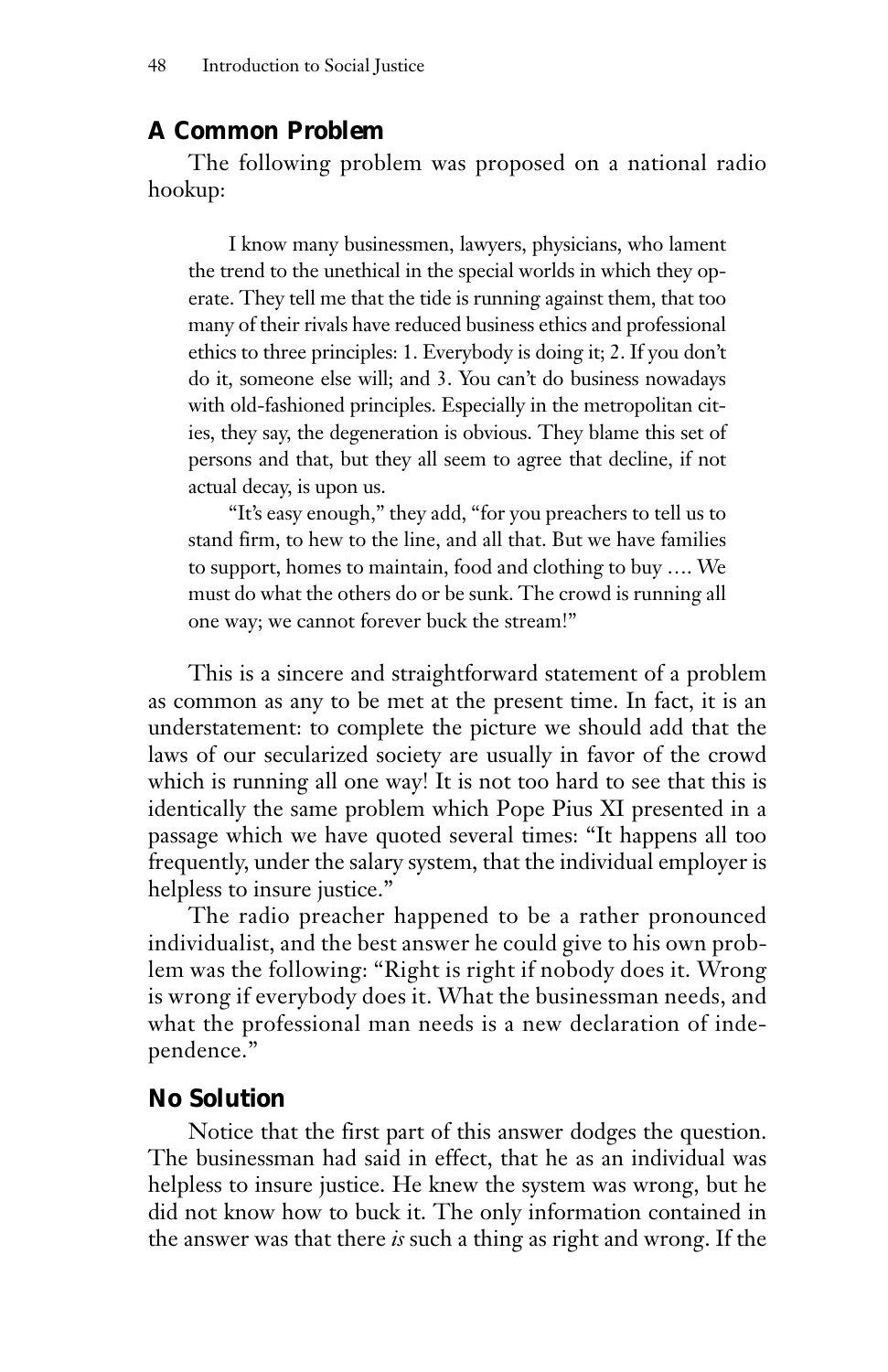businessman had not known *that* perfectly well *before* he stated his problem, he certainly would not have called his system *wrong*!

The second part of the reply is more to the point; but that "new declaration of independence" which sounds so nice in a speech, is *precisely* what the businessman meant by the last three words of his complaint: "We must do what the others do *or be sunk*." This certainly is not much help!

It is difficult to see what other answers could have been given from an individualistic point of view. The speaker could of course have told the businessman to "use his own judgment," or to "do the best he can," but this once more is not much help; and the businessman is looking for help. The only other solution would be to tell the businessman that since he *has to* make a living, and *has to* pay his debts and meet his other obligations, he should go ahead with his business, since its injustice is something which he cannot help, and which is only indirectly willed. This may indeed offer the businessman a chance to save his individual soul while precariously balancing on a "good intention" in the midst of evil, but it certainly does nothing to remedy the evil.

### *The Right Answer*

No other answer, except a frank admission that the problem is insoluble, could be given from an *individualistic* point of view. The answer which Pope Pius XI gave to his own statement of the same problem was not individualistic at all—it was *social*; namely, that the employer who found himself thus helpless to insure justice *had a duty to organize, among the employers, institutions* which would make the practice of justice possible. How this organization would be carried out we have seen in the simple example of social action above (the unjust community).

Once more notice how directly and clearly the Pope solved that problem which was *absolutely insoluble* to the radio speaker who had an individualistic philosophy. That is why individuals, at least from now on, will not be very bright. Not only that, but they will be downright wrong—failing against Social Justice.

### *Fourth Characteristic: Eternal Vigilance*

Another characteristic of Social Justice is that *its work is never finished*. This goes beyond what was said above about the time-lag, about the slowness, with which Social Justice is accomplished. The point is that human institutions are always changing, even the most fundamental ones, in the words of Pope Pius XI already quoted,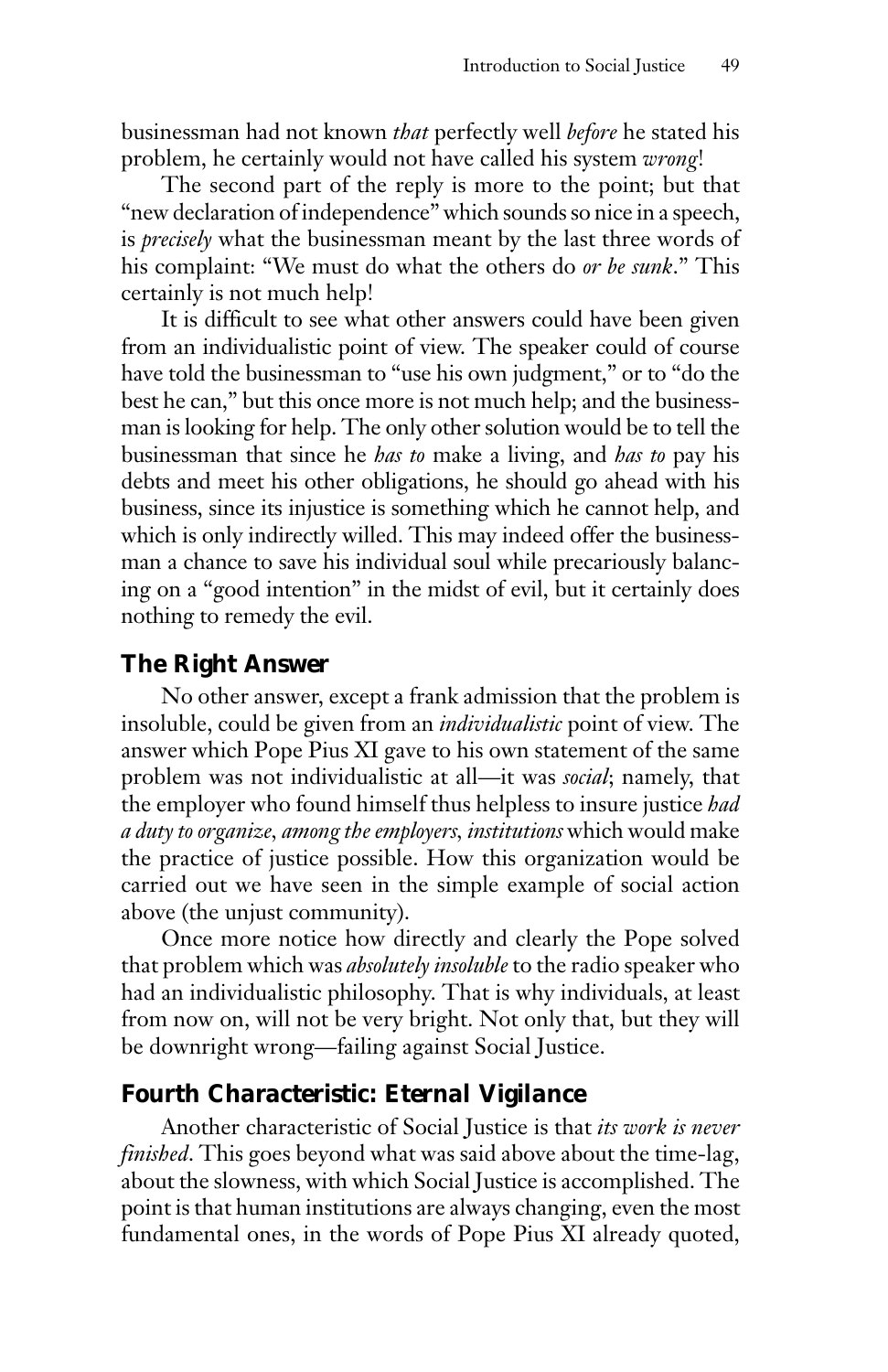and these changes must always be directed to serve the Common Good. We, as human beings, cannot possibly foresee all the consequences of our actions. The inevitable result is that many of these consequences bring about unforeseen evil results; and as we go through life, acting always without ultimate realization of the consequences of our actions, these evil results pile up, one on top of the other, until many aspects of our social life are disorganized have become unjust. When we try to correct that injustice even by social action it is clear that our actions once more will have consequences which we cannot foresee, and that many of those new consequences will also be evil.

Besides that, there are a lot of other people who are not even trying to be good; and the evil consequences of their acts also are continually piling up in all the institutions of life. The result is that Social Justice is not only a full-time job as we have seen before, but it is also an *all-time* job.

### *A Digression*

Here we ought to digress a little bit to show how Pope Pius XI, who brought the theory of Social Justice to completion, provided also an instrument whereby the Christian world could perform this full-time, and all-time, job.

This instrument, which Pope Pius XI called Catholic Action, was both *world-wide*, in order to be able to face the greatest and most widespread of the modern evils, and at the same time was *specialized* in every walk of life so that in all that vast organization, not a single "amateur" would be at work. When a doctor for instance, or a banker talks to a hall full of workers on the dangers of Communism, we may safely presume that all he knows about his subject is what he read in the papers; but when a worker himself talks to fellow-workers about the dangers of Communism, he knows the hopes and fears, the injustices, the resentments that have made Communism so attractive to the working masses of the world.

Communism is only one example of such widespread evils. The institution of birth control, to take only one more example, is every bit as widespread, and probably as devastating in the damage which it is doing to Christian civilization.

Many older Catholic organizations have not seen what Pope Pius XI was trying to do with Catholic Action, and they spend a great deal of their time trying to get themselves called "Catholic Action" without having the means to accomplish its purposes. If they would keep their eyes upon the two extremes pointed out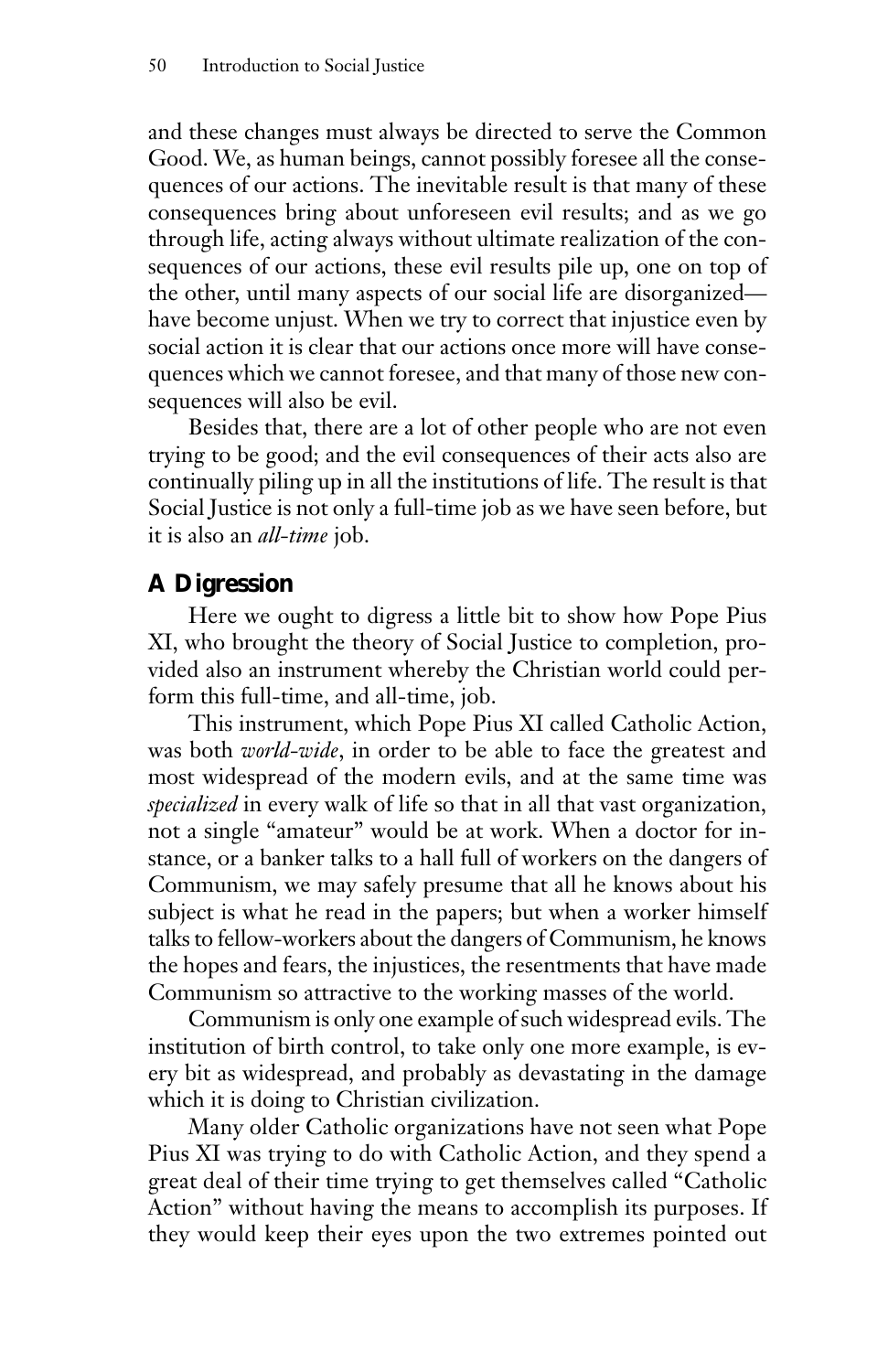here, namely a *world-wide* organization capable of attacking directly the greatest evils of the present day, and at the same time a movement which has *specialized competence* inside every natural medium of life, they would not make this mistake.

It can be seen at a glance that if Catholic Action were organized according to the directions and norms which Pope Pius XI laid down, and which the present Holy Father is continuing, then the work of organization of every aspect of life, whose sheer vastness terrorizes or discourages the individualist, would be greatly facilitated.

Not, however, that Catholic Action works directly in the social order or the "temporal order" as it could better be called. It does not. What it does is to *organize all* Catholics and keep them *formed and ready*, so that when the time comes for them to enter into the reorganization of any aspect of social life, they have the practical unity, and they have the specialized competence, to do it, and to do it well.

No one who appreciates the concept of Social Justice, as it has come from the pen of Pope Pius XI, can afford to neglect his other concept of Catholic Action. They complete and explain each other.

### *Fifth Characteristic: Effectiveness*

A kind of corollary of the characteristic of Social Justice which we have just seen—namely, the characteristic that it is never finished—is that one's work for the Common Good *must be effective*. It is not enough to do something with "a good intention" for the Common Good, and then to turn one's back. One must "keep his eye on the ball," and whenever the ball is not in the best position, one must work to put it there. This means that the final criterion of whether or not Social Justice is being practiced, is whether or not society is good. To put it in Pope Pius XI's own words, from Paragraph 51 and 52 of the Encyclical *Divini Redemptoris*:

If Social Justice is satisfied, the result will be an intense activity in economic life as a whole, pursued in tranquillity and order. This activity will be proof of the health of the social body, just as the health of the human body is recognized in the undisturbed regularity and perfect efficiency of the whole organism.

But Social Justice cannot be said to have been satisfied as long as workingmen are denied a salary that will enable them to secure proper sustenance for themselves and for their family; as long as they are denied the opportunity of acquiring a modest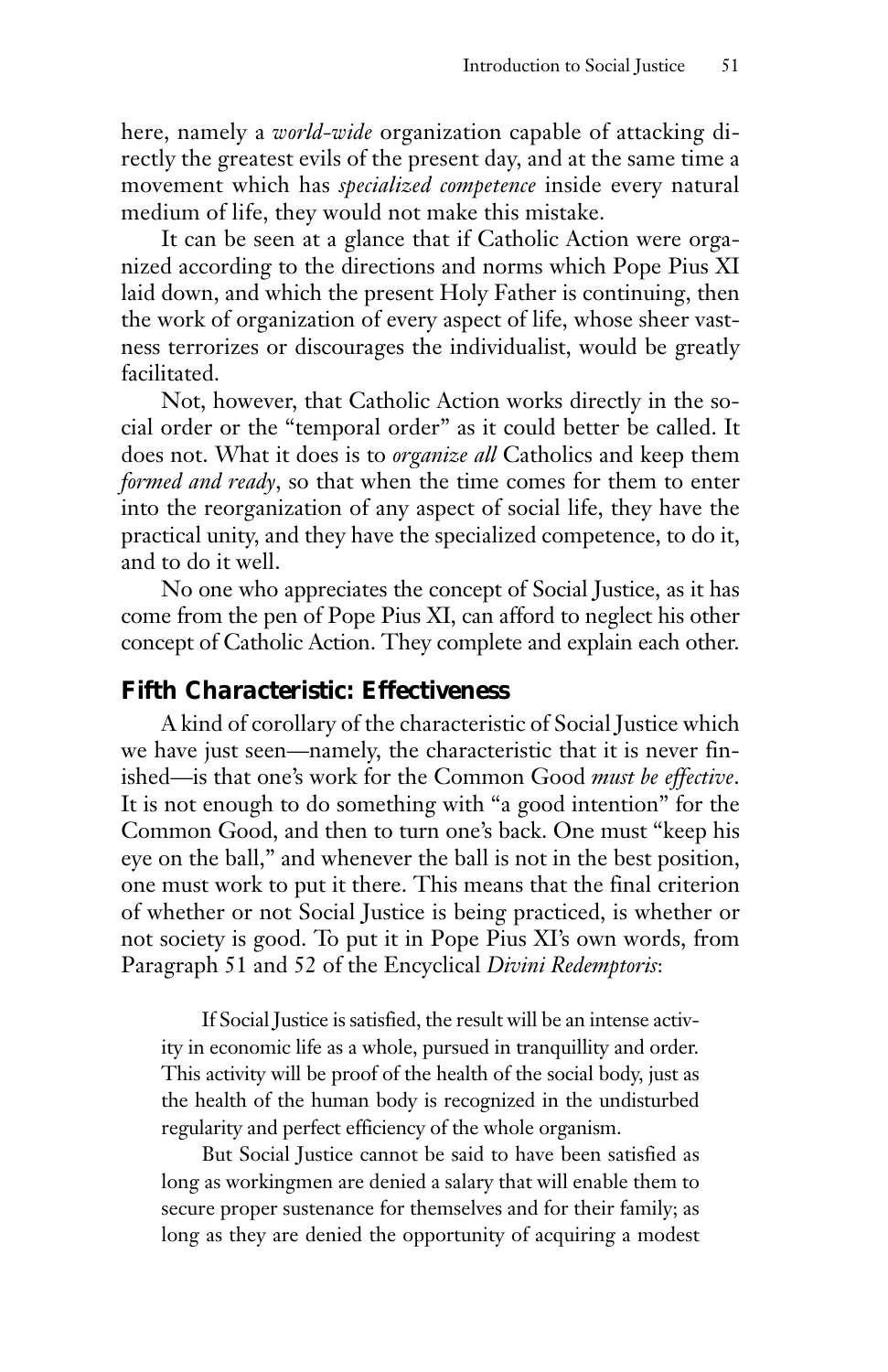fortune and forestalling the plague of universal pauperism; as long as they cannot make suitable provision through public or private insurance for old-age, for periods of illness, and for unemployment.

### *Sixth Characteristic: You Can't "Take It Or Leave It Alone"*

Another corollary of this characteristic of Social Justice (that it is never finished) is that it embraces a *rigid obligation*. In the past when it was not seen very clearly how the duty of reform would fall upon the individual conscience, the idea became widespread that reform was a kind of special vocation, like that to the priesthood, or the religious life. It was all very good for those people who liked that sort of thing, but if one did not like that sort of thing, he left it alone.

All that is changed! Since we know that everyone, even the weakest and youngest of human beings, can work *directly* on the Common Good at the level where he lives, and since each one "has the duty" to reorganize his own natural medium of life whenever it makes the practice of individual virtue difficult or impossible, then every single person must face the direct and strict obligation of reorganizing his life and the life around him, so that the individual perfection both of himself and of his immediate neighbors will become possible. This idea should not be taken alone, it should be held only in conjunction with the characteristics we have already seen, namely, that one cannot practice Social Justice alone as an individual, but only with others; and that the realization of Social Justice takes time.

### *A Footnote to a Chapter of Ethics*

Now for a final remark, which is not exactly a characteristic of Social Justice, but rather a consequence of our present understanding of this virtue. In the past, when the way in which Social Justice could be realized was not too well understood, what is known to moralists as "the principle of double effect" was applied to the social order as well as to the individual order. This principle runs about as follows: "It is permitted to perform an action in itself good or indifferent, which has a double or multiple effect, namely, one or the other good effect and one or the other bad, on condition: first, that the good effect is immediate; secondly, that the end of the agent is honest; and thirdly, that there exists a proportionately grave cause." This principle is nec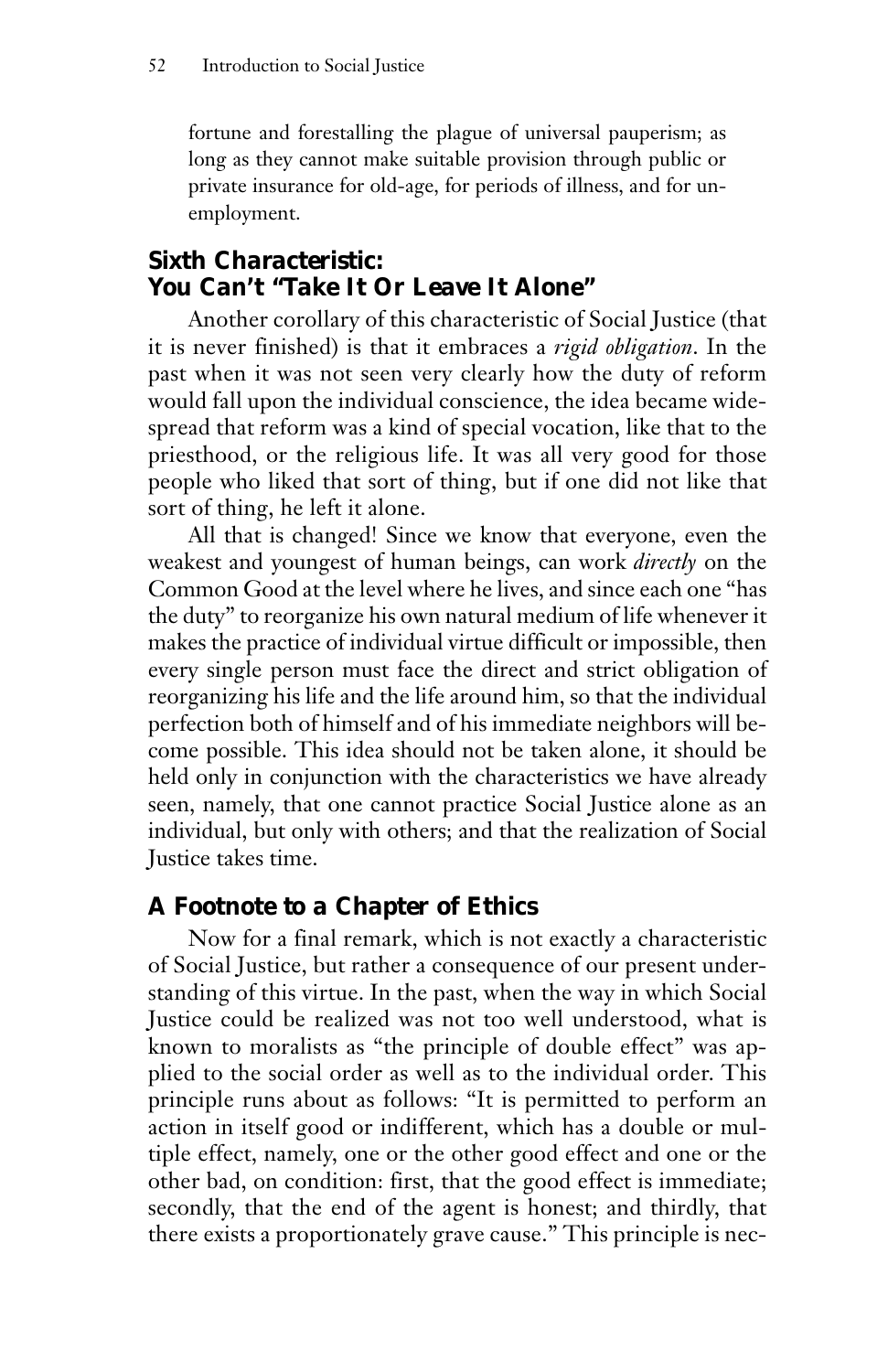essary to free the individual conscience from responsibility for evil effects which are thus "indirectly" willed, and so permit the accomplishment of the normal and necessary duties of life. Its ultimate basis is, of course, the absence of power to impede the evil effect: "No one is held to the impossible; hence, no one, if he does not do that which he cannot do, sins by omission."

When for example a doctor can stop an otherwise fatal hemorrhage *only* by ligating a blood vessel which at the same time sustains the life of a non-viable fetus, the fact of the matter is that the life of the un-born child is then simply behind his control and hence outside his responsibility; so that when he ligates the blood vessel to stop the hemorrhage, and the un-born child dies as a consequence, there is nothing more to be said or done. If some means were open to his art to preserve that life after the ligature, the responsibility of the surgeon would still be engaged and he would have to try to save that life.

### *How About the Social Order?*

Now comes the crucial question: Is this absence of power to impede the evil effect, ever verified in the social order? We have seen the answer above: no problem can ever be too big, too complex, too widespread, too vast for Social Justice to tackle. There is in the field of Social Justice no such thing as an impossible situation. The conclusion is that the principle "of double effect" does not belong in the social order in the same way that it belongs in the individual order. We have seen this already in the example of Social Justice which Pope Pius XI cited. His "individual employer" was "helpless to insure justice." In the field of *individual* justice, therefore, that is the end of the story. Nothing more is to be said. The employer simply goes on paying an unjust wage (*materially* unjust) for the very simple reason that he is *helpless* to do anything else. But how about the *social* problem, the fact that his industry is badly organized and thus forces this helplessness upon him. In this social field there is no helplessness whatever. He can change the industry (by social, organized action) whenever he wants to start organizing, and he had better not wait too long because the words of the Sovereign Pontiff are explicit: "*He has the duty*."

Another example: Suppose a senator is faced by a bill which he judges necessary for the Common Good, but which has a "rider" attached to it which he thinks to be unjust.

In individual justice he is permitted to vote for that measure which he has judged necessary, despite the fact that in so doing he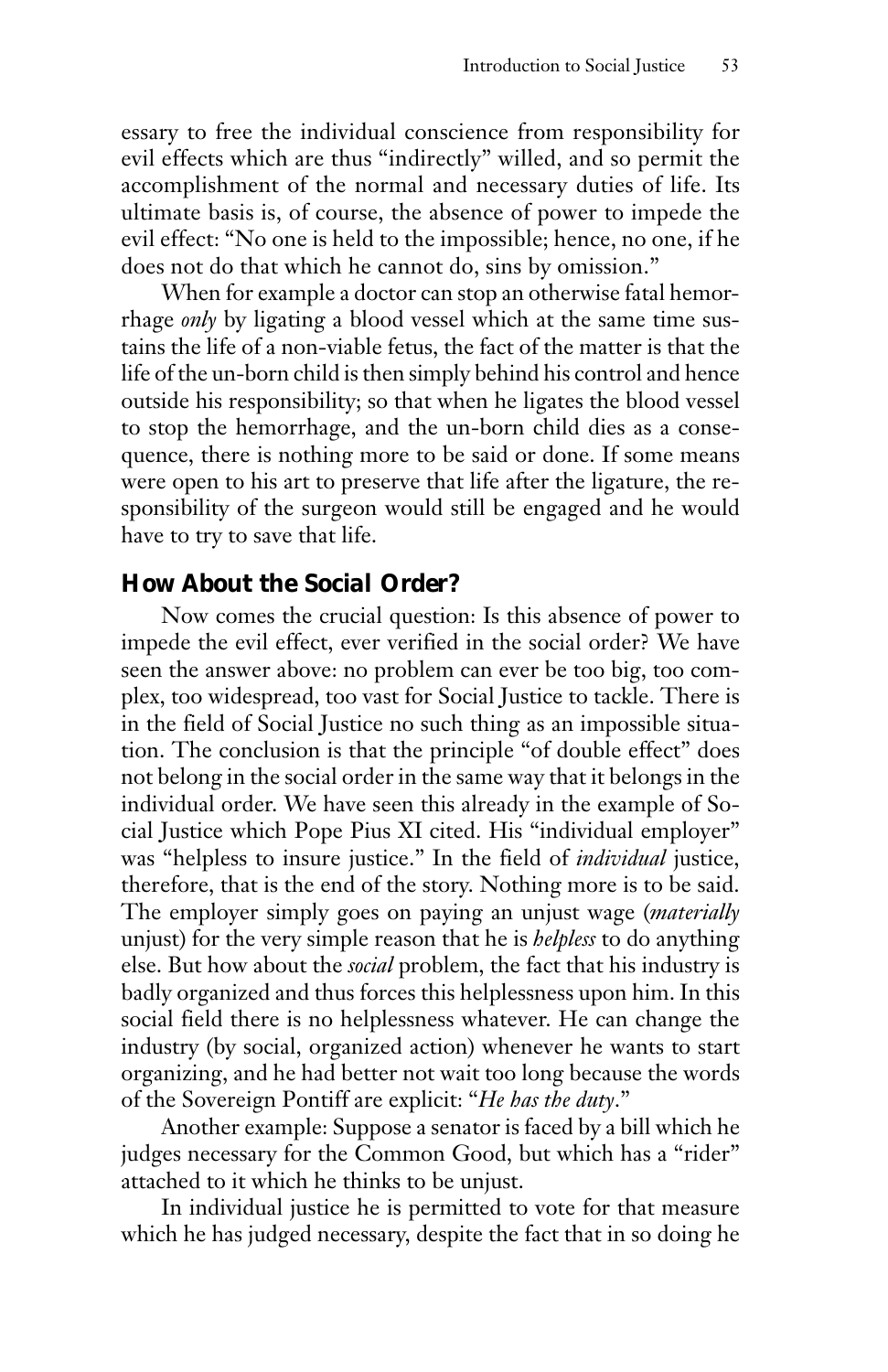also permits the unjust rider to become law. This latter effect is willed by him only "indirectly" insofar as he cannot safeguard the Common Good without permitting it. Formerly, we would have thought that that, too, was the end of the story, as for the surgical operation outlined above. He need give the unjust effect no further thought, because he was helpless to prevent its occurrence.

Now, however, we know differently. He can vote for the necessary bill as before, but it was a social organization (legislative procedure) which linked together that necessary bill and the unjust rider. It was this social organization, this system of law, which prevented him from doing full justice—that is from safeguarding the Common Good completely by the exclusion of the rider from the bill which was necessary. Faced with this helplessness, he has the duty to organize socially against it. That is, he must after the passage of the bill, or even before it, if that is possible, round up sufficient support among the other senators to defeat the rider or to repeal it. This process may take a long time, but he *must keep working at it to be just*.

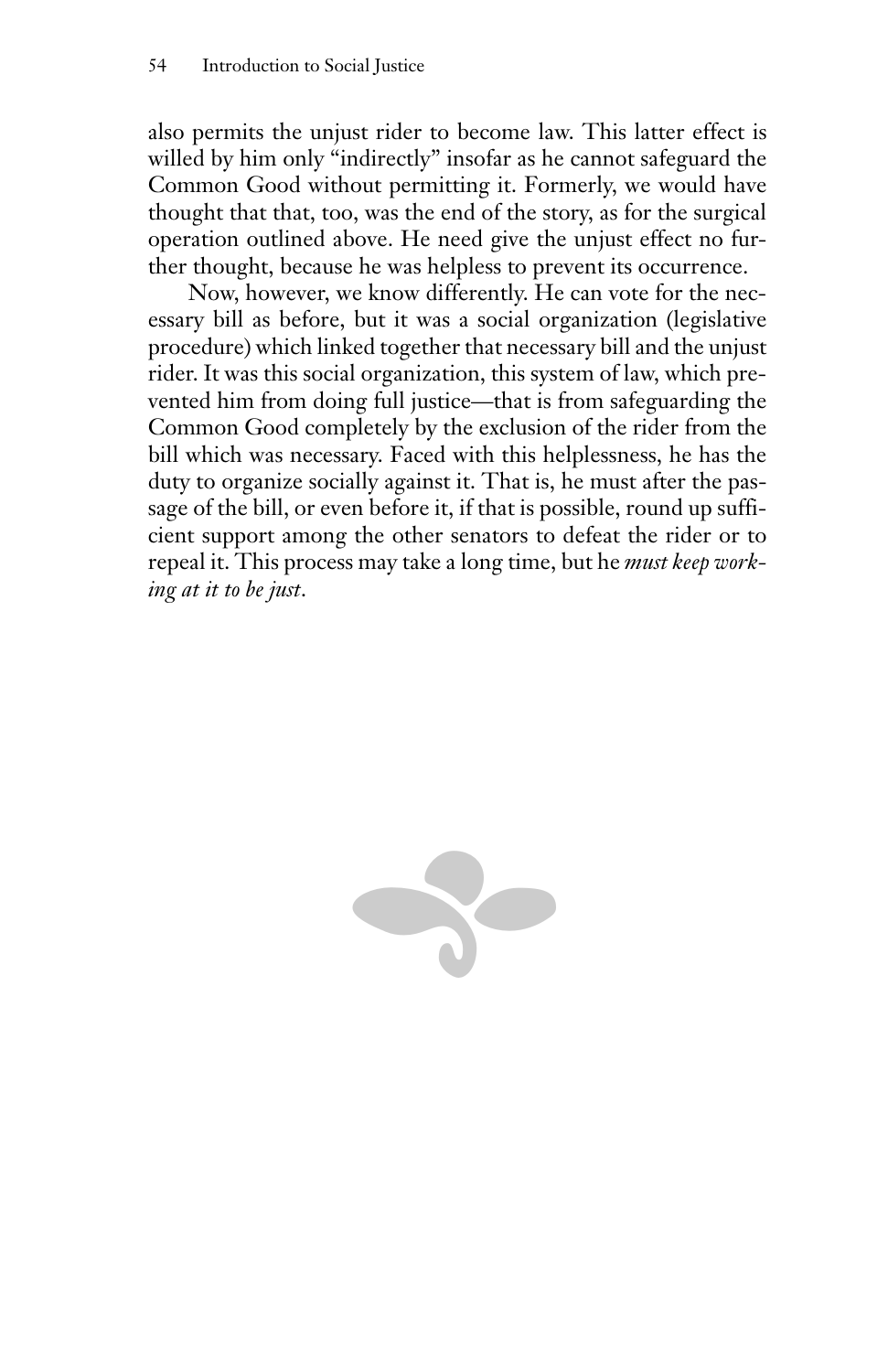# **CONCLUSION**

The theory of Social Justice which has been outlined in this pamphlet is tremendously important and far-reaching. No mere pamphlet could hope to outline the whole theory or to explore all its consequences. That is why this pamphlet is called only an *introduction* to Social Justice.

The completed doctrine of Social Justice places in our hands instruments of such power as to be inconceivable to former generations.

But let us be clear about what is new and what is old. None of the elements of this theory are new. Institutions, and institutional action, the idea of the Common Good, the relationship of individual to Common Good—all these things are as old as the human race itself. There is nothing more new in those things than in the school boy's discovery that what he has been speaking is prose; nor must we ever believe that God made man a two-legged creature, and then waited for Aristotle to make him rational. More-over, much of the actual *application* of these principles to practical life is to be found in older writers under the heading "political prudence."

When all that is admitted, there is still something tremendously new and tremendously important in this work of Pope Pius XI. The power that we have now to change any institution of life, the grip that we have on the social order as a whole, was always *there* but *we* did not know it and we did not know how to use it.

Now we know.

That is the difference.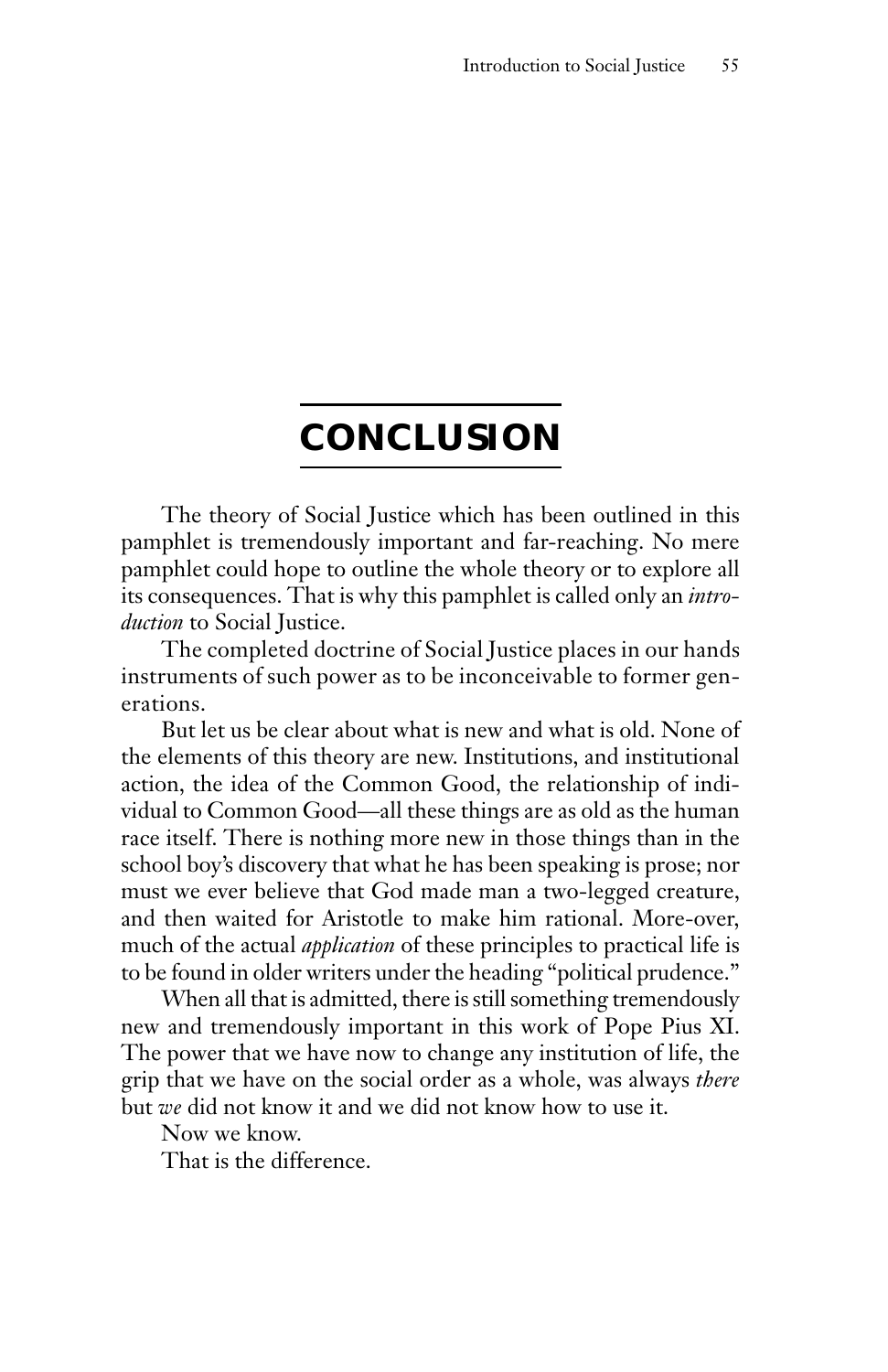# **QUESTIONS ON**

# *Introduction to Social Justice*

# *Chapter I*

- 1. What two Encyclicals of Pope Pius XI show most clearly his greatness as a social figure?
- 2. How did the "scientific" sociologists try to explain the radical instability of social phenomena? How did the moralists react? Did these tendencies have bad effects?
- 3. What was the real problem?
- 4. What is Pope Pius XI's opinion on the instability of human institutions?
- 5. Did this opinion extend even to the most fundamental institutions? Was this the usual way of seeing the problem?
- 6. Why could the Pope venture so boldly into the "no man's land" between the moralists and the sociologists?
- 7. What are the great principles which Pope Pius XI intended to apply to the social problem?
- 8. What was Social Justice called before about 1850?
- 9. Outline the history of the development of the doctrine of Social Justice.
- 10. In what way was St. Thomas' doctrine of Social Justice superior to Aristotle? What important question however did he fail to ask concerning Social Justice?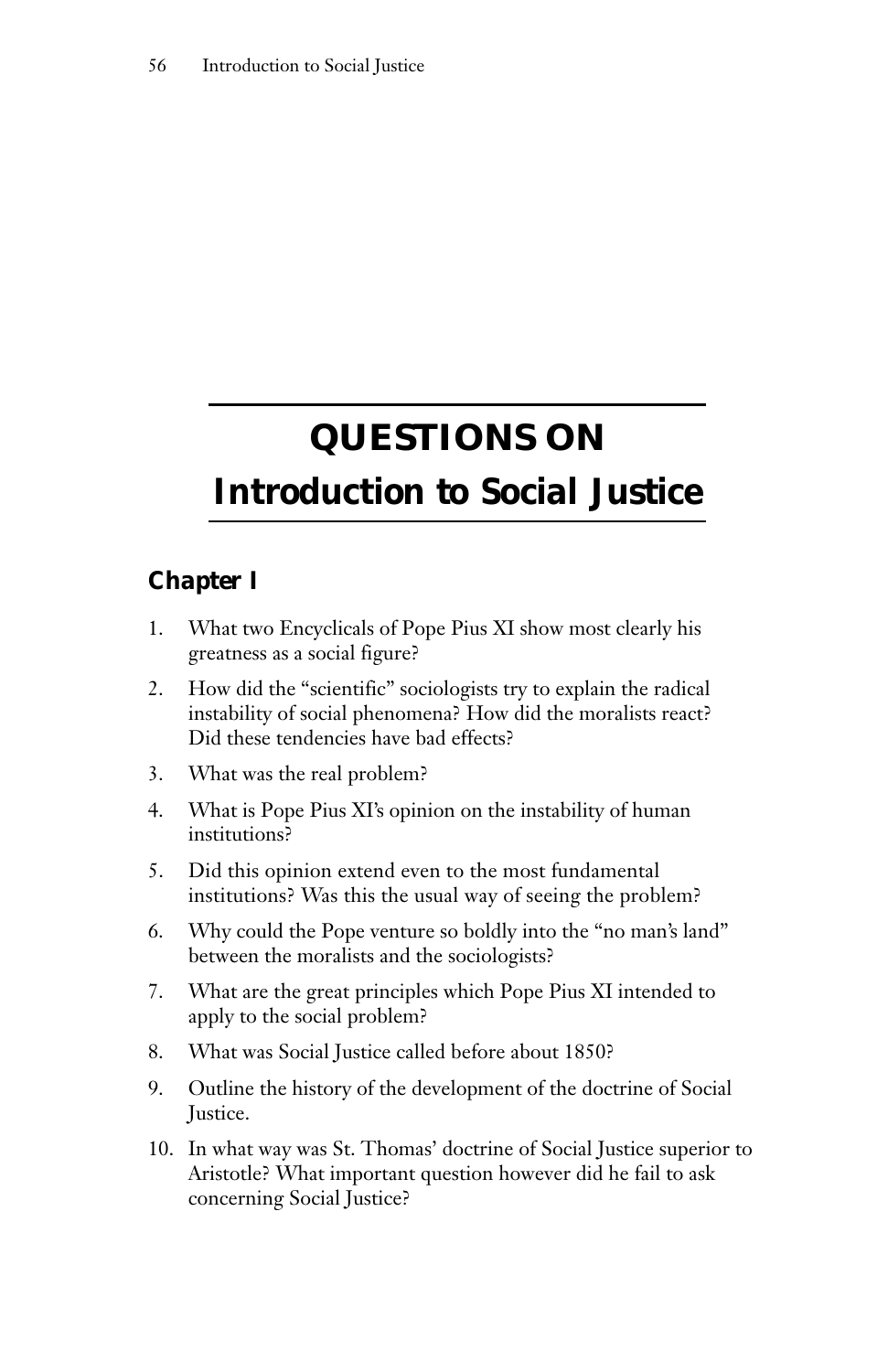# *Chapter II*

- 1. What do most commentators miss when reading *Quadragesimo Anno*?
- 2. What is usually misunderstood in Paragraph 71 of *Quadragesimo Anno*?
- 3. It is ever impossible to meet the demands of individual justice? Is the one who finds himself in this circumstance morally guilty?
- 4. In such an impossibility, is the solution to be sought in individual justice, or in Social Justice?
- 5. Why is it certain that Social Justice is the same thing as the traditional "Legal Justice?"
- 6. In Paragraph 71 of *Quadragesimo Anno* what must be done if existing circumstances do not permit a living family wage? What is the common misunderstanding of the demands of Social Justice as set forth in this paragraph?
- 7. In the past about all that has been demanded for Social Justice was a "good intention" for the Common Good. Is anything more demanded by Pope Pius XI's doctrine of Social Justice? Show how this demand is set forth in Paragraph 74 of the Encyclical.
- 8. What three alternatives to Social Justice does Pius XI condemn as guides or norms of society? Why?
- 9. What does Pius XI mean by the statement that Social Justice must give "form and shape" to social and economic life?
- 10. In adopting the new term Social Justice, what meaning did Pope Pius XI seem to leave for the traditional term Legal Justice? Was this an acceptance of popular understanding?
- 11. Did Pope Pius XI develop the doctrine of Social Charity with the same fullness of detail with which he developed that of Social Justice? What work therefore remains to be done?
- 12. What is the evil of trying to capture the very system of economic life itself for private and selfish ends?
- 13. We have seen that in individual justice an employer may be helpless to pay a just wage. Is it right to look on Social Justice as some kind of additional claim on the employer by which he must pay a just wage anyhow? If this is the wrong idea, what is the right one?
- 14. Outline the summary of his own teaching on Social Justice which Pope Pius XI inserted into the Encyclical *Divini Redemptoris*.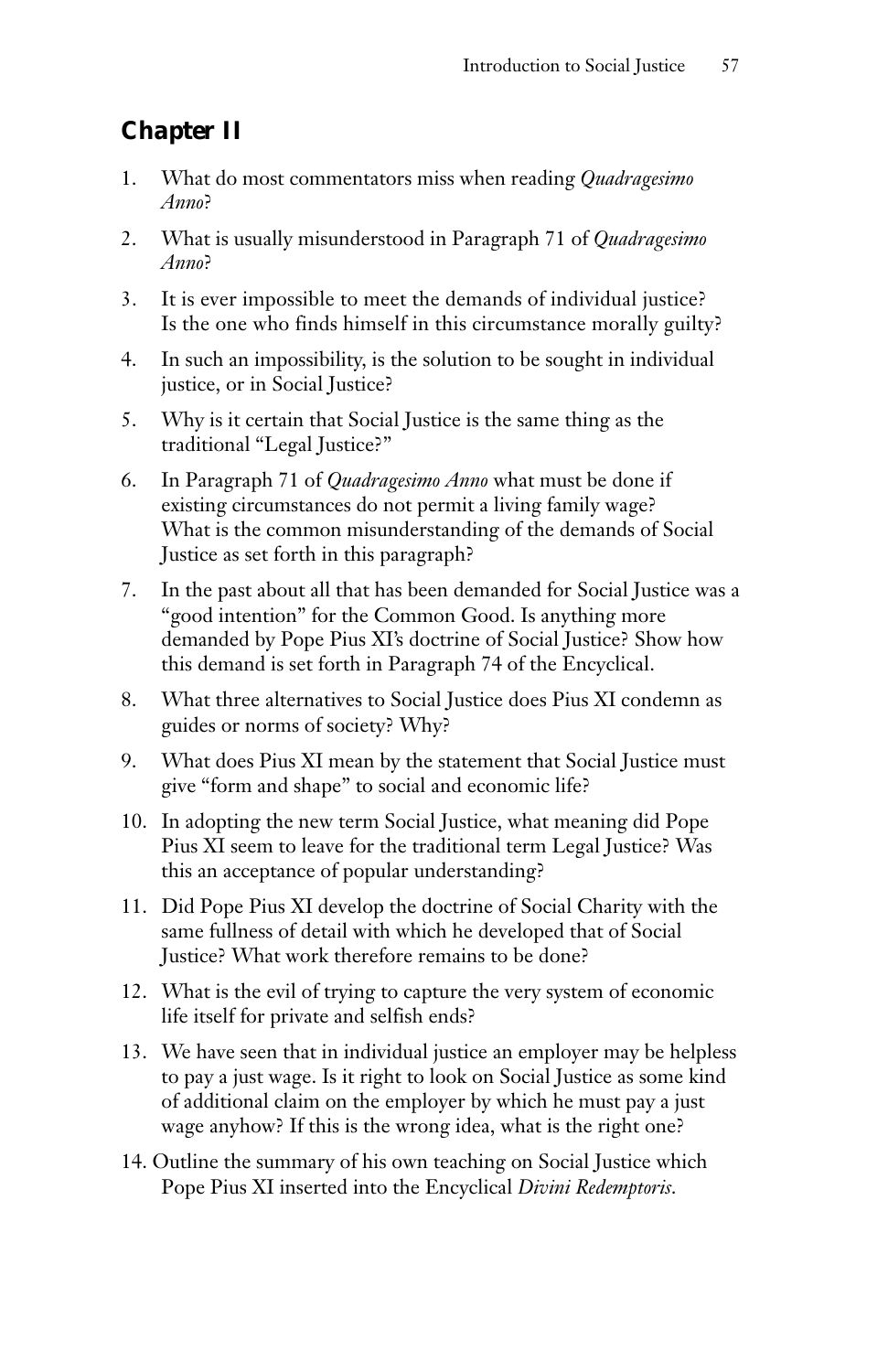# *Chapter III*

- 1. How does Pope Pius XI base the theory of Justice on the dignity of the human personality?
- 2. What are the "props" or supports needed for realization of human dignity?
- 3. Distinguish between a failure against charity and justice.
- 4. What is *Social* Charity and on what is it based?
- 5. What does Social Justice require of society? Why?
- 6. What was the traditional view of justice, and how has Pope Pius XI improved upon it?
- 7. Why isn't commutative justice the "most perfect" form of justice? Could the same be said about charity?
- 8. Could you give any reason why "other goods of human perfection are *un*obtainable without the Common Good"?
- 9. The duty of meeting the obligations of Social Justice, once they are understood and recognized is "both rigid and very serious." Why?
- 10. What has the result of past thinking done for Social Justice? Why?

# *Chapter IV*

- 1. Why must every act conform to Social Justice, or be sinful?
- 2. Can an isolated individual practice Social Justice? What does this imply?
- 3. Give a definition of milieu. Of institution. How do they differ?
- 4. How are people to discharge their duty of Social Justice?
- 5. Give Pope Pius XI's reason for the necessity of institutions.
- 6. What is the three-fold duty of institutions?
- 7. What is the relationship existing between the Common Good and every individual?
- 8. What is the Common Good? What is it not?
- 9. Why can each individual have direct care of the Common Good at his level?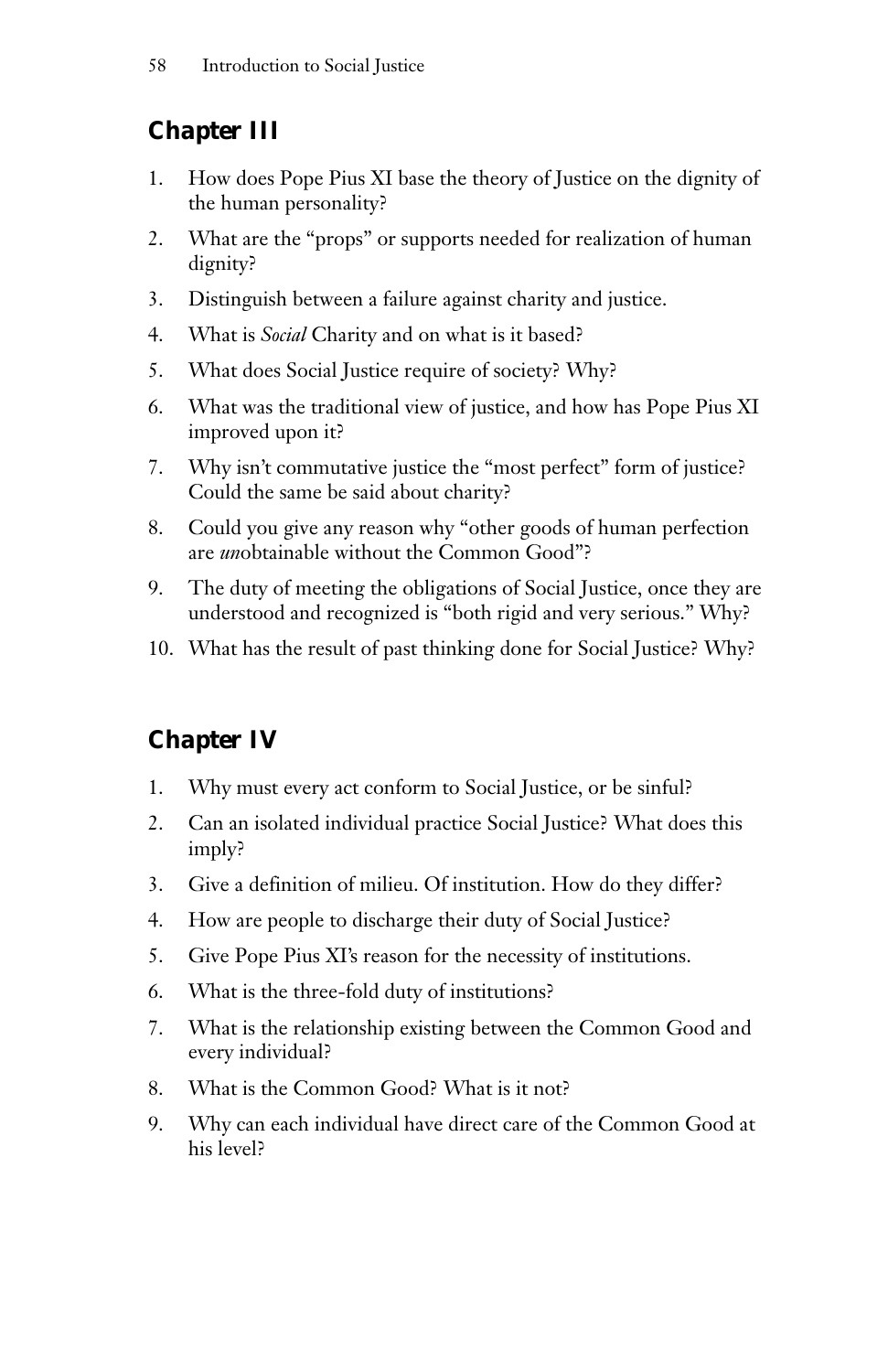# *Chapter V*

- 1. Show by an example how buying and selling are highly organized.
- 2. Why is the "fixed priced technique" apparently more simplified than bargaining?
- 3. What is meant by "participating in the common life"?
- 4. What is the function of the first level of social habits? What is the function of the order of Social Justice?
- 5. What makes society "good"?
- 6. What determines the "kind of organization"? Why?
- 7. When is an organization "bad"?

# *Chapter VI*

- 1. Can it be stated dogmatically that there are seven and only seven laws of Social Justice?
- 2. At what cost must the Common Good be kept inviolate? Why?
- 3. If society is not founded upon the Common Good, what other good can it be founded upon? What, then, logically follows?
- 4. What advantages does co-operation (Common Good) have over dictatorship or free competition (particular good)?
- 5. With regard to the third mentioned law, what is *your* big job for Social Justice?
- 6. *You* are responsible for the general welfare of your country and further of the WHOLE WORLD. Why?
- 7. What reason does Pope Pius XI give for the fifth mentioned law?
- 8. Give *three* reasons why there must be such a thing as "freedom of association."
- 9. In the seventh law, what is meant by the word "organized"? List a few "real and vital interests" and show how they could be "organized."
- 10. What reason can you give for this statement: "The vast and complex institutions of human life can justly be controlled and directed only by those who live *in* them, and only *while* they live in them."
- 11. Why can there be NO alternative in the question of "organizing"?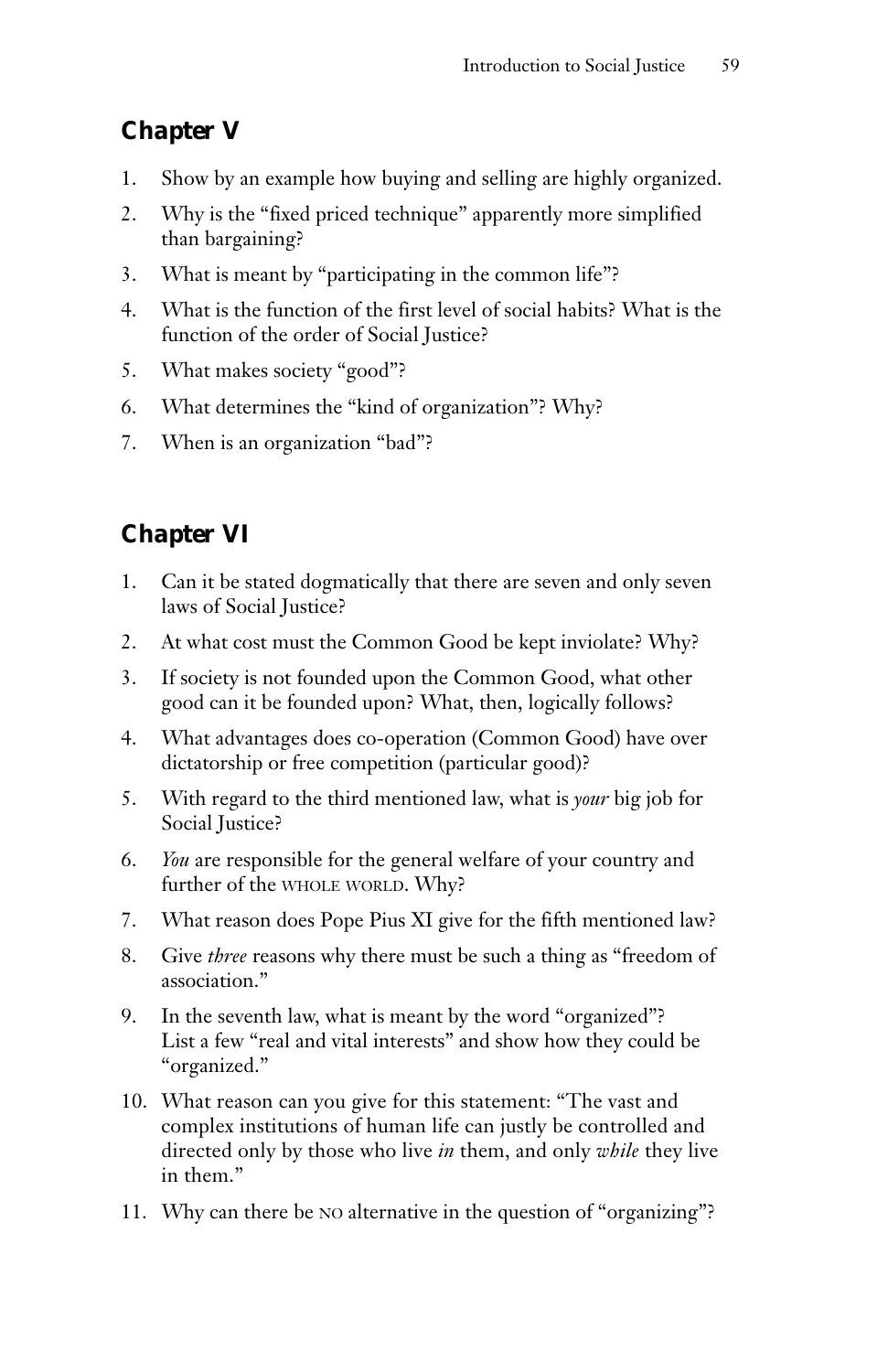# *Chapter VII*

- 1. What are the six characteristics of Social Justice? Which do you consider the most important? Why?
- 2. Is there any distinction made between an Indirect or "Commanded" act of Social Justice and one that is Direct? What is it? Is it a "real" distinction?
- 3. What two ways of action are mentioned in connection with the reorganization of a community? Which is the Right Way? Why?
- 4. What connection does the first characteristic have with Catholic Action?
- 5. Why can there not be such a thing as one precise act of Social Justice?
- 6. Why does the individualistic moralist "howl" at such a doctrine as Social Justice? Is he justified?
- 7. What changes will the "individualist" have to make in this thinking since Pope Pius XI has definitely stated his view on Social Justice?
- 8. What is the Holy Father's view of organization for the betterment of social conditions?
- 9. Why is the individual evidently helpless in going against the socalled principles of business and professional ethics? What must he do if he wishes to counteract these principles? Must he try to counteract them? Why?
- 10. Why do human institutions demand eternal vigilance on the part of social-actionists? In what direction must the social actionist always tend?
- 11. Why can Catholic Action face all problems (*world-wide* and local) effectively?
- 12. Does the *world-wide* view of Catholic Action demand too much from the individual? What other element does Catholic Action consider?
- 13. Does the Holy Father's concept of Social Justice consequently demand Catholic Action groups?
- 14. Why is "a good intention" for the betterment of the Common Good insufficient? Does Social Justice demand more than good will? If so, what?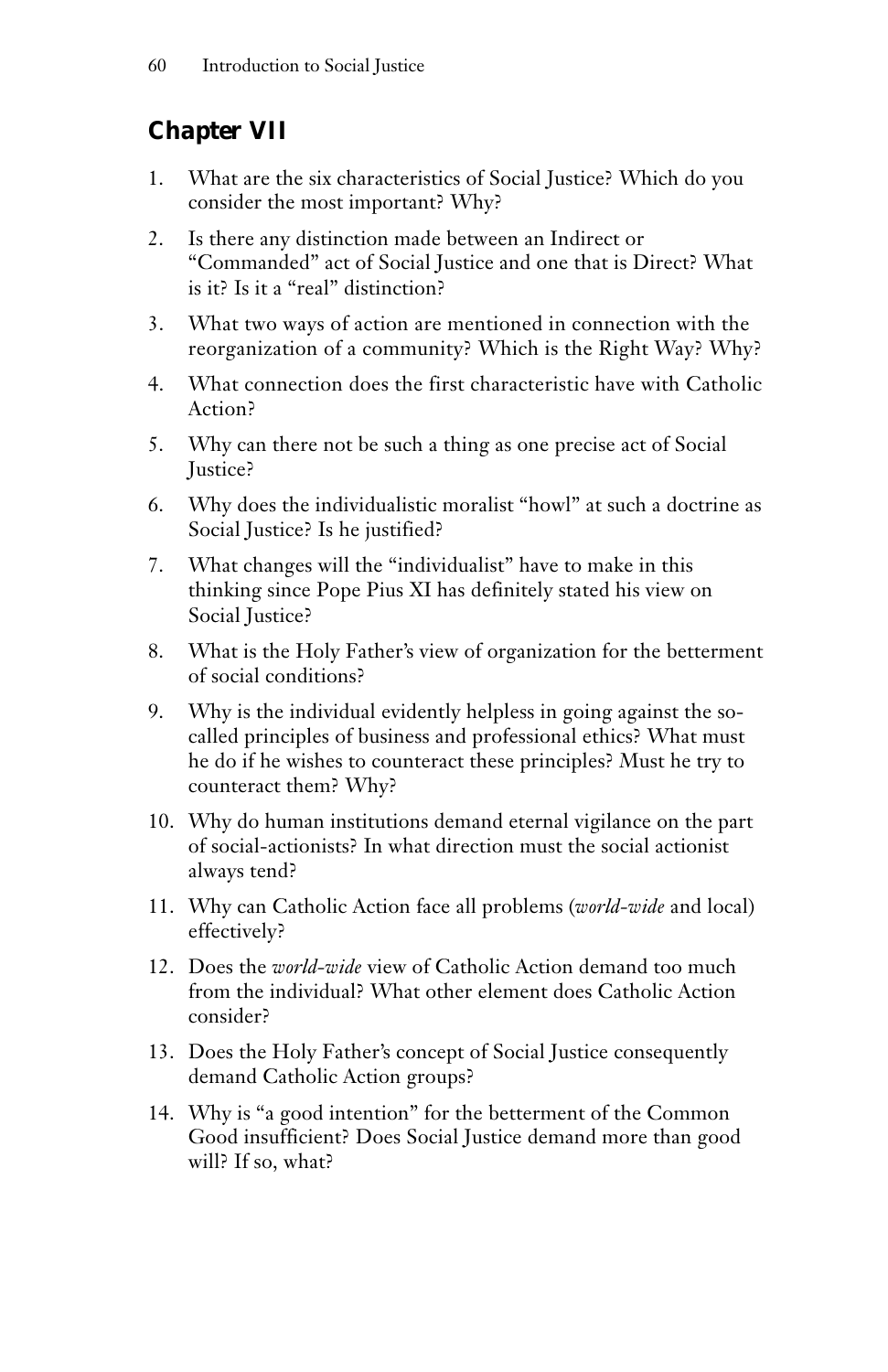- 15. What is the final criterion as to whether or not Social Justice is being practiced? What does Pope Pius XI say about this?
- 16. Is there any difference in the method of reform as practiced in the past in comparison to the method demanded by Social Justice today? Why *must* it be different to be effective?
- 17. Why does not the principle of "double effect" belong in the social order as it does in the individual order?
- 18. Is the theory of Social Justice of recent origin? What do we know about Social Justice that has been neglected till now? What are the consequences of this knowledge?

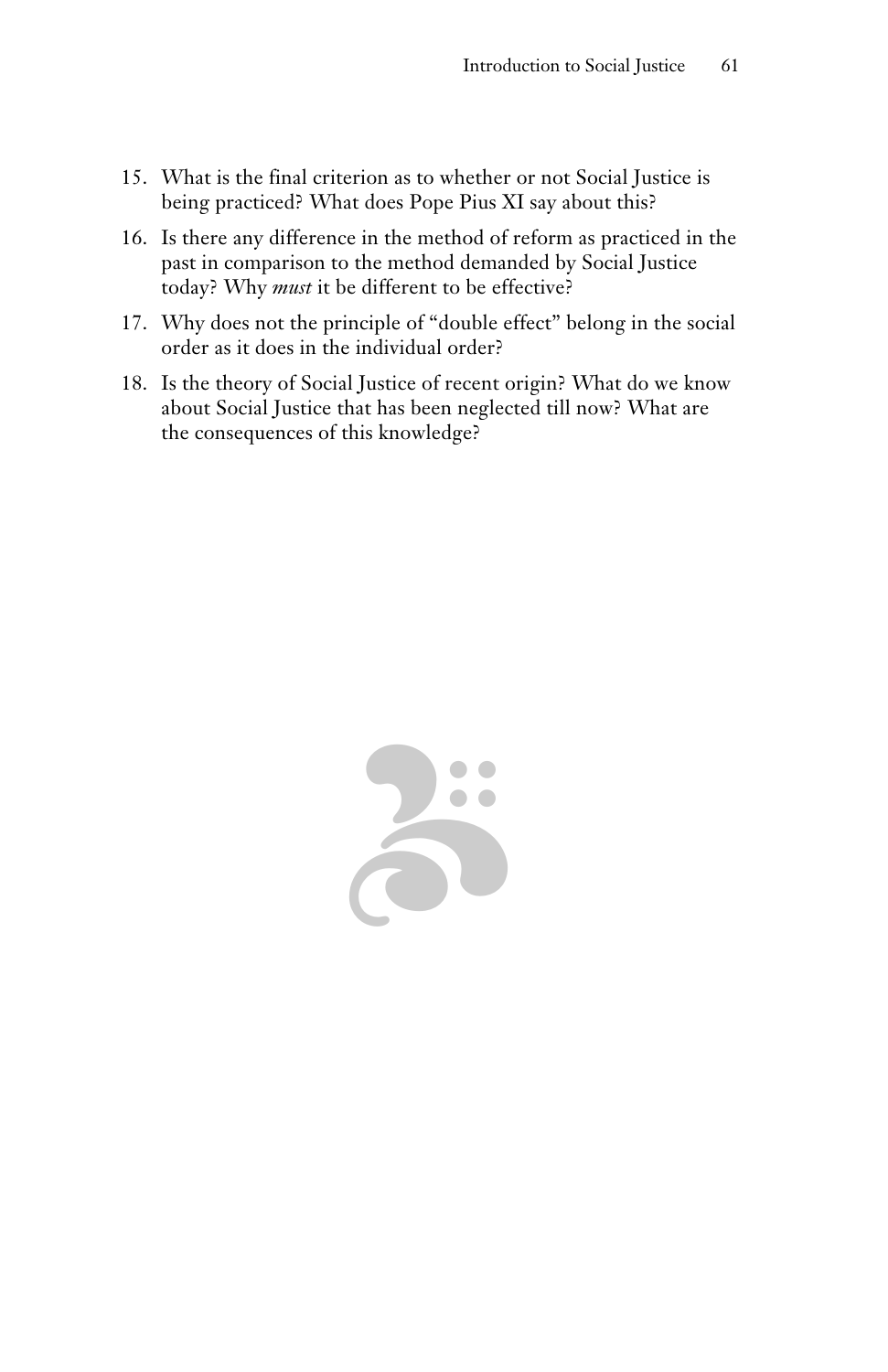# **INDEX**

## **A**

*Act of Social Justice, The* i, 29, 44 Act of Social Justice x, 20 Adler, Mortimer J. viii Aquinas, Thomas v, 5, 12 Aristotle vi, viii, 5, 6, 56

### **B**

barriers iii Bellarmine, Robert Cardinal iv

# **C**

capitalism vii, xii *Capitalist Manifesto, The* viii Catholic Action 28, 29, 41, 50 50-51 Center for Economic and Social Justice i, viii, ix charity i, 24 Christy, David x commanded acts 20 Common Good ii, iii, 5, 11, 15, 20, 21, 26, 27, 30, 35, 44, 51, 54 commutative justice 12, 18, 25, 26 Cooperation 36 Cobbett, William vii *Cotton is King* x *Curing World Poverty: The New Role of Property* iii, ix

#### **D**

democratic capitalism vii directly responsible 38 distributive justice viii, 12 divine right of kings iv *Divini Redemptoris* 2, 9, 19, 20, 24, 51 duty of Social Justice 10 , 58 duty to organize 49

## **E**

economic democracy vii economic justice iii, viii, ix Effectiveness 51 Eternal Vigilance 49

### **F**

family i, 4 family wage x, xi, 12 Ferree, S.M., Father William J. i Filmer, Sir Robert iv formal institutions 31 freedom of association 39 Fuller, R. Buckminster ii

## **G**

General Justice 5, 12 general welfare 27 good intention 6, 49, 52, 55 groups 27, 29, 46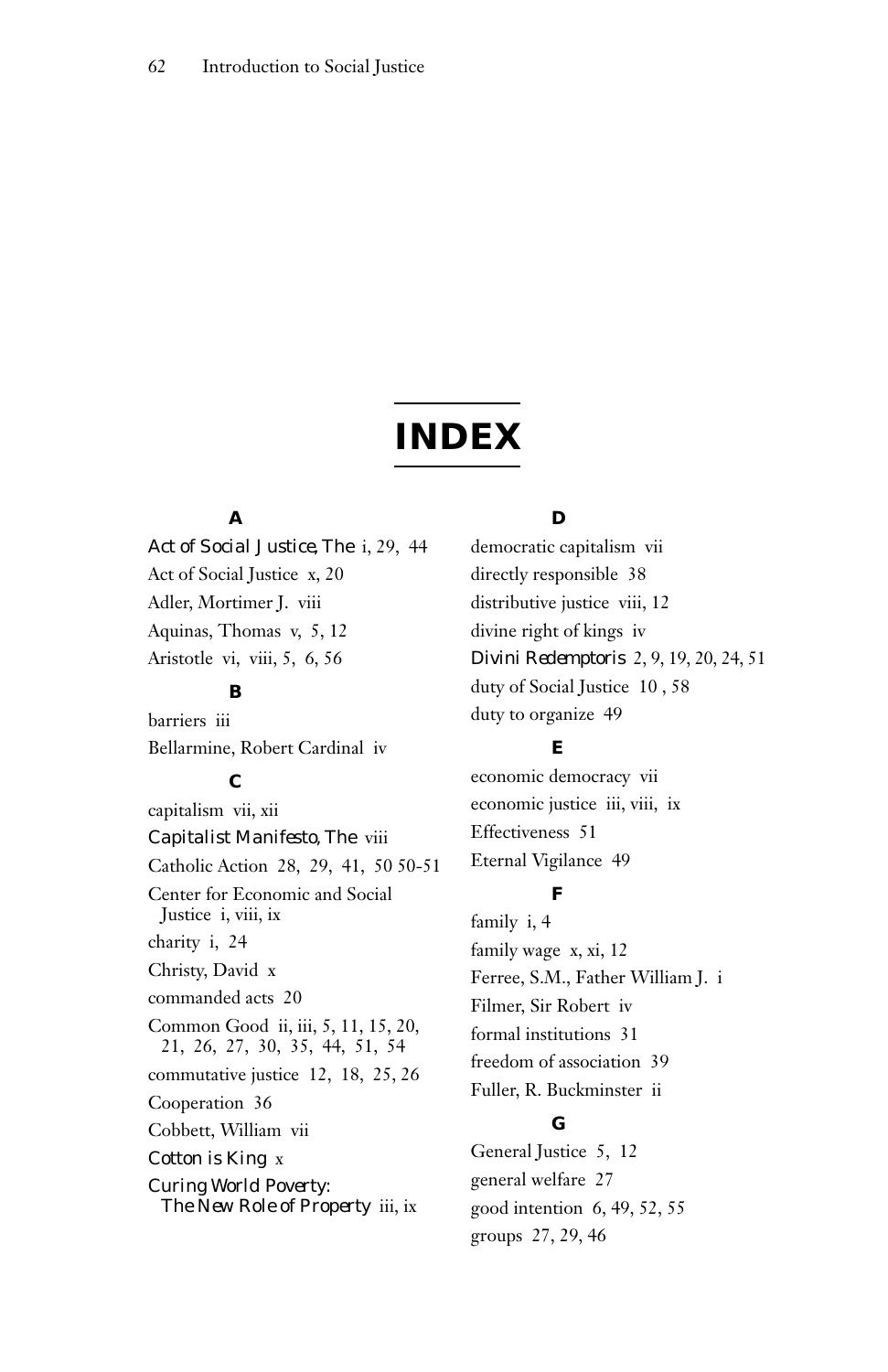#### **H**

helplessness 47, 57 Hobbes, Thomas iv human dignity 24 human person 24

# **I**

individual action 4, 48-49 individual justice 25, 26, 35, 44, 46, 53 institutions ix, 28, 29, 34, 49, 55 invisible structures ii-iii

# **J**

justice 24 just wage ix, xii

#### **K**

Kelso, Louis O. viii, ix

## **L**

Laws of Social Justice 35 Legal Justice v, 5, 11, 20 Leo XIII 3, 39 *Leviathan* iv living wage ix, x, xi, 8, 46

## **M**

Mason, George viii Milieu Specialization 41 Milieux 28

#### **N**

natural media of life 31, 33 *Nichomachean Ethics* viii, 5

# **O**

organization 42, 46

# **P**

participative justice viii, ix particular good 36, 37 *Patriarcha* iv person i Pius XI ii, vi, 3, 50 Pius XII xi, 39 *Politics* viii principle of double effect 52-54 Pro-Life movement viii productive credit viii

# **Q**

*Quadragesimo Anno* ix, xi, 2, 3, 8, 9, 11, 19, 21, 22, 35, 38, 40

#### **R**

*Rerum Novarum* 3 *Rights of Man, The* xi rigid obligation 52 Ryan, John A. x

## **S**

Scientific Sociology 2 Social Charity 5, 15, 25 social conscience 45 social habits 31, 33 Social Justice i, iv, vi, 5, 8, 9, 11, 15, 20, 25-27, 34 *Social Justice Review* i socialism vii Smith, Adam 7 state iv, v, vi, 4, 39 *Studiorum Ducem* 16 subsidiary functions 38 *Summi Pontificatus 39*

#### **T**

technological change ii, iii, x, xi third way xii time 46 Tocqueville, Alexis de v

## **U**

*Utopia or Oblivion* ii

#### **V**

*Virginia Declaration of Rights* viii Virtue 34

## **W**

wage system x, xi *Wealth of Nations* 7 welfare state x